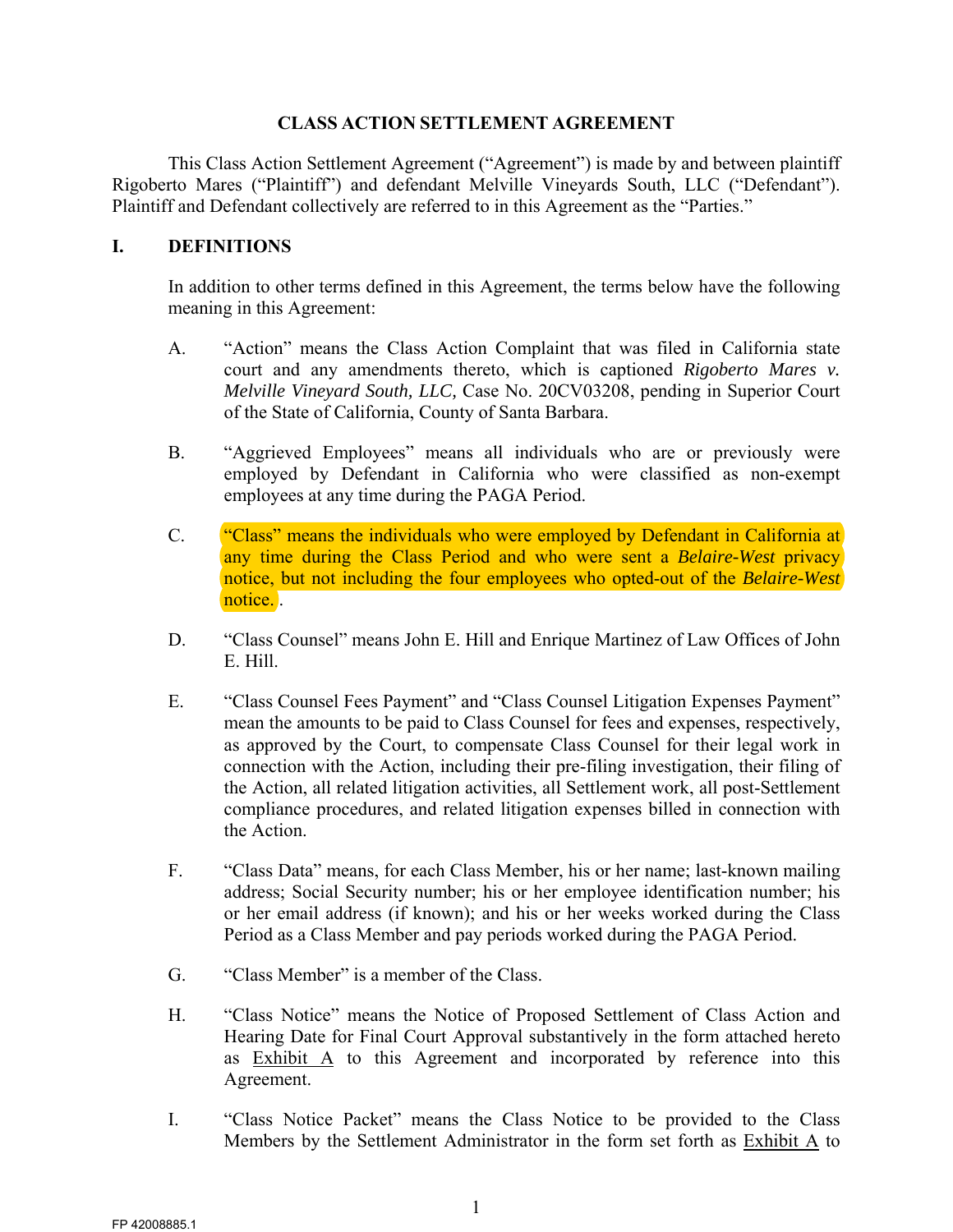this Agreement (other than formatting changes and translation to facilitate printing by the Settlement Administrator).

- J. "Class Period" means the period of time from November 17, 2016 through December 31, 2020.
- K. "Class Representative Service Payment" means the service payment made to Plaintiff in his capacity as Class Representative in order to compensate him for initiating the Action, performing work in support of the Action, undertaking the risk of liability for Defendant's expenses in the event Plaintiff was unsuccessful in the prosecution of the Action, and for the general release of all claims by the Plaintiff.
- L. "Court" means the Superior Court of California, County of Santa Barbara.
- M. "Defendant" means Melville Vineyards South, LLC.
- N. "Defendant's Counsel" means Tyler J. Woods of Fisher & Phillips LLP.
- O. "Effective Date" means the date by which all of the following have occurred:
	- 1. This Agreement is approved by the Court; and
	- 2. The Judgment becomes Final as defined in Section I(Q) of this Agreement.
- P. "Election Not to Participate in Settlement" means the written request by a Class Member to exclude himself or herself from the Settlement submitted in accordance with the instructions in the Class Notice.
- Q. "Final" means the last of the following dates, as applicable:
	- 1. If no objection to the Settlement is made, the date the Judgment is entered.
	- 2. If an objection to the Settlement is made and Judgment is entered, but no appeal is filed, the last date on which a notice of appeal from the Judgment may be filed and none is filed.
	- 3. If Judgment is entered and a timely appeal from the Judgment is filed, the date the Judgment is affirmed and is no longer subject to appeal.
- R. "Final Approval Hearing" means the hearing to be conducted by the Court to determine whether to approve finally and implement the terms of this Agreement and enter the Judgment.
- S. "Gross Settlement Amount" means Two Hundred and Fifty-Five Thousand Dollars (\$255,000.00) to be paid by Defendant as provided by this Agreement. This Gross Settlement Amount is an all-in amount without any reversion to Defendant and shall be inclusive of all payments of Settlement Shares to the Participating Class Members, Settlement Administration Expenses, Class Counsel Fees Payment, Class Counsel Litigation Expenses Payment, Class Representative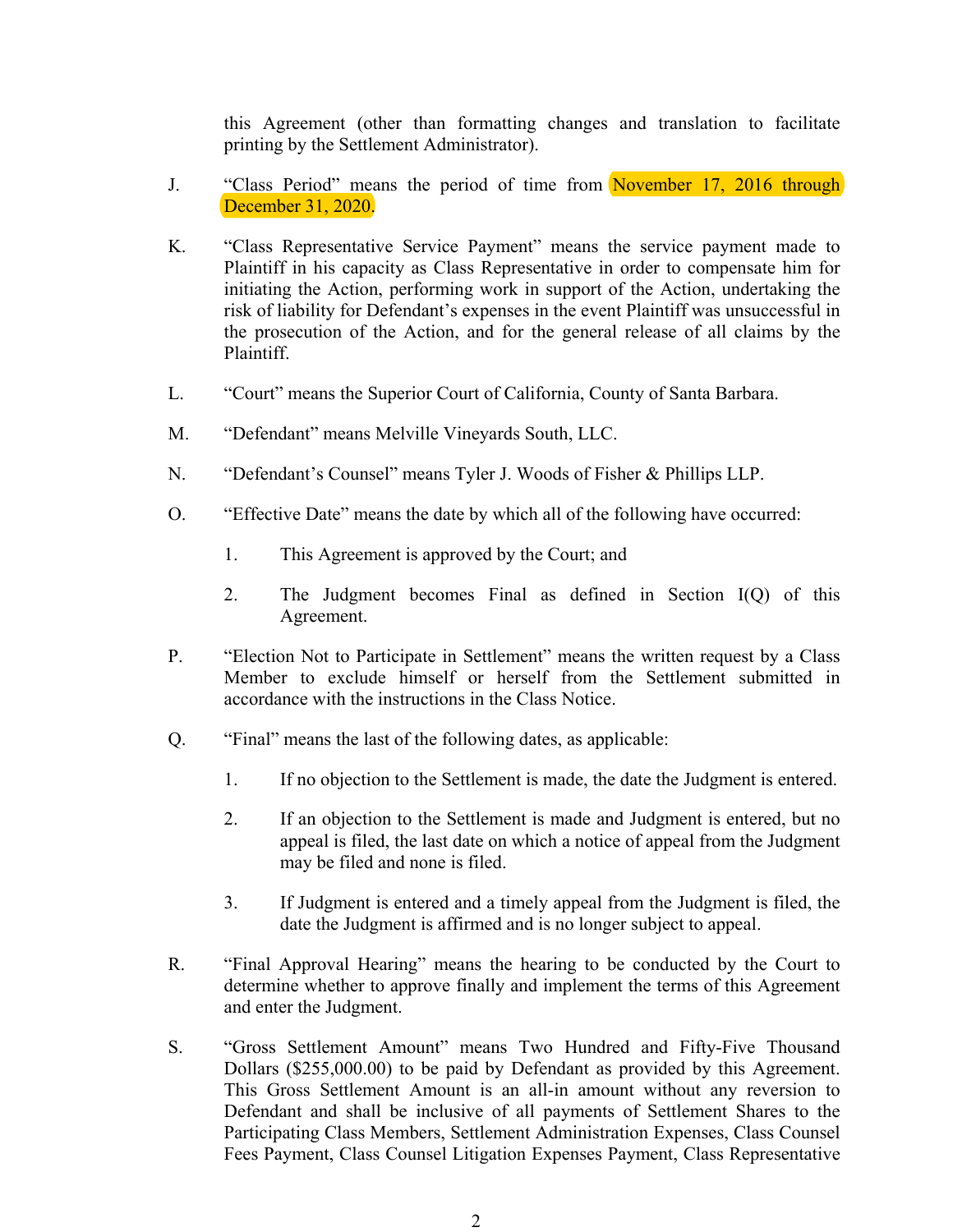Service Payment, and the PAGA Payment, and excluding any employer payroll taxes, if any, due on the portion of the Settlement Shares allocated to wages which shall not be paid from the Gross Settlement and shall be the separate additional obligation of Defendant. The Gross Settlement Amount is all in with no reversion to Defendant and shall be paid without the need to submit a claim form.

- T. "Judgment" means the Final Approval Order and Judgment entered by the Court substantially in the forms attached hereto as Exhibit C to this Agreement and incorporated by reference into this Agreement.
- U. "Net Settlement Amount" means the Gross Settlement Amount less the Courtapproved amounts for the Class Representative Service Payment, the Class Counsel Fees Payment, Class Counsel Litigation Expenses Payment, the PAGA Payment, and the Settlement Administration Expenses.
- V. "Non-Participating Class Member" means a Class Member who submits a valid and timely Election Not to Participate in Settlement.
- W. "PAGA Period" means the period of time from November 17, 2019 to December 31, 2020.
- X. "Participating Class Member" means a Class Member who does not submit a valid and timely Election Not to Participate in Settlement.
- Y. "Preliminary Approval of the Settlement" means the Court's Order Granting Preliminary Approval of the Settlement substantially in the form attached hereto as Exhibit B to this Agreement and incorporated by this reference herein.
- Z. "Released Parties" collectively mean: Defendant, Defendant's respective past, present and future parents, subsidiaries, corporations, divisions, and successors and assigns, and the past, present and future shareholders, managers, owners, officers, partners, members, directors, agents, employees, attorneys, insurers, predecessors, successors and assigns of Defendant.
- AA. "Settlement" means the disposition of the Action and all related claims effectuated by this Agreement.
- BB. "Settlement Administrator" means the third-party settlement administrator proposed by the Parties, as approved by the Court.
- CC. "Settlement Share" means each Participating Class Member's share of the Net Settlement Amount as provided by this Agreement.

#### **II. RECITALS**

- A. On November 17, 2020, Plaintiff filed a First Amended Complaint against Defendant in the Superior Court of the State of California, County of Santa Barbara. Plaintiff asserted the following claims against Defendant:
	- 1. Failure to Pay Overtime Wages;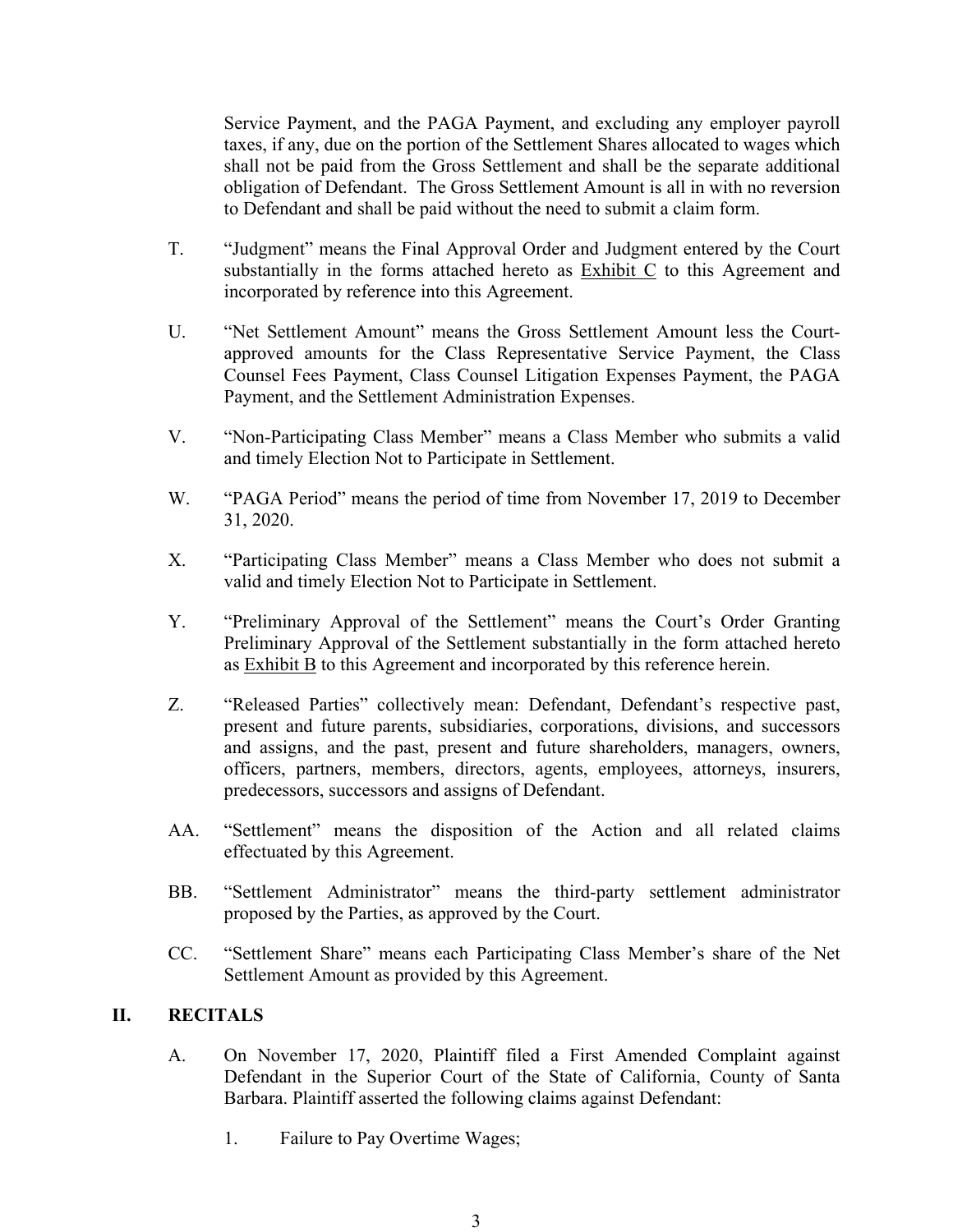- 2. Failure to Prevent and Authorize Rest Periods;
- 3. Failure to Provide Adequate Meal Periods;
- 4. Failure to Indemnify for Necessary Work-Related Expenses;
- 5. Failure to Pay Wages Due to Former Employees;
- 6. Failure to Furnish Accurate Wage Statements;
- 7. Unlawful Business Practices; and
- 8. Private Attorney General Act (PAGA).
- B. On December 21, 2020, Defendant filed a general denial along with twenty-two (22) affirmative defenses to the First Amended Complaint.
- C. On June 1, 2021, the Parties participated in an all-day mediation presided over by David Perrault of Judicate West, a respected mediator of wage and hour representative and class actions. While the Parties were unable to settle the Action during the mediation, the Parties were ultimately able to settle the Action with the ongoing assistance of Mr. Perrault on October 15, 2021.
- D. This Agreement represents a compromise and settlement of highly disputed claims. Nothing in this Agreement is intended or will be construed as an admission by Defendant that the claims in the Action of Plaintiff or the Class have merit or that Defendant bears any liability to Plaintiff or the Class on those claims or any other claims, or as an admission by Plaintiff that Defendant's defenses in the Action have merit. The Parties agree to certification of the Class for purposes of this Settlement only. If for any reason the settlement does not become effective, Defendant reserves the right to contest certification of any class for any reason and reserves all available defenses to the claims in the Action.

Based on these Recitals that are a part of this Agreement, the Parties agree as follows:

#### **III. SETTLEMENT TERMS AND CONDITIONS**

A. **Gross Settlement Amount.** Subject to the terms and conditions of this Agreement, the Gross Settlement Amount that Defendant will pay under this Settlement will be Two Hundred and Fifty-Five Thousand Dollars (\$255,000.00). This amount is all-inclusive of all payments contemplated in this resolution, excluding any employer-side payroll taxes on the portion of the Settlement Shares allocated to wages which shall be separately paid by Defendant to the Settlement Administrator. All of the Gross Settlement Amount will be disbursed pursuant to this Agreement without the need to submit a claim form and none of the Gross Settlement Amount will revert to Defendant.

The Gross Settlement Amount shall be paid in four (4) equal installment payments pursuant to the following payment schedule: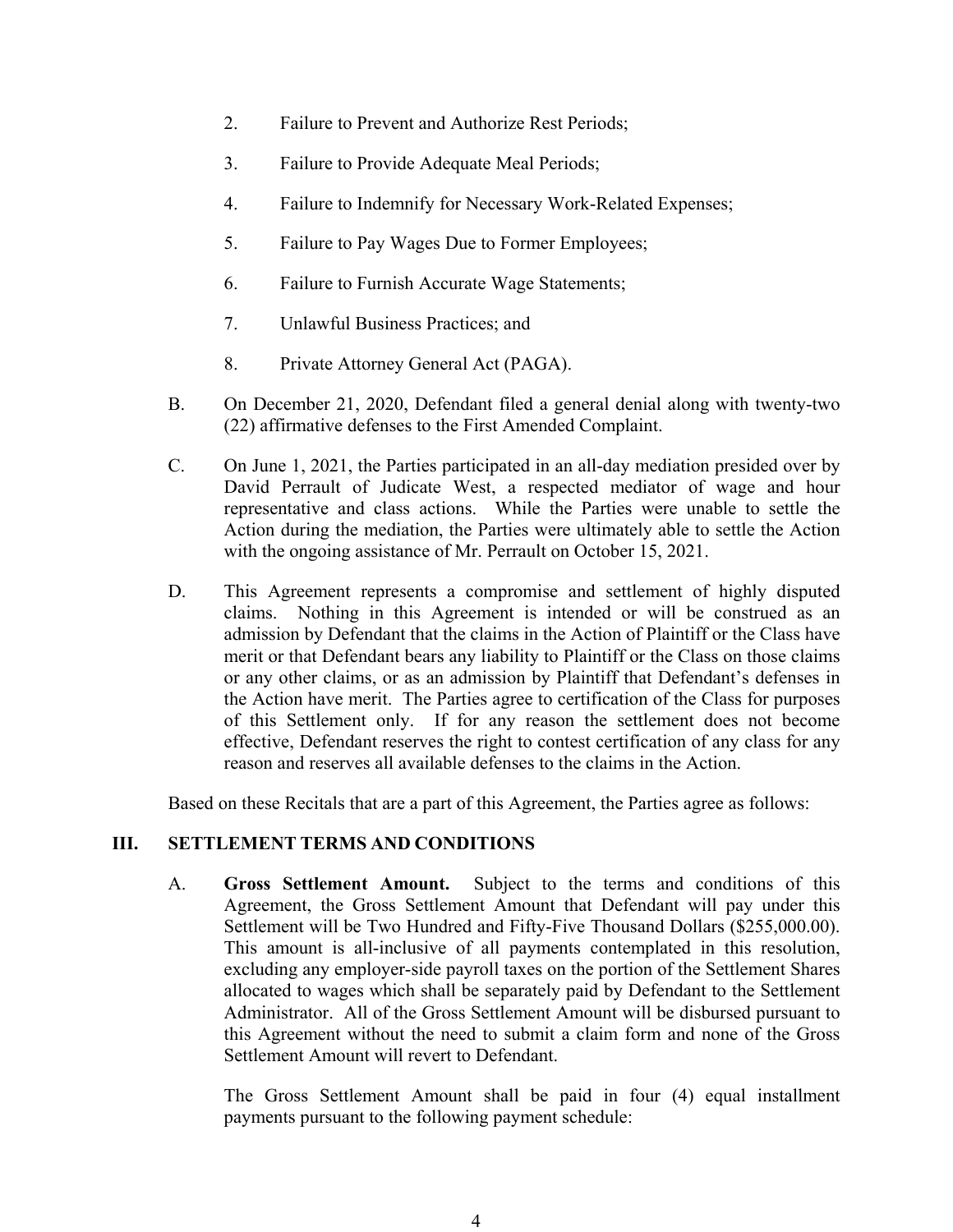1. First Installment Payment: Defendant's initial payment of Sixty-Three Thousand, Seven Hundred and Fifty Dollars (\$63,750.00) shall be made within thirty (30) days of Final Approval of the Settlement by the Court;

2. Second Installment Payment: Defendant's second installment payment of Sixty-Three Thousand, Seven Hundred and Fifty Dollars (\$63,750.00) shall be made within one hundred and eighty (180) days of the First Installment Payment;

3. Third Installment Payment: Defendant's third installment payment of Sixty-Three Thousand, Seven Hundred and Fifty Dollars (\$63,750.00) shall be made within one hundred and eighty (180) days of the Second Installment Payment;

4. Fourth Installment Payment: Defendant's fourth and final installment payment of Sixty-Three Thousand, Seven Hundred and Fifty Dollars (\$63,750.00) shall be made within one hundred and eighty (180) days of the Third Installment Payment.

Each of the above listed payments shall be wired or sent by check to the Settlement Administrator's Qualified Settlement Fund ("QSF").

Upon delivery of the Fourth Installment Payment, Defendant will have fully met its obligations under this Agreement and will not be liable in any manner for the distribution, division or payment of any portion of the Settlement Payment to or between any counsel Plaintiff may have retained and/or consulted, Class Members, Aggrieved Employees, or any other individual or entity.

- B. **Failure to Make Payment.** Defendant will make its best efforts to make all payments in compliance with the original deadline. Defendant's counsel will notify Plaintiff's counsel if circumstances prevent timely payment and shall provide Plaintiff's counsel with an explanation, in writing, as to why an extension of time for Defendant to deliver the settlement payments is reasonably necessary, wherein, Plaintiff may grant an extension. In the event of Defendants' failure to make any of the Settlement Payments with or without an extension, Plaintiff must provide Defendant written notice sent via email to Defendants of such failure. Defendants shall have five (5) business days from the date of notice to cure said breach. In the event such breach is not cured five (5) days after the date of notice, a stipulated judgment attached as Exhibit D minus any amounts already paid to Plaintiff may be filed by Plaintiff with the Santa Barbara Superior Court. If Plaintiff must take action with the Court to enforce the settlement agreement, Defendant will pay Plaintiffs' attorneys fees and costs.
- C. **Payments from the Gross Settlement Amount.** Subject to the terms and conditions of this Agreement, the Settlement Administrator will make the following payments out of the Gross Settlement Amount:
	- 1. **To Plaintiff:** In addition to the Settlement Share to be paid to Plaintiff, Plaintiff will apply to the Court for an award of \$7,500 as the Class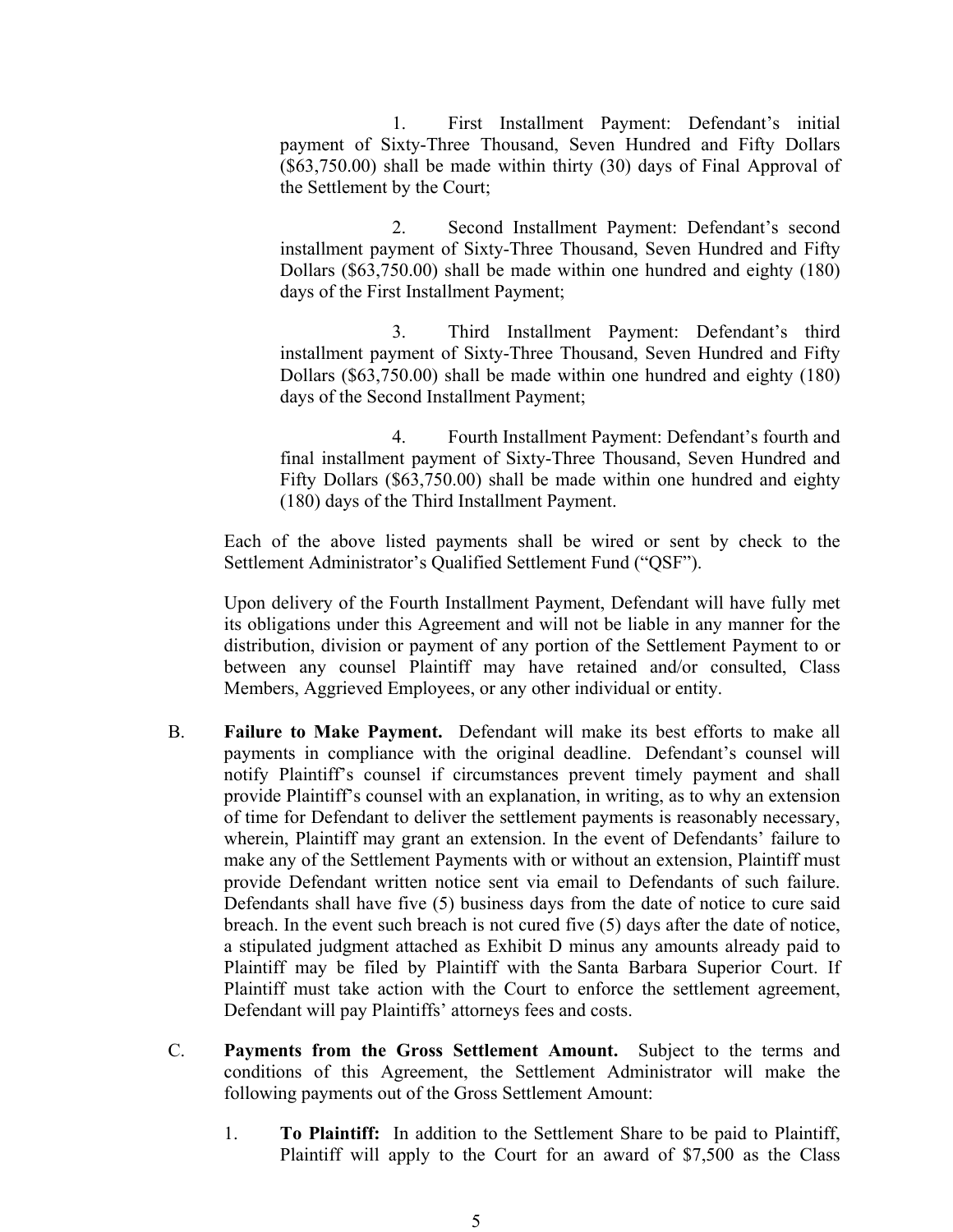Representative Service Payment. The Settlement Administrator will pay the Class Representative Service Payment approved by the Court out of the Gross Settlement Amount. If the Court approves a Class Representative Service Payment of 7,500for Plaintiff, the remainder will be retained in the Net Settlement Amount for distribution to Participating Class Members. Payroll tax withholding and deductions will not be taken from the Class Representative Service Payment and instead a Form 1099 will be issued to Plaintiff with respect to the payments who will assume full responsibility and liability for the taxes due on his Class Representative Service Payment. To receive the payment, the Plaintiff agrees to a 1542 waiver and a general release of all claims as set forth below.

- 2. **To Class Counsel:** Class Counsel will apply to the Court for an award of twenty-five percent (25%) of the Gross Settlement Amount, which is presently \$63,750, as their Class Counsel Fees Payment and an amount not more than \$8,100 for all expenses incurred as their Class Counsel Litigation Expenses Payment. The Settlement Administrator will pay the amounts approved by the Court out of the Gross Settlement Amount. If the Court approves a Class Counsel Fees Payment or a Class Counsel Litigation Expenses Payment of less than \$8,100, the remainder will be retained in the Net Settlement Amount for distribution to Participating Class Members.
- 3. **The PAGA Payment.** The Parties will seek approval from the Court for the PAGA Payment of \$10,000 out of the Gross Settlement Amount, which shall be allocated 75% (\$7,500) to the LWDA as the LWDA's share of the settlement of civil penalties paid under this Agreement pursuant to the PAGA and 25% (\$2,500) will be distributed to the Aggrieved Employees based on their respective pay periods worked during the PAGA Period. All Aggrieved Employees will be sent their share of the PAGA Payment and will be subject to the release of the Released PAGA Claims as set forth below, whether or not they opt out of the Settlement. One hundred percent (100%) of the PAGA Payment is in settlement of claims for penalties and not be subject to wage withholdings, and shall be reported on IRS Form 1099. If the Court approves a PAGA Payment of less than \$10,000, the remainder will be retained in the Net Settlement Amount for distribution to Participating Class Members.
- 4. **To the Settlement Administrator.** The Settlement Administrator will pay out of the Gross Settlement Amount to itself its reasonable fees and expenses that are documented and approved by the Court in an amount not to exceed \$8,000 ("Settlement Administration Expenses"). To the extent the Settlement Administration Expenses that are documented and approved by the Court are less than \$8,000, the remainder will be retained in the Net Settlement Amount for distribution to Participating Class Members.
- D. **Payments From the Net Settlement Amount.** The Net Settlement Amount shall include the following payments after the deductions have been made from the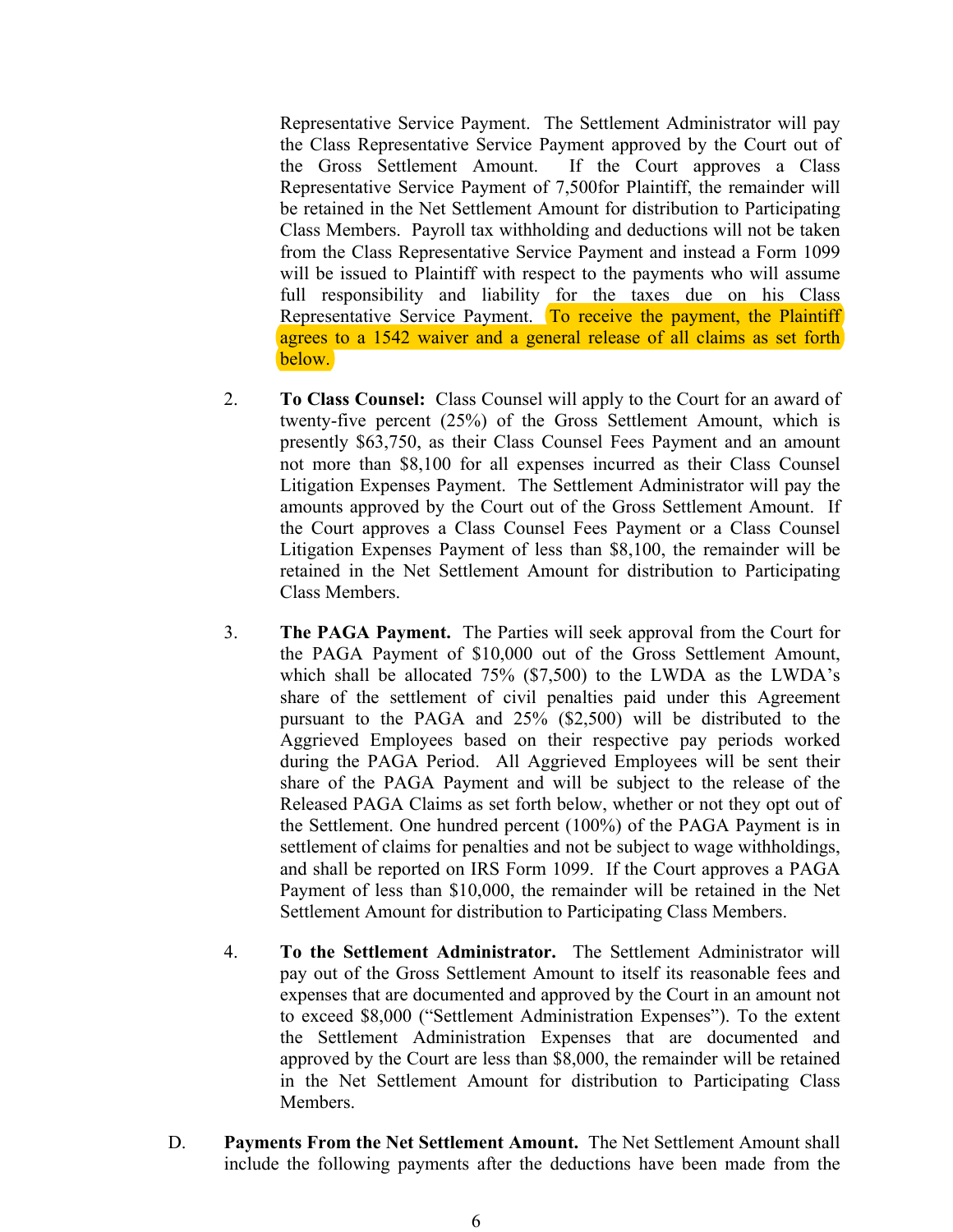Gross Settlement Amount as described in this Agreement. The Net Settlement Amount shall include the following:

- 1. **Settlement Share.** Subject to the terms and conditions of this Agreement, the Settlement Administrator will pay a Settlement Share from the Net Settlement Amount to each Participating Class Member. The submission of a claim form is not required to be paid.
- 2. **Calculation**. Each Participating Class Member will be entitled, provisionally, to a share or shares of the Net Settlement Amount. The Settlement Share for each Participating Class Member will be calculated as follows: (i) Defendant shall provide the Settlement Administrator with the pay periods worked for all Participating Class Members during the Class Period; (ii) the Settlement Administrator shall then divide the Net Settlement Amount by the total number of pay periods to determine a dollar amount per week ("Weekly Rate"); and (iii) the Settlement Administrator shall then take the number of pay periods worked by each Participating Class Member and multiply it by the Weekly Rate to calculate their Settlement Share.

### 3. **Withholding**.

- a. Subject to approval by the Court, twenty percent (20%) of each Participating Class Member's Settlement Share is in settlement of wage claims (the "Wage Portion"). Accordingly, the Wage Portion is subject to wage withholdings, and shall be reported on IRS Form W-2 and shall be paid for from the Gross Settlement Amount. The Settlement Administrator shall be responsible for remitting to the tax authorities employees' and employer's share of all payroll taxes on the Wage Portion.
- b. Subject to approval by the Court, eighty percent (80%) of each Participating Class Member's Settlement Share is in settlement of claims for penalties and interest allegedly due to employees (collectively the "Non-Wage Portion"). The Non-Wage Portion shall not be subject to wage withholdings, and shall be reported on IRS Form 1099.
- c. The Participating Class Members agree to hold harmless Defendant, Class Counsel, and Defendant's Counsel for any tax liability, including penalties and interest, arising out of or relating to the Participating Class Members' failure to pay taxes on any amounts paid pursuant to this Settlement.
- 4. **Effect of Non-Participating Class Members.** Non-Participating Class Members will receive no Settlement Share, and their Election Not to Participate in Settlement will reduce neither the Gross Settlement Amount nor the Net Settlement Amount. Their respective Settlement Shares will remain a part of the Net Settlement Amount for distribution to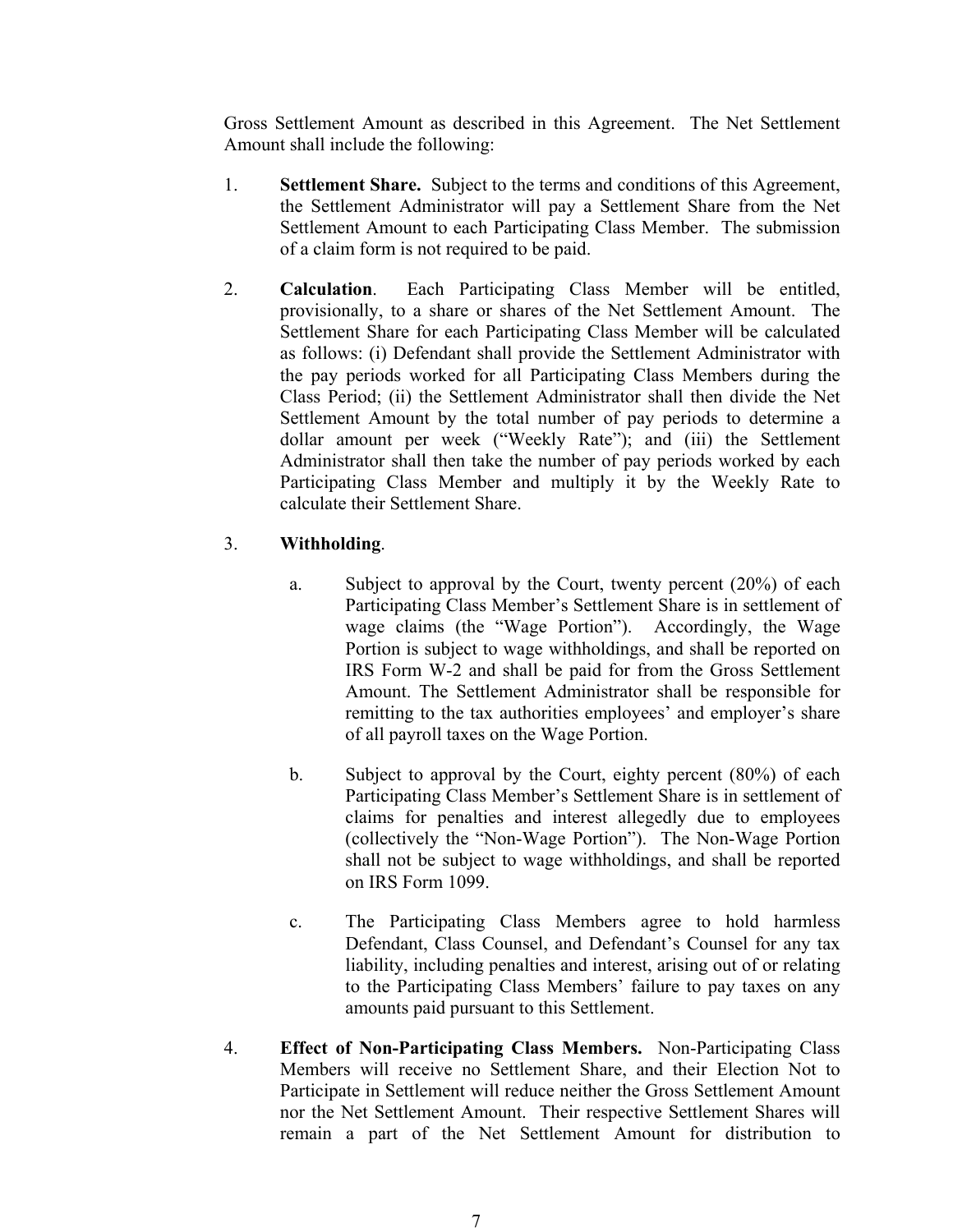Participating Class Members on a *pro rata* basis relative to their Settlement Shares.

E. **Appointment of Settlement Administrator.** The Parties have mutually agreed to ask the Court to appoint CPT Group, Inc. as the qualified administrator, to serve as the Settlement Administrator, which, as a condition of appointment, will agree to be bound by this Agreement with respect to the performance of its duties and its compensation. The Settlement Administrator's duties will include preparing, printing, and mailing the Class Notice Packet to all Class Members; conducting a National Change of Address search to update Class Member addresses before mailing the Class Notice Packets; re-mailing Class Notice Packets that are returned to the Class Member's new address; setting up a toll-free telephone number to receive calls from Class Members; receiving and reviewing for validity completed Elections Not to Participate in Settlement; providing the Parties with weekly status reports about the delivery of Class Notice Packets and receipt of completed Elections Not to Participate in Settlement; calculating Settlement Shares; issuing the checks to effectuate the payments due under the Settlement; issuing the tax reports required under this Settlement; and otherwise administering the Settlement pursuant to this Agreement. The Settlement Administrator will have the authority to resolve all disputes concerning the calculation of a Participating Class Member's Settlement Share, subject to the dollar limitations and calculations set forth in this Agreement. The Settlement Administration Expenses, including the cost of printing and mailing the Class Notice Packet, will be paid out of the Gross Settlement Amount.

The Settlement Administrator shall have its own Employer Identification Number under Internal Revenue Service Form W-9 and shall use its own Employer Identification Number in calculating payroll withholdings for taxes and shall transmit the required employers' and employees' share of the withholdings to the appropriate state and federal tax authorities. The Settlement Administrator shall establish a settlement fund that meets the requirements of a QSF under US Treasury Regulation section 468B-1.

#### F. **Procedure for Approving Settlement**.

### 1. **Motion for Preliminary Approval of Settlement by the Court**.

- a. After Execution of this Settlement Agreement, Plaintiff will file a Preliminary Approval Motion with the Court for an order giving Preliminary Approval of the Settlement, setting a date for the Final Approval Hearing, and approving the Class Notice (the "Motion for Preliminary Approval"). Any disagreement among the Parties concerning the Class Notice, the proposed orders, or other documents necessary to implement the Settlement will be referred to the mediator for resolution.
- b. At the hearing on the Motion for Preliminary Approval, the Parties will jointly appear, support the granting of the motion, and submit an Order Granting Preliminary Approval of the Settlement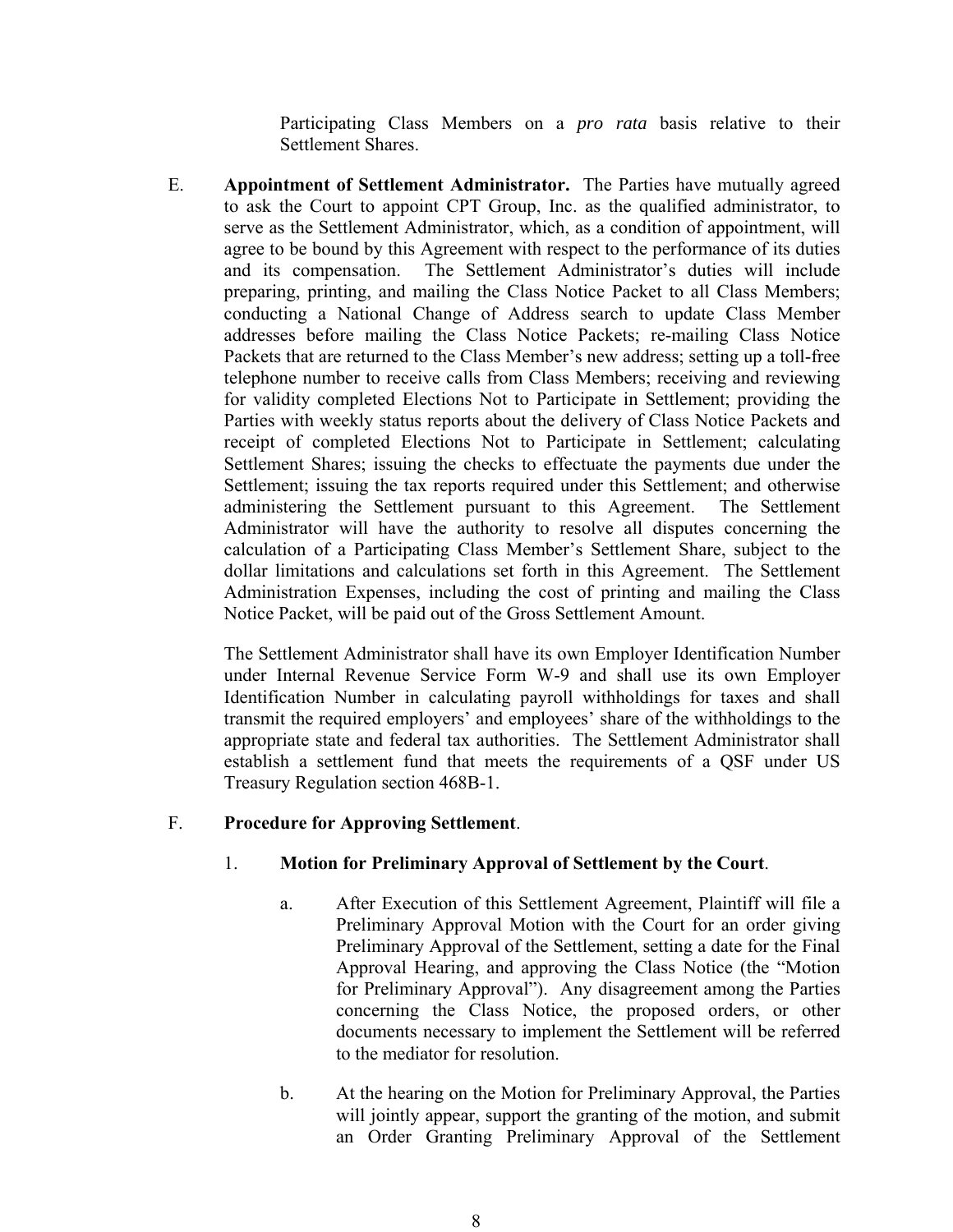substantially in the form evidenced by  $\overline{\text{Exhibit B}}$  to this Agreement and incorporated by reference into this Agreement.

- c. Should the Court decline to preliminarily approve material aspects of the Settlement (including but not limited to the scope of release to be granted by Participating Class Members or the binding effect of the Settlement on Participating Class Members), the Parties shall work together in good faith to address any concerns raised by the Court and propose a revised Settlement for the Court's approval.
- 2. **Notice to Class Members.** After the Court enters an Order Granting Preliminary Approval of the Settlement, every Class Member will be sent the Class Notice Packet (which will include the Class Notice completed to reflect the Order Granting Preliminary Approval of the Settlement and showing the Class Member's Settlement Share) as follows:
	- a. No later than 14 days after the Court enters an Order Granting Preliminary Approval of the Settlement, Defendant will provide to the Settlement Administrator an electronic database containing each Class Member's Class Data. If any or all of the Class Data is unavailable to Defendant, Defendant will so inform Class Counsel and the Parties will make their best efforts to reconstruct or otherwise agree upon the Class Data prior to when it must be submitted to the Settlement Administrator. This information will otherwise remain confidential and will not be disclosed to anyone, except as required to applicable taxing authorities, in order to carry out the reasonable efforts described in section III.F.2.c., or pursuant to Defendant's express written authorization or by order of the Court. All Class Data will be used for settlement notification and settlement administration and shall not be used for any other purpose by Class Counsel. This provision shall not be construed to impede Class Counsel's ability to discharge their fiduciary duties to the Class, and if additional disclosures are necessary, Class Counsel will obtain written authorization of Defendant and/or an order from the Court.
	- b. The Settlement Administrator shall update the Class Data using the National Change of Address database prior to mailing the Class Notice Packets. Using best efforts to mail it as soon as possible, and in no event later than 14 days after receiving the Class Data, the Settlement Administrator will mail the Class Notice Packets to all Class Members via first-class regular U.S. Mail using the mailing address information provided by Defendant, unless modified by any updated address information that the Settlement Administrator obtains in the course of administration of the Settlement.
	- c. If a Class Notice Packet is returned because of an incorrect address, the Settlement Administrator will promptly, and not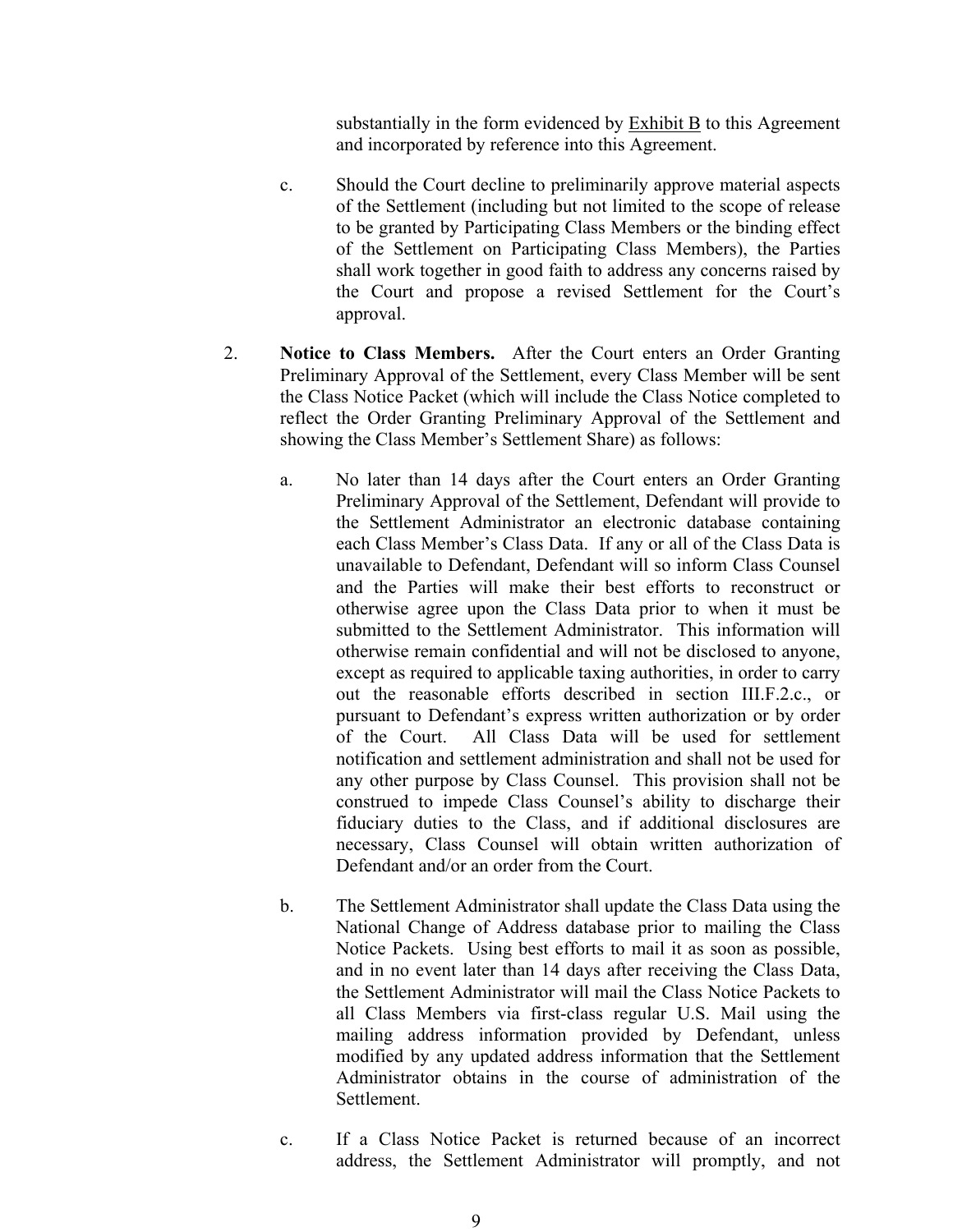longer than fourteen (14) days from receipt of the returned packet, search for a more current address for the Class Member and remail the Class Notice Packet to the Class Member. The Settlement Administrator will use the Class Data and otherwise work with Defendant to find a more current address. The Settlement Administrator will be responsible for taking reasonable steps, consistent with its agreed-upon job parameters, Court orders, and fee, as agreed to with Class Counsel and according to the following deadlines, to trace the mailing address of any Class Member for whom a Class Notice Packet is returned by the U.S. Postal Service as undeliverable. These reasonable steps shall include, at a minimum, the tracking of all undelivered mail; performing address searches for all mail returned without a forwarding address using available email addresses, phone numbers, social security numbers, credit reports, LinkedIn, and Facebook; and promptly re-mailing to Class Members for whom new addresses are found

- d. As part of its weekly status report, the Settlement Administrator will inform Class Counsel and Defendant's Counsel of the number of Elections Not to Participate in Settlement it receives (including the numbers of valid and deficient), and number of objections received.
- e. Not later than 10 days before the date by which the Plaintiff file the motion for final approval of the Settlement, the Settlement Administrator will provide the Parties for filing with the Court a declaration of due diligence setting forth its compliance with its obligations under this Agreement and detailing the Elections Not to Participate in Settlement it received (including the numbers of valid and deficient Elections) and objections received. Prior to the Final Approval Hearing, the Settlement Administrator will supplement its declaration of due diligence if any material changes occur from the date of the filing of its prior declaration.
- 3. **Objections to Settlement; Disputes as to pay periods allocated to Class Members; Elections Not to Participate in Settlement.** Participating Class Members may submit objections to the Settlement and/or objections to the Class Counsel Fees Payment and/or Class Counsel Litigation Expenses Payment. Class Members may also submit disputes as to pay periods allocated to them and Elections Not to Participate in Settlement pursuant to the following procedures:
	- a. **Objections to Settlement.** The Class Notice will provide that only Participating Class Members who wish to object to the Settlement may object to the proposed Settlement, either in writing or orally at the Final Approval Hearing. Objections in writing must be submitted to the Settlement Administrator, postmarked not later than forty-five (45) calendar days after the Settlement Administrator mails the Class Notice Packets. Written objections must set forth the grounds for the objection(s) and comply with the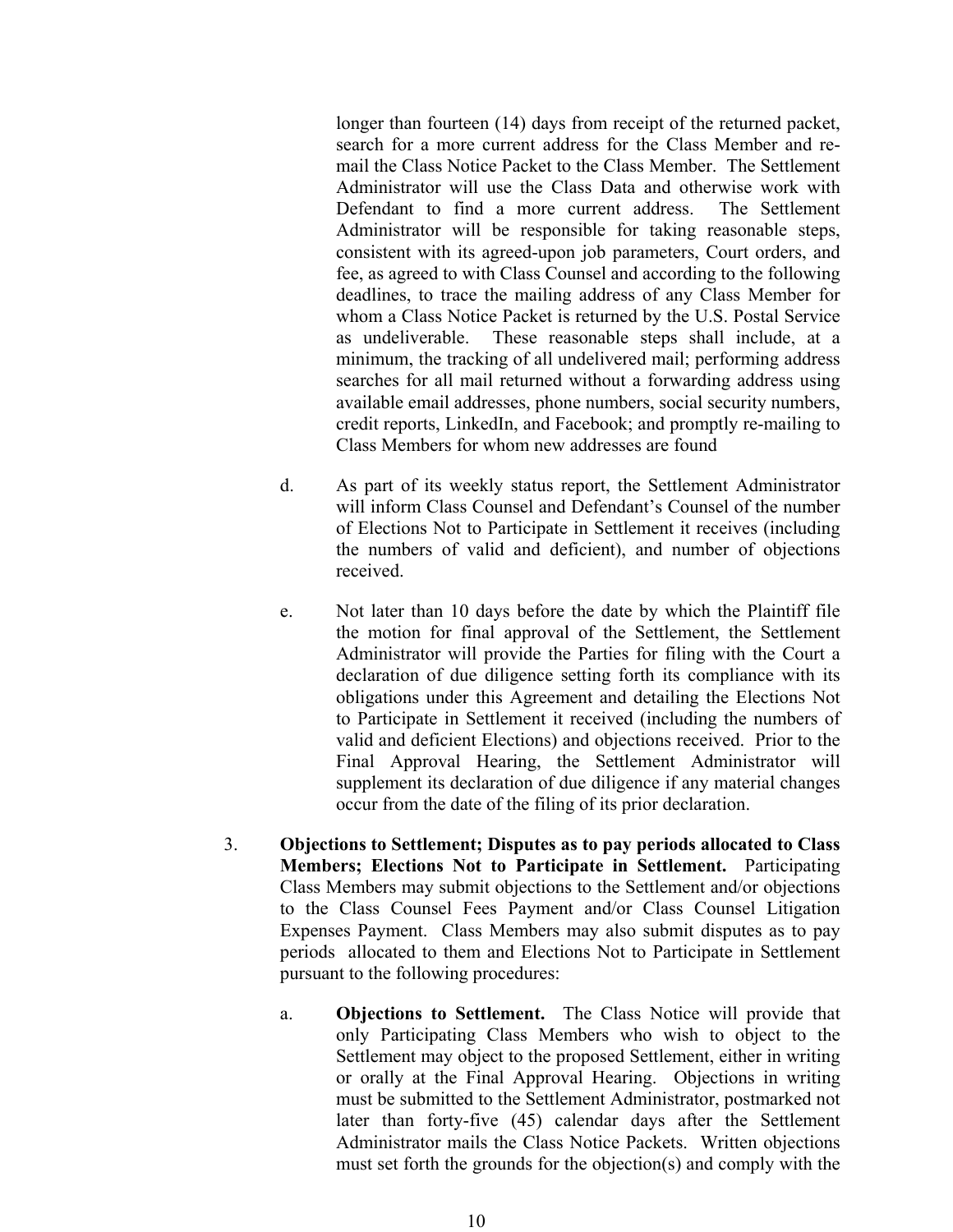instructions in the Class Notice. Class Members shall be entitled to be heard at the Final Approval Hearing (whether individually or through separate counsel) to orally object to the Settlement. Non-Participating Class Members shall have no ability to comment on or object to the Settlement.

- b. **Disputes as to pay periods Allocated.** Each Class Member shall also have forty-five (45) calendar days after the Settlement Administrator mails the Class Notice Packets in which to dispute the pay periods the Class Notice allocates to them during the Class Period. Any notice of dispute shall be directed to the Settlement Administrator. Any dispute as to this allocation shall be resolved by the Settlement Administrator, with input and assistance from Counsel, where applicable.
- c. **Election Not to Participate in Settlement.** The Class Notice also will provide that Class Members who wish to exclude themselves from the Settlement must mail to the Settlement Administrator postmarked no later than forty-five (45) calendar days after the Settlement Administrator mails the Class Notice Packets, a signed Election Not to Participate in Settlement. To be valid, an Election Not to Participate in Settlement must be timely and must comply with the instructions in the Class Notice. If a question is raised about the authenticity of a signed Election Not to Participate in Settlement, the Settlement Administrator will have the right to demand additional proof of the Class Member's identity. A Non-Participating Class Member will not participate in or be bound by the Settlement and the Judgment, except that an Aggrieved Employee will still be paid their allocation of the PAGA Payment and will remain bound by the release of the Released PAGA Claims regardless of their request for exclusion. Defendant will remain free to contest any claim brought by any Class Member that would have been barred by this Agreement, and nothing in this Agreement will constitute or be construed as a waiver of any defense Defendant has or could assert against such a claim. A Class Member who does not complete and mail a timely Election Not to Participate in Settlement in the manner and by the deadline specified above and in the Class Notice will automatically become a Participating Class Member and will be bound by all terms and conditions of the Settlement, including the Released Class Claims by the Class, if the Settlement is approved by the Court, and by the Judgment, regardless of whether he or she has objected to the Settlement. Persons who submit an Election Not to Participate in Settlement shall not be permitted to file objections to the Settlement or appear at the Final Approval Hearing to voice any objections to the Settlement.

All Participating Class Members who do not submit a valid and timely Election Not to Participate in Settlement will receive a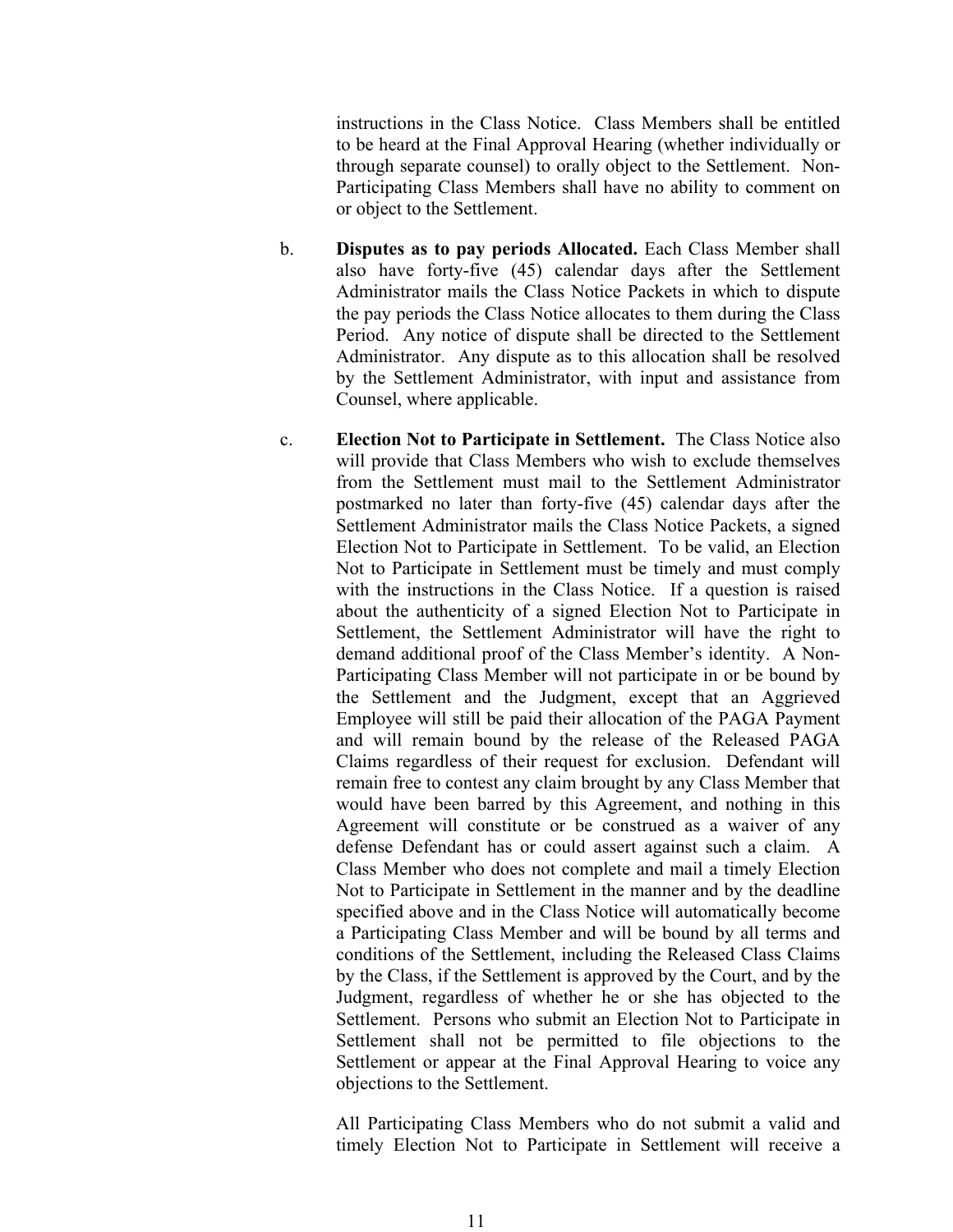Settlement Share, without the need to file a claim form, and will be bound by all of the terms of the Settlement, including without limitation, the release of the Released Class Claims by the Participating Class Members set forth in this Agreement.

- d. **Report.** Not later than ten (10) calendar days after the deadline for submission of Elections Not to Participate in Settlement, the Settlement Administration will provide Class Counsel and Defendant's Counsel with a complete and accurate list of all Participating Class Members and all Non-Participating Class Members.
- 4. **Right of Defendant to Reject Settlement.** If the number of Class Members who timely submit valid Elections Not to Participate in Settlement exceeds twenty percent (20%) of the Class, Defendant, at its sole discretion, shall have the right but not the obligation to revoke the Settlement. Defendant shall exercise its revocation rights, if at all, within fourteen (14) days of the deadline for submission of Elections Not to Participate in Settlement by providing written notice to Class Counsel. If Defendant exercises its revocation rights, the Parties will have no further obligations under the Settlement, including any obligation by Defendant to pay the Gross Settlement Amount, or any amounts that otherwise would have been owed under this Agreement, except that Settlement Administration Expenses as of the date that Defendant exercises the right to void the Settlement pursuant to this Paragraph will be paid by Defendant.
- 5. **No Solicitation.** The Parties and their respective counsel represent that neither the Parties nor their respective counsel have or will solicit or otherwise encourage directly or indirectly any Class Member to object to the Settlement, appeal from the Judgment, or elect not to participate in the Settlement.

### 6. **Additional Briefing and Final Approval**.

- a. Unless otherwise ordered by the Court, Class Counsel will file with the Court their motion for the Class Counsel Fees Payment, Class Counsel Litigation Expenses Payment and Class Representative Service Payment no later than the date Plaintiff files the Motion for Final Approval, and the application will be scheduled to be heard by the Court at the Final Approval Hearing.
- b. Not later than sixteen (16) court days before the Final Approval Hearing, the Plaintiff will file with the Court a motion for final approval of the Settlement, the PAGA Payment, and payment of the Settlement Administration Expenses.
- c. If any opposition is filed to the motion for final approval and/or the motion for the Class Counsel Fees Payment, Class Counsel Litigation Expenses Payment, Class Representative Service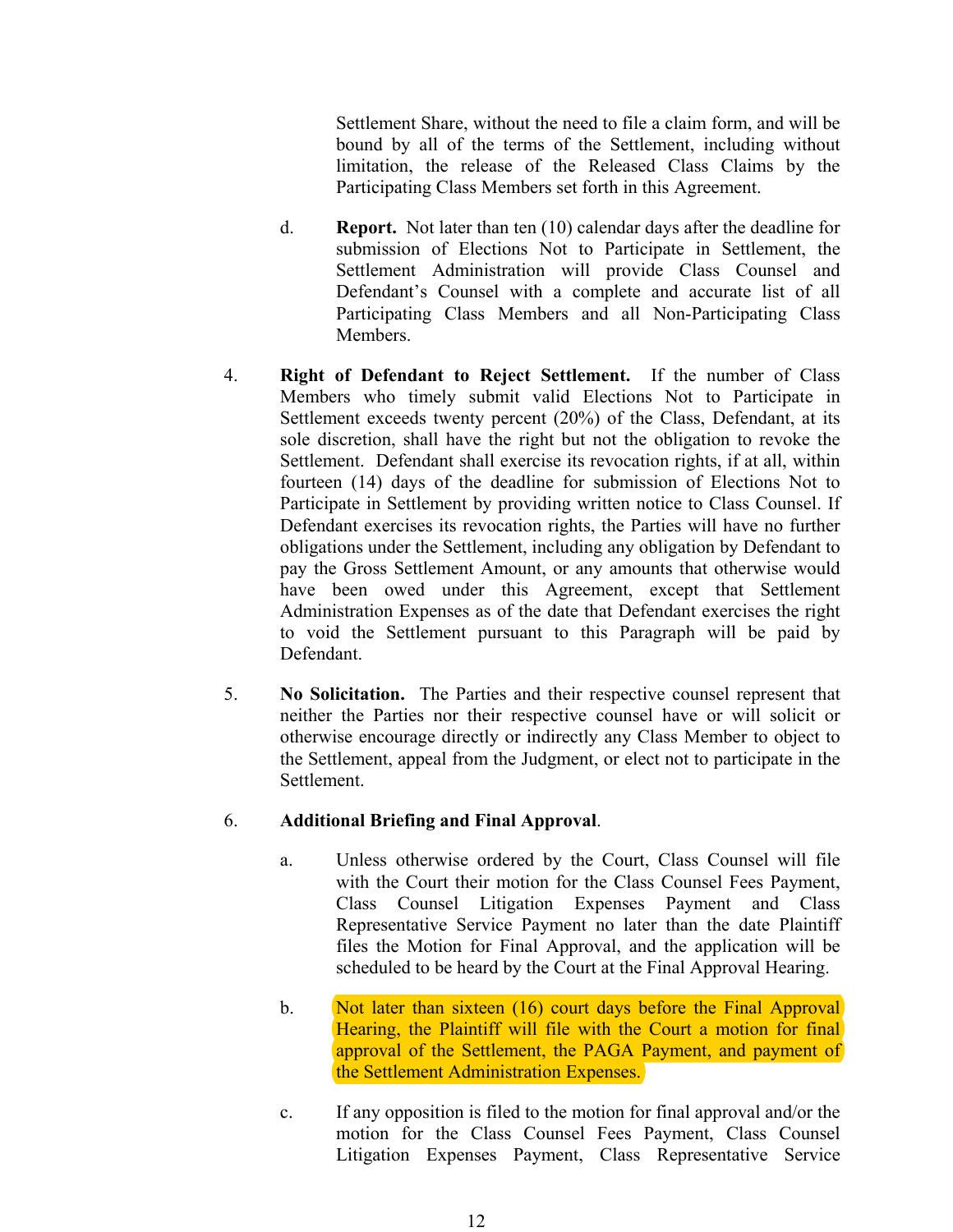Payment, and the PAGA Payment, then not later than five (5) court days before the Final Approval Hearing, both Parties may file a reply in support of the motion for final approval, and Plaintiff and Class Counsel may also file a reply in support of their motion for the Class Representative Service Payment, the Class Counsel Fees Payments, and the Class Counsel Litigation Expenses Payment.

- d. If the Court does not grant final approval of the Settlement or grants final approval conditioned on any material change to the Settlement (including, but not limited to, the scope of release to be granted by Participating Class Members), then the Parties shall work together in good faith to address any concerns raised by the Court and propose a revised Settlement for the Court's approval. However, an award by the Court of a lesser amount than that sought by Plaintiff and Class Counsel for the PAGA Payment, Class Representative Service Payment, the Class Counsel Fees Payment, or the Class Counsel Litigation Expenses Payment, will not constitute a material modification to the Settlement within the meaning of this paragraph.
- e. Upon final approval of the Settlement by the Court at or after the Final Approval Hearing, the Parties will present for the Court's approval and entry the Judgment substantially in the form attached hereto as Exhibit C. After entry of the Judgment, the Court will have continuing jurisdiction over the Action and the Settlement solely for purposes of (i) enforcing this Agreement, (ii) addressing settlement administration matters, and (iii) addressing such post-Judgment matters as may be appropriate under court rules or applicable law.
- 7. **Waiver of Right to Appeal.** Provided that the Judgment is consistent with the terms and conditions of this Agreement, Plaintiff and Participating Class Members who did not timely submit an objection to the Settlement, Defendant, and their respective counsel hereby waive any and all rights to appeal from the Judgment, including all rights to any postjudgment proceeding and appellate proceeding, such as, but not limited to, a motion to vacate judgment, a motion for new trial, and any extraordinary writ. The waiver of appeal does not include any waiver of the right to oppose any appeal, appellate proceedings or post-judgment proceedings. If an appeal is taken from the Judgment, the time for consummation of the Settlement (including making payments under the Settlement) will be suspended until such time as the appeal is finally resolved and the Judgment becomes Final.
- 8. **Vacating, Reversal, or Material Modification of Judgment on Appeal or Review.** If, after a notice of appeal, a petition for review, or a petition for *certiorari*, or any other motion, petition, or application, the reviewing Court vacates, reverses, or modifies the Judgment such that there is a material modification to the Settlement (including, but not limited to, the scope of release to be granted by Participating Class Members), and that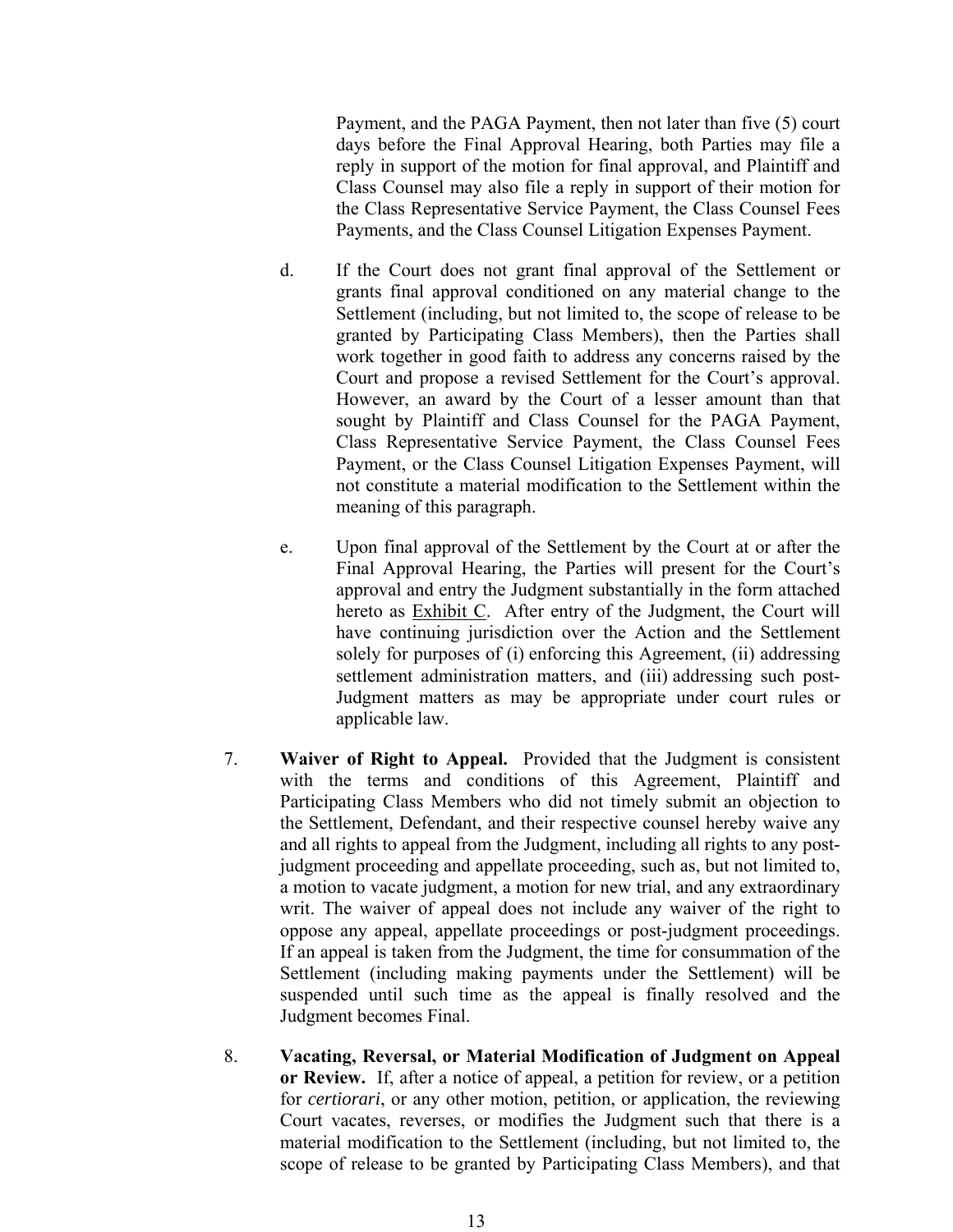Court's decision is not completely reversed and the Judgment is not fully affirmed on review by a higher Court, then the Parties shall work together in good faith to address any concerns raised by the reviewing Court and propose a revised Settlement for the approval of the Court not later than fourteen days after the reviewing Court's decision vacating, reversing, or materially modifying the Judgment becomes Final. A vacation, reversal, or modification of the Court's award of the Class Representative Service Payment or the Class Counsel Fees Payment or Class Counsel Litigation Expenses Payment will not constitute a vacation, reversal, or material modification of the Judgment within the meaning of this paragraph, provided that Defendant's obligation to make payments under this Settlement will remain limited by the Gross Settlement Amount.

- 9. **Timing of Settlement Funding and Provision of Settlement Shares and Other Payments.** Defendant shall fund the Gross Settlement Amount by depositing the money with the Settlement Administrator. Defendant shall fund the Gross Settlement Amount in four payments of \$63,750 each. The first payment will be made thirty (30) days from Final Approval. The second payment of \$63,750 will be due 180 days from the date of the first payment. The third payment of \$63,750 will be due 180 days from the date of the second payment. The final installment will be due 180 days from the date of the third payment. Defendant shall fund the amount necessary to pay Defendant's share of payroll taxes within fifteen (15) days of the third payment. Within fifteen (15) days after Defendant funds the third payment, the Settlement Administrator will make payment of all Settlement Shares to Participating Class Members, as well as payment of Settlement Administration Expenses, the Class Counsel Litigation Expenses Payment, the Class Representative Service Payment and the PAGA Payment in accordance with this Agreement. After the final installment, the Settlement Administrator will make the Class Counsel Fees Payment.
- 10. **Uncashed Settlement Share Checks.** A Participating Class Member must cash his or her Settlement Share check within 180 days after it is mailed to him or her. Should any portion of the class member common fund remain in the trust account after the final distribution, said amount shall be distributed to Centro de los Derechos del Migrante, Inc. (CDM), a non-profit organization assisting migrant workers, as a *cy pres* recipient. The Parties agree that the entire Net Settlement Amount will be paid out to Participating Class Members, whether or not they all cash their Settlement Share checks.
- 11. **Final Report by Settlement Administrator to Court.** Within ten days after final disbursement of all funds from the Gross Settlement Amount, the Settlement Administrator will provide the Parties with a declaration proving a final report on the disbursements of all funds from the Gross Settlement Amount.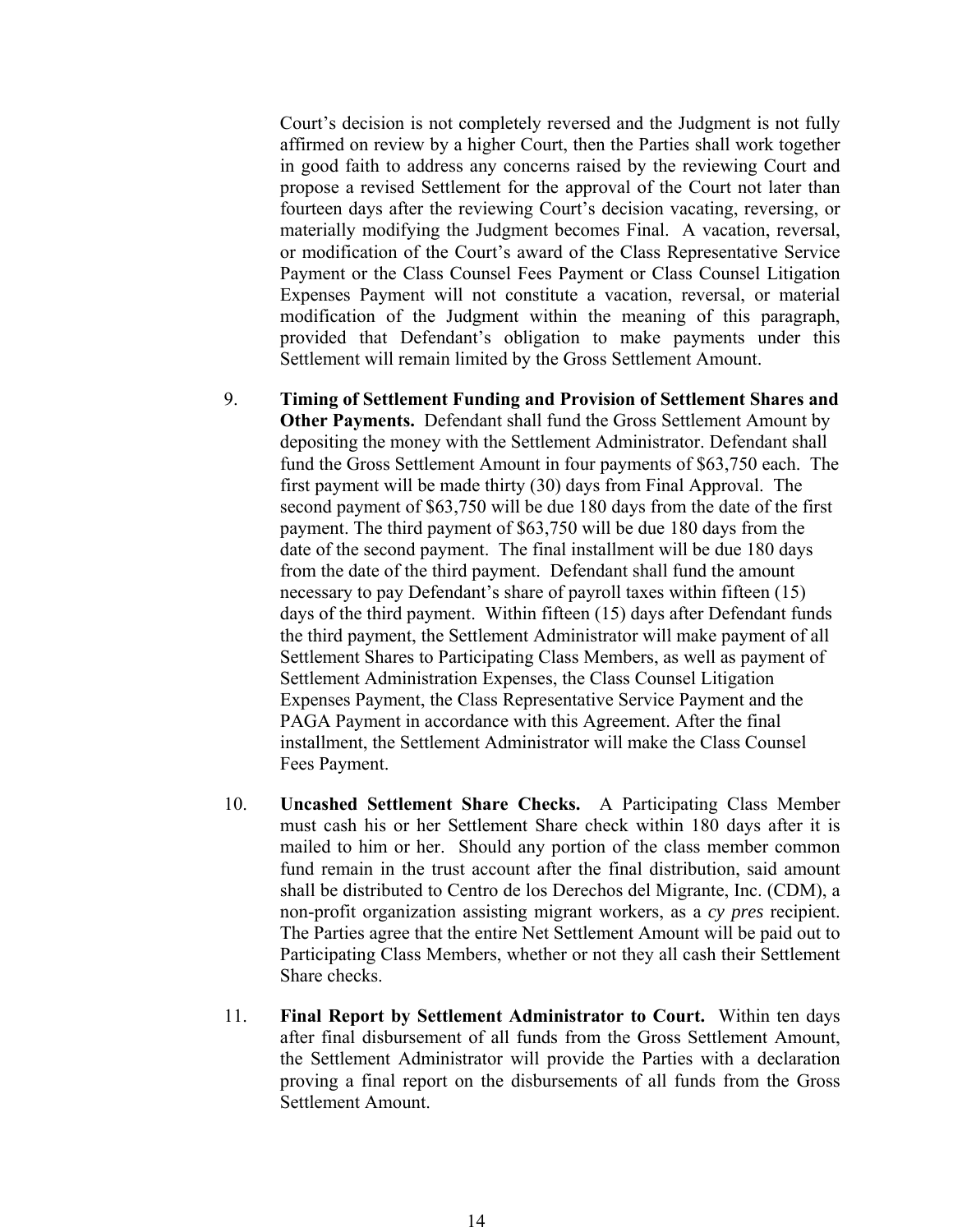### G. **Release of Claims**.

- 1. **Participating Class Members.** As of the date the Defendant funds the Gross Settlement Amount, Defendant, its parents, subsidiaries and related entities, past or present officers, directors, shareholders, persons, employees, including but not limited to agents, servants, representatives, members, attorneys, insurers, re-insurers, assigns, and affiliates and any and all other entities with whom Defendant has been, are now, or may hereafter be affiliated (collectively "Released Parties") shall receive a release from the Participating Class Members of any and all class claims pled or that could have been plead based on the factual allegations contained in the operative complaint or any amendments thereto which occurred during the Class Period, which includes without limitation claims for violation (1) failure to pay overtime wages in violation of California Labor Code § 510, *et seq*.; (2) failure to provide required rest periods in violation of California Labor Code §§ 226.7 & 512 and the applicable IWC Wage Order; (3) failure to provide required meal periods in violation of California Labor Code §§ 226.7 & 512 and the applicable IWC Wage Order; (4) failure to reimburse employees for required expenses in violation of California Labor Code § 2802; (5 failure to provide wages when due in violation of California Labor Code §§ 201, 202 and 203; (6) failure to provide accurate itemized wage statements in violation of California Labor Code § 226; (7) unlawful business practices in violation of California Business & Professions Code § 17200, *et seq.*; and (8) violation of the Private Attorney General Act, Cal. Labor Code §§ 2698, *et seq*. ("PAGA"); and expressly excluding all other claims, including claims for vested benefits, wrongful termination, unemployment insurance, disability, social security, workers' compensation, and class claims outside of the Class Period ("Released Class Claims").
- 2. **Aggrieved Employees**. As of the date the Defendant funds the Gross Settlement Amount, the Released Parties shall receive a release from the Aggrieved Employees of all PAGA claims pled or could have been pled based on the factual allegations contained in the operative complaint or any amendments thereto and PAGA letters sent by Plaintiff that occurred during the PAGA Period and expressly excluding all PAGA claims outside of the PAGA Period ("Released PAGA Claims"). The release of the Released PAGA Claims shall be effective as to all Aggrieved Employees, regardless of whether an Aggrieved Employee submitted a request for an exclusion from the Class.
- 3. **Plaintiff**. As of the date the Defendant funds the Gross Settlement Amount, Plaintiff generally, releases and discharges the Released Parties from any and all claims, transactions or occurrences between them that occurred during the Class Period ("Plaintiff's Released Claims"). This release of Plaintiff's Released Claims releases the Released Parties from any claim that Plaintiff could maintain in any action against any Released Party that occurred during the Class Period including any and all claims, demands, obligations, actions, causes of action, liabilities, debts, promises,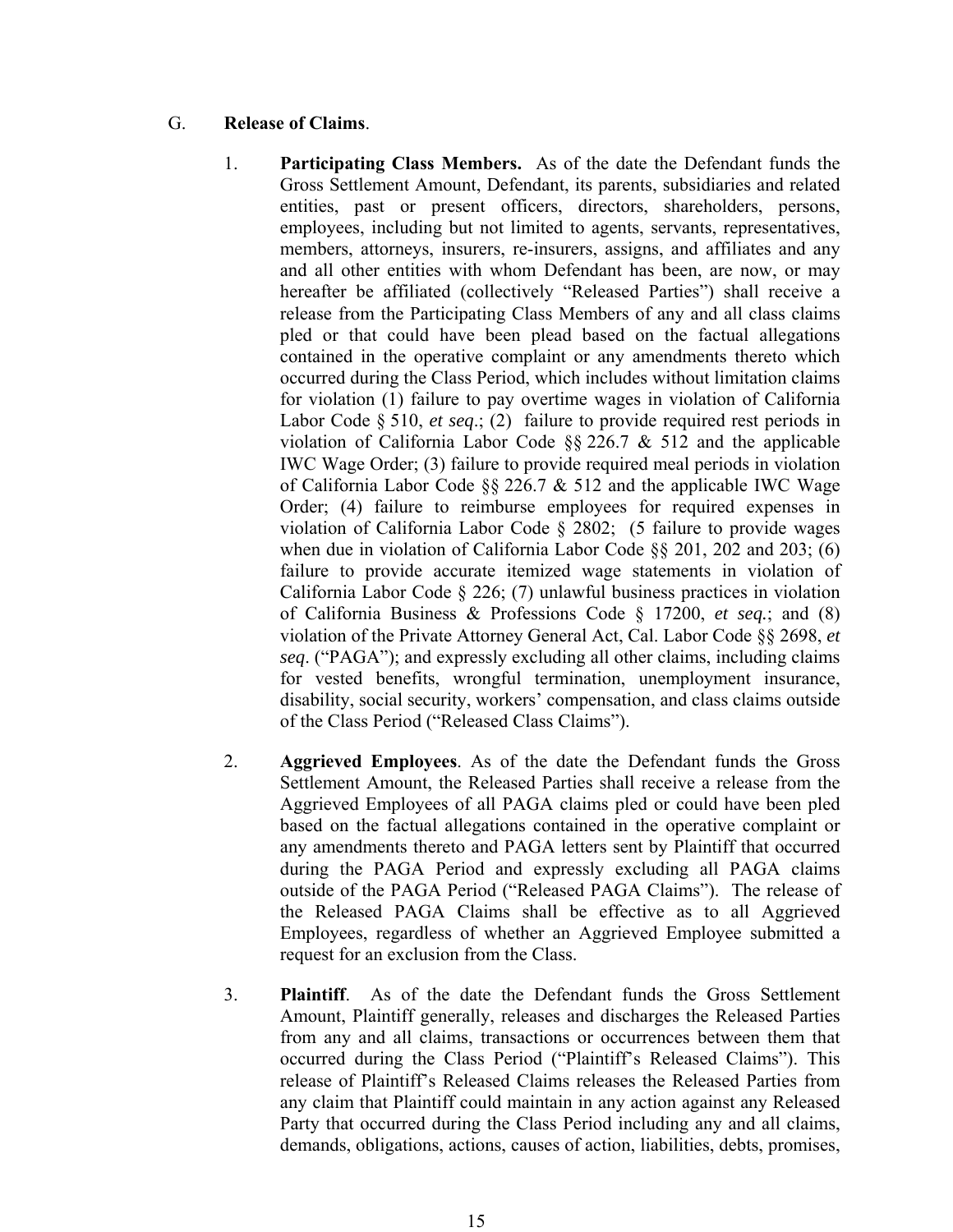agreements, demands, attorneys' fees, losses and expenses, known or unknown, suspected or unsuspected, filed or unfiled, that she may have or have had arising out of any known or unknown fact, condition or incident occurring prior to the date of this Agreement, including but not limited to those arising out of or in connection with any claims, demand, charges, or complaints, specifically including but not limited to the Civil Action and the Action arising out of or in connection with her employment and its cessation and/or any and all other interactions or relations with Releasees. Releasees does not encompass or include any of the remaining parties in the case. This release includes, without limiting the generality of the foregoing: any and all claims, demands, causes of actions, obligations, charges, liabilities, attorneys' fees, costs, actual, compensatory and punitive damages, and all claims for any other type of relief relating to, arising out of, or based upon: all claims of harassment, discrimination, and/or retaliation in violation of State or Federal law; all claims for failure to prevent harassment, discrimination, and/or retaliation; all claims of violation of public policy, including a claim for wrongful and/or constructive termination of employment; all claims based on tort and/or breach of contract, whether written or oral, express or implied, and any covenant of good faith and fair dealing, including but not limited to fraud, deceit, fraudulent inducement, intentional and/or negligent misrepresentation, false promise, and defamation; all claims for unpaid commissions, wages, or other benefits, including minimum wage, overtime, double time, vacation, associated penalties and/or premiums, and expense reimbursement; all claims for rest or meal periods and associated penalties and/or premiums, and any and all claims for alleged violations of the California *Labor Code* generally; any claim for unlawful or unfair business practices; all claims for intentional or negligent infliction of emotional distress; any and all claims which were or could have been asserted by Claimant; and all claims generally relating to Claimant's alleged employment relationship and/or interactions with Releasees and the cessation thereof, including any alleged violation of any federal, state or other governmental statute, regulation, ordinance, or executive order, including without limitation:

- (1) The Civil Rights Acts of 1866, 1964, and 1991, as amended;
- (2) The Civil Rights Act of 1991, 42 U.S.C. § 1981;
- (3) Section 503 of the Rehabilitation Act of 1973;
- (4) The Fair Labor Standards Act (including the Equal Pay Act);
- (5) The Employee Retirement Income Security Act, as amended;
- (6) The Americans with Disabilities Act;
- (7) The Family Medical Leave Act;
- (8) The Consolidated Omnibus Budget Reconciliation Act of 1985, as amended
- (9) The Equal Pay Act of 1973;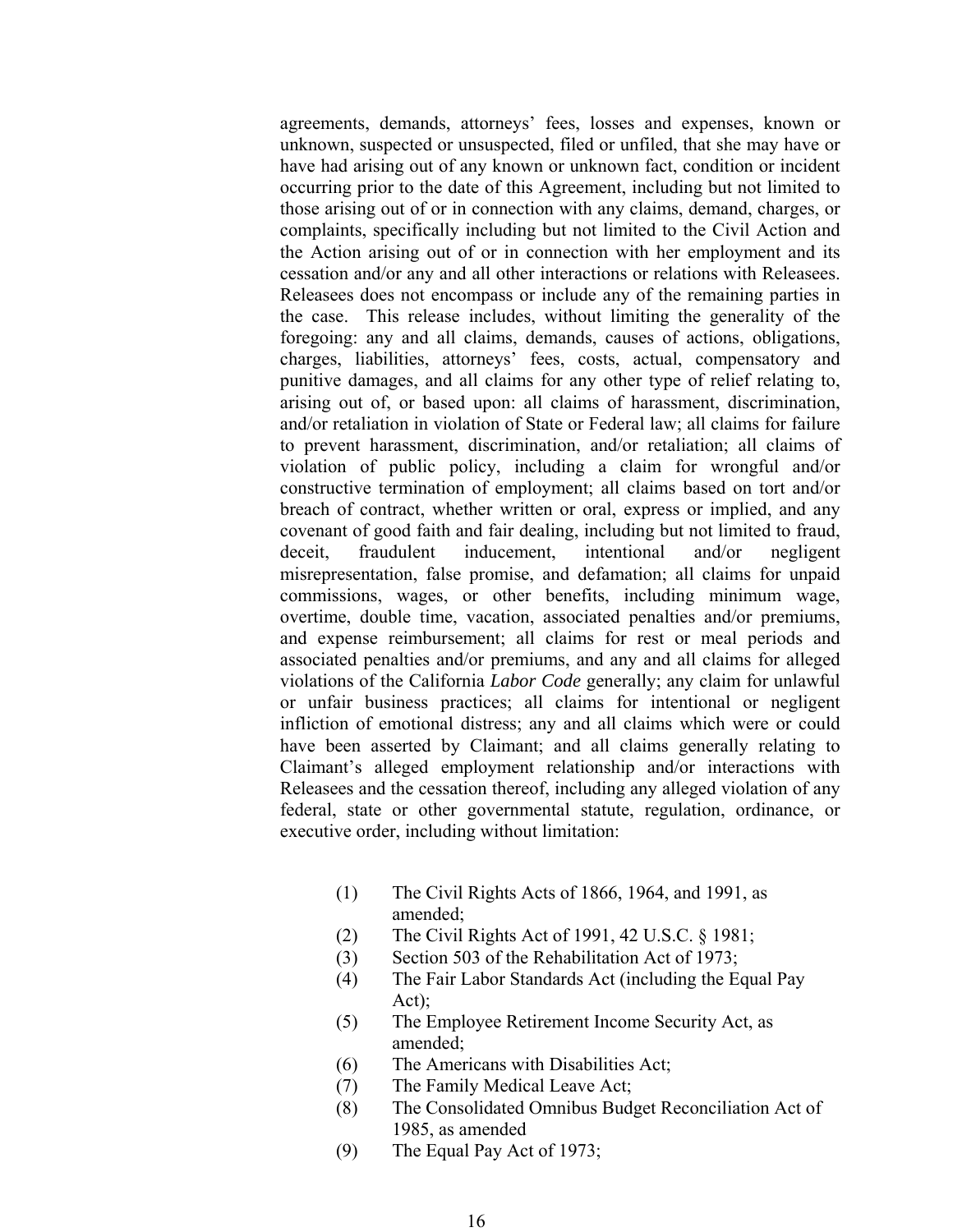- (10) The Rehabilitation Act of 1973;
- (11) The Occupational Safety and Health Act;
- (12) The Immigration Reform and Control Act;
- (13) The Age Discrimination in Employment Act;
- (14) The Older Workers Benefit Protection Act;
- (15) The Genetic Information Nondiscrimination Act;
- (16) The Labor Management Relations Act, 29 U.S.C. § 141, *et seq.*;
- (17) The False Claims Act, 31 U.S.C. §§ 3729-3733 (including the *qui tam* provisions);
- (18) The Fair Credit Reporting Act, 15 U.S.C. § 1681, *et seq*.;
- (19) The Consumer Credit Protection Act, 15 U.S.C. § 1674, *et seq*.;
- (20) The Sarbanes-Oxley Act, 15 U.S.C. § 7201, *et seq.*;
- (21) The Dodd-Frank Act;
- (22) The National Labor Relations Act;
- (23) The Worker Adjustment and Retraining Notification Act;
- (24) The Families First Coronavirus Response Act.
- (25) The California and United States Constitutions;
- (26) The California Labor Code, specifically including, but not limited to the Private Attorneys General Act ("PAGA") pursuant to *Labor Code* § 2699, *et seq.*;
- (27) The California Fair Employment and Housing Act;
- (28) The California Business & Professions Code;
- (29) The California Family Rights Act;
- (30) The California Wage Orders; and
- (31) The California Occupational Safety and Health Act, and the Federal equivalent.

The release, however, does not include any worker's compensation claim already filed (e.g. claim number 00079847) that may still be open. Plaintiff acknowledges that he may discover facts or law different from, or in addition to the facts or law that he knows or believes to be true with respect to the claims and matters released by way of this Agreement and agrees, nonetheless, that this Agreement and the releases contained in it shall be and remain effective in all respects, notwithstanding such different or additional facts or the discovery of them. The Parties declare and represent that they intend this Agreement to be complete and not subject to any claim of mistake, and that the releases herein express full and complete releases, and that they intend that the releases herein shall be final and complete.

4. **Plaintiff's Waiver of Rights Under California Civil Code Section 1542.**  As partial consideration for the Class Representative Service Payment, the Plaintiff's Released Claims shall include all such claims, whether known or unknown by the releasing party. Thus, even if Plaintiff discovers facts and/or claims in addition to or different from those that he now knows or believes to be true with respect to the subject matter of the Plaintiff's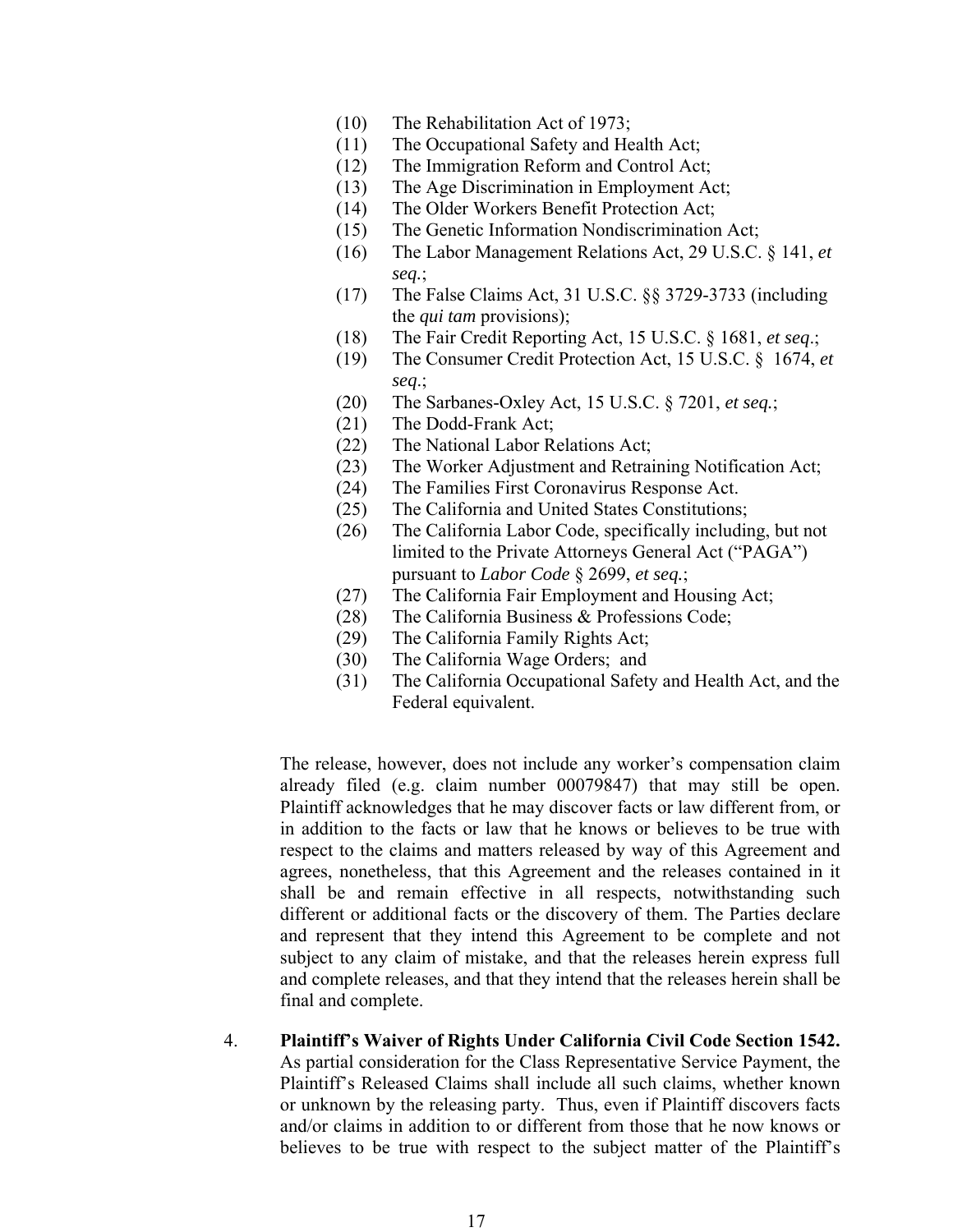Released Claims, those claims will remain released and forever barred. Therefore, with respect to Plaintiff's Released Claims, Plaintiff expressly waives and relinquishes the provisions, rights and benefits of section 1542 of the California Civil Code, which reads:

**A general release does not extend to claims that the creditor or releasing party does not know or suspect to exist in his or her favor at the time of executing the release, and that if known by him or her, would have materially affected his or her settlement with the debtor or released party.**

- 5. **Class Counsel**. As of the date the Defendant fully funds the Gross Settlement Amount, and except as otherwise provided by this Agreement and the Judgment, Class Counsel and any counsel associated with Class Counsel waive any claim to costs and attorneys' fees and expenses against Defendant arising from or related to the Action, except as to any attorneys' fees and expenses incurred with the enforcement of non-timely payment by Defendant pursuant to paragraph III.B.
- H. **No Effect on Other Benefits.** The Settlement Shares will not result in any additional benefit payments (such as  $401(k)$  or bonus) beyond those provided by this Agreement to Plaintiff or Participating Class Members, and Plaintiff and Participating Class Members will be deemed to have waived all such claims, whether known or unknown by them, as part of their release of claims under this Agreement.
- I. **Limitation on Public Statements About Settlement.** Neither Plaintiff, Class Counsel, Defendant nor Defendant's Counsel shall publicize the Settlement prior to the Court granting preliminary approval, other than filing documents with the Court. This provision shall not prohibit Class Counsel from communicating with Class Members after preliminary approval. This provision also does not limit Class Counsel from complying with ethical obligations or from posting court-filed documents on their website for viewing by Class Members after preliminary approval. This provision also does not limit Class Counsel from complying with ethical obligations or from posting court-filed documents on their website for viewing by Class Members after preliminary approval. Nothing in this provision shall prevent Defendant or Plaintiff from making any required disclosures.

#### J. **Miscellaneous Terms**.

#### 1. **No Admission of Liability or Class Certification for Other Purposes**.

a. Defendant and the Released Parties deny that they have engaged in any unlawful activity, have failed to comply with the law in any respect, have any liability to anyone under the claims asserted in the Action, or that but for the Settlement a class should be certified in the Action. This Agreement is entered into solely for the purpose of compromising highly disputed claims. Nothing in this Agreement is intended or will be construed as an admission of liability or wrongdoing by Defendant or the Released Parties, or an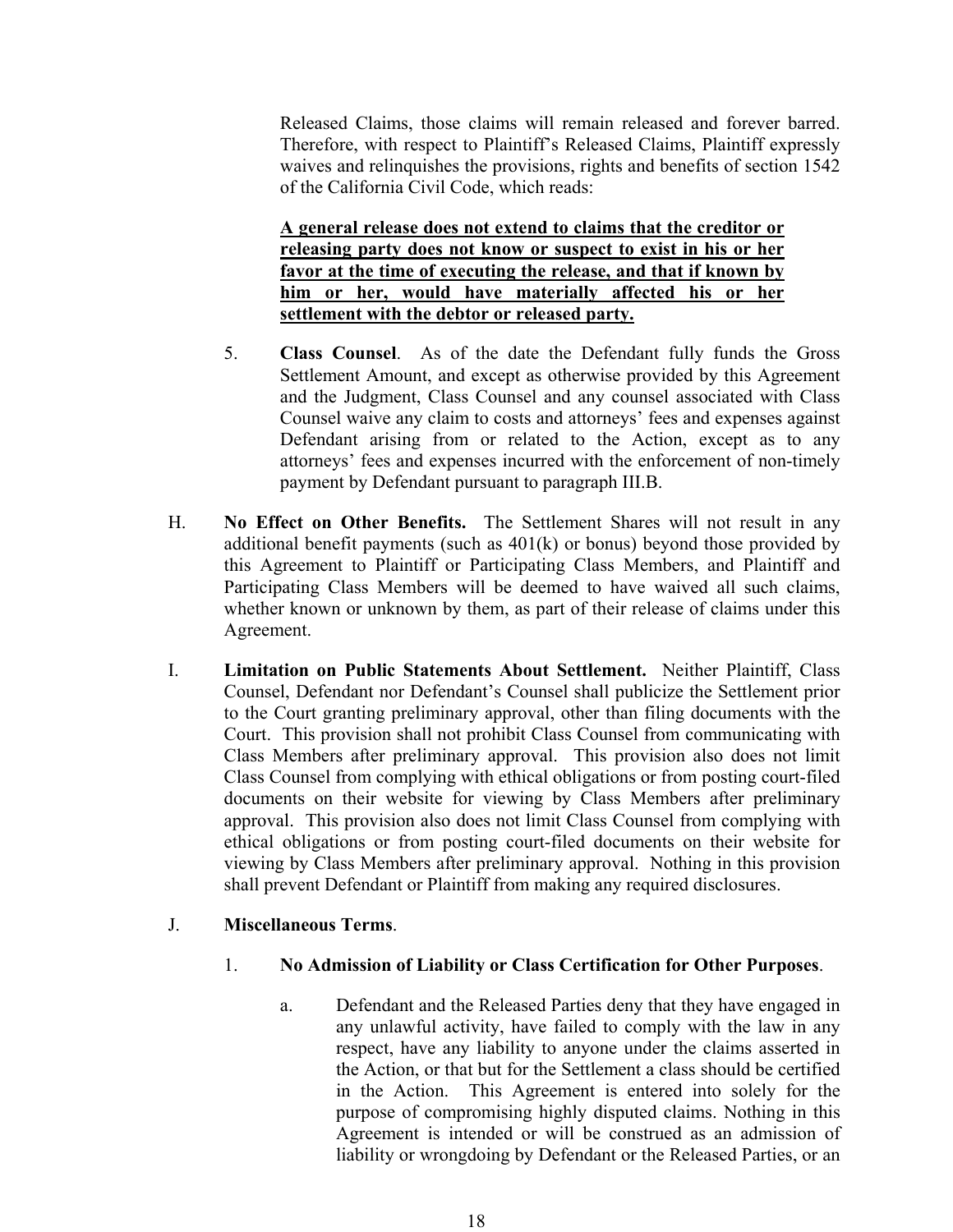admission by Plaintiff that any of the claims were non-meritorious or any defense asserted by Defendant was meritorious. This Settlement and the fact that Plaintiff and Defendant were willing to settle the Action will have no bearing on, and will not be admissible in connection with, any litigation (other than solely in connection with effectuating the Settlement pursuant to this Agreement). Nothing in this Agreement shall be constructed as an admission by Defendant of any liability or wrongdoing as to Plaintiff, Class Members, or any other person, and Defendant specifically disclaim any such liability or wrongdoing. Moreover, it is not, and it should not be construed as, any admission of fact or law in this matter or any other matter that a class action is appropriate. The Parties have entered into this settlement with the intention of avoiding further disputes and litigation with the attendant inconvenience, expenses and risks. Nothing in this Agreement shall be construed as an admission by Plaintiff that Plaintiff's claims do not have merit or that class action is inappropriate.

- b. Whether or not the Judgment becomes Final, neither the Settlement, this Agreement, any document, statement, proceeding or conduct related to the Settlement or the Agreement, nor any reports or accounting of those matters, will be (i) construed as, offered or admitted in evidence as, received as, or deemed to be evidence for any purpose adverse to Plaintiff or Defendant or any of the Released Parties, including, but not limited to, evidence of a presumption, concession, indication or admission by any of the Released Parties of any liability, fault, wrongdoing, omission, concession or damage; or (ii) disclosed, referred to or offered in evidence against any of the Released Parties, in any further proceeding in the Action, or any other civil, criminal or administrative action or proceeding except for purposes of effectuating the Settlement pursuant to this Agreement.
- c. This section and all other provisions of this Agreement notwithstanding, any and all provisions of this Agreement may only be admitted in evidence and otherwise used in any and all proceedings for the limited purpose of enforcing any or all terms of this Agreement or defending any claims released or barred by this Agreement.
- 2. **Integrated Agreement.** After this Agreement is signed and delivered by all Parties and their counsel, this Agreement and its exhibits will constitute the entire agreement between the Parties relating to the Settlement, and it will then be deemed that no oral representations, warranties, covenants, or inducements have been made to any Party concerning this Agreement or its exhibits other than the representations, warranties, covenants, and inducements expressly stated in this Agreement and its exhibits.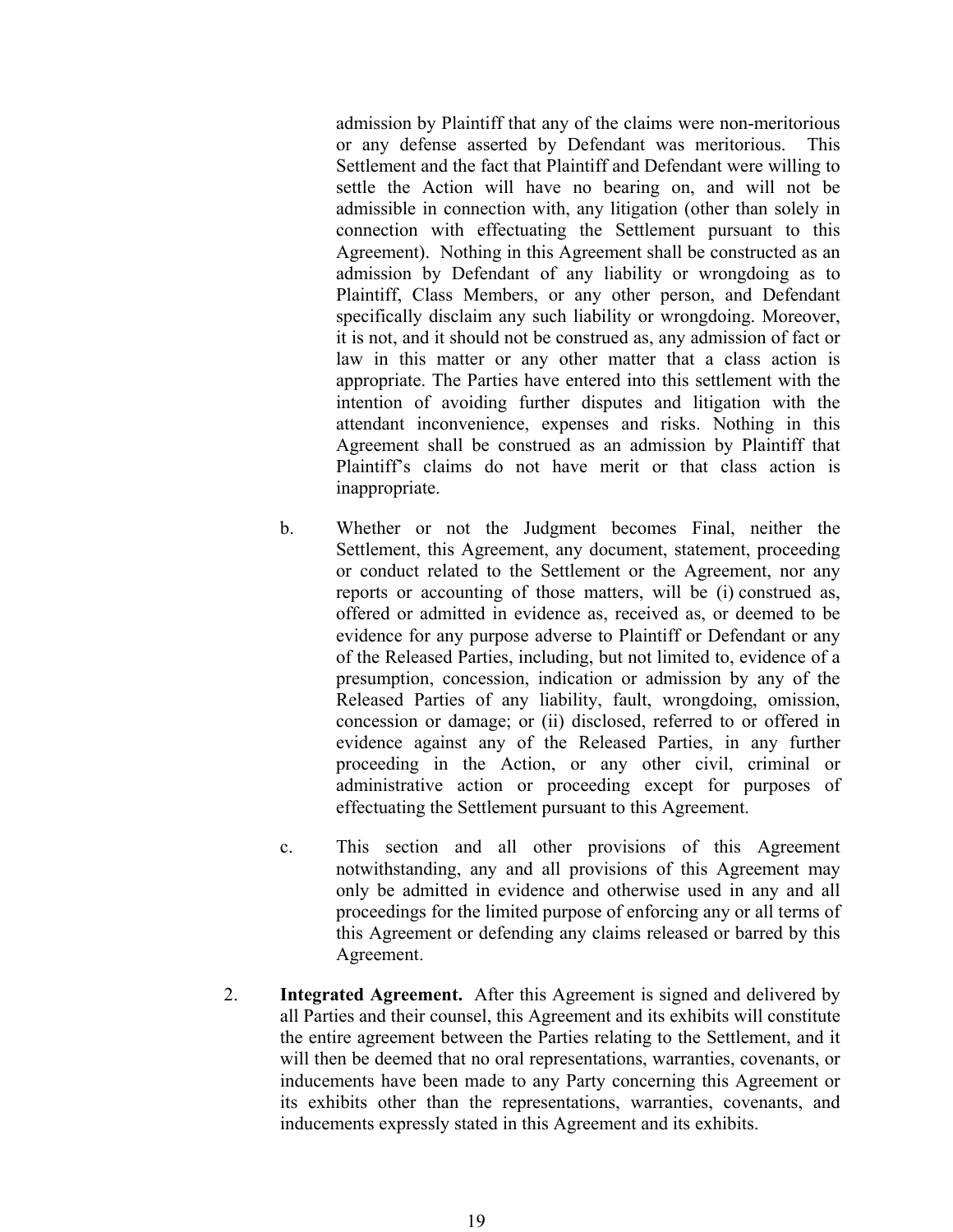- 3. **Attorney Authorization.** Class Counsel and Defendant's Counsel warrant and represent that they are authorized by Plaintiff and Defendant, respectively, to take all appropriate action required or permitted to be taken by such Parties pursuant to this Agreement to effectuate its terms, and to execute any other documents required to effectuate the terms of this Agreement including any amendments to this Agreement. The Parties and their counsel will cooperate with each other and use their best efforts to effect the implementation of the Settlement. In the event the Parties are unable to reach agreement on the form or content of any document needed to implement the Agreement, or on any supplemental provisions that may become necessary to effectuate the terms of this Agreement, the Parties will seek the assistance of the mediator for resolution.
- 4. **No Prior Assignments:** The Parties represent, covenant and warrant that they have not directly or indirectly assigned, transferred, encumbered or purported to assign, transfer, or encumber to any person or entity and portion of any liability, claim, demand, action, cause of action, or right released and discharged in this Settlement.
- 5. **No Tax Advice:** Neither Class Counsel nor Defendant's Counsel intend anything contained in this Settlement to constitute advice regarding taxes or taxability, nor shall anything in this Settlement be relied upon as such within the meaning of United States Treasury Department Circular 230 (31 CFR Part 10, as amended) or otherwise.
- 6. **Modification of Agreement**. Except as set forth in section III.J.3 hereinabovethis Agreement, and any and all parts of it, may be amended, modified, changed, or waived only by an express written instrument signed by all Parties or their representatives.
- 7. **Agreement Binding on Successors.** This Agreement will be binding upon, and inure to the benefit of, the successors of each of the Parties.
- 8. **Applicable Law.** All terms and conditions of this Agreement and its exhibits will be governed by and interpreted according to the laws of the State of California.
- 9. **Cooperation in Drafting.** The Parties have cooperated in the drafting and preparation of this Agreement. This Agreement will not be construed against any Party on the basis that the Party was the drafter or participated in the drafting.
- 10. **Fair Settlement.** The Parties and their respective counsel believe and warrant that this Agreement reflects a fair, reasonable, and adequate settlement of the Action and have arrived at this Agreement through armslength negotiations, taking into account all relevant factors, current and potential.
- 11. **Use and Return of Documents and Data.** All originals, copies, and summaries of documents and data provided to Class Counsel by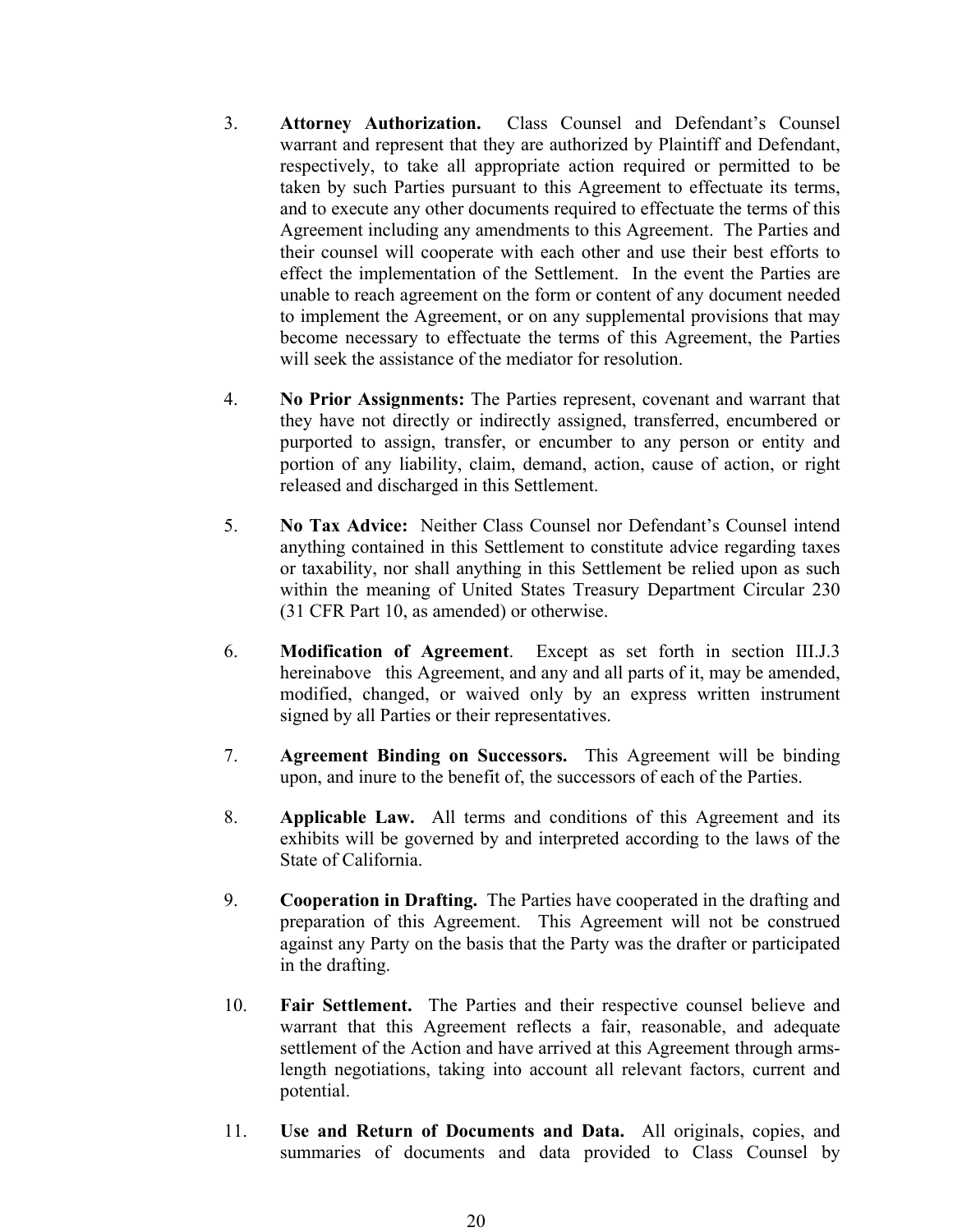Defendant in connection with the mediation or other settlement negotiations in this matter may be used only with respect to this Settlement, and no other purpose, and may not be used in any way that violates any existing contractual agreement, statute, or rule. Within thirty days after Defendant's final payment is made, Class Counsel will return or destroy and confirm in writing to Defendant the destruction of all such documents and data.

- 12. **Headings.** The descriptive heading of any section or paragraph of this Agreement is inserted for convenience of reference only and does not constitute a part of this Agreement.
- 13. **Notice.** All notices, demands or other communications given under this Agreement will be in writing and deemed to have been duly given as of the third business day after mailing by United States mail, addressed as follows:

*To Plaintiff and the Class:*

Enrique Martinez Law Offices of John E. Hill 333 Hegenberger Road, Suite 500 Oakland, CA 94621 Tel.: (510) 588-1000 Fax: (510) 632-1445 E-Mail: emartinez15@comcast.net

*To Defendant:* 

Tyler J. Woods Fisher & Phillips LLP 2050 Main Street, Suite 1000 Irvine, CA 92614 Tel.: (949) 851-2424 Email: twoods@fisherphillips.com

- 14. **Execution in Counterparts.** This Agreement may be executed in one or more counterparts by facsimile, electronically or email which for purposes of this Agreement shall be accepted as an original. All executed counterparts and each of them will be deemed to be one and the same instrument provided that counsel for the Parties will exchange between themselves signed counterparts. Any executed counterpart will be admissible in evidence to prove the existence and contents of this Agreement.
- 15. **Stay of Litigation.** The Parties agree that upon the execution of this Agreement the litigation shall be stayed, except to effectuate the terms of this Agreement. The Parties further agree that upon the signing of this Agreement that pursuant to CCP section 583.330 to extend the date to bring a case to trial under CCP section 583.310 for the entire period of this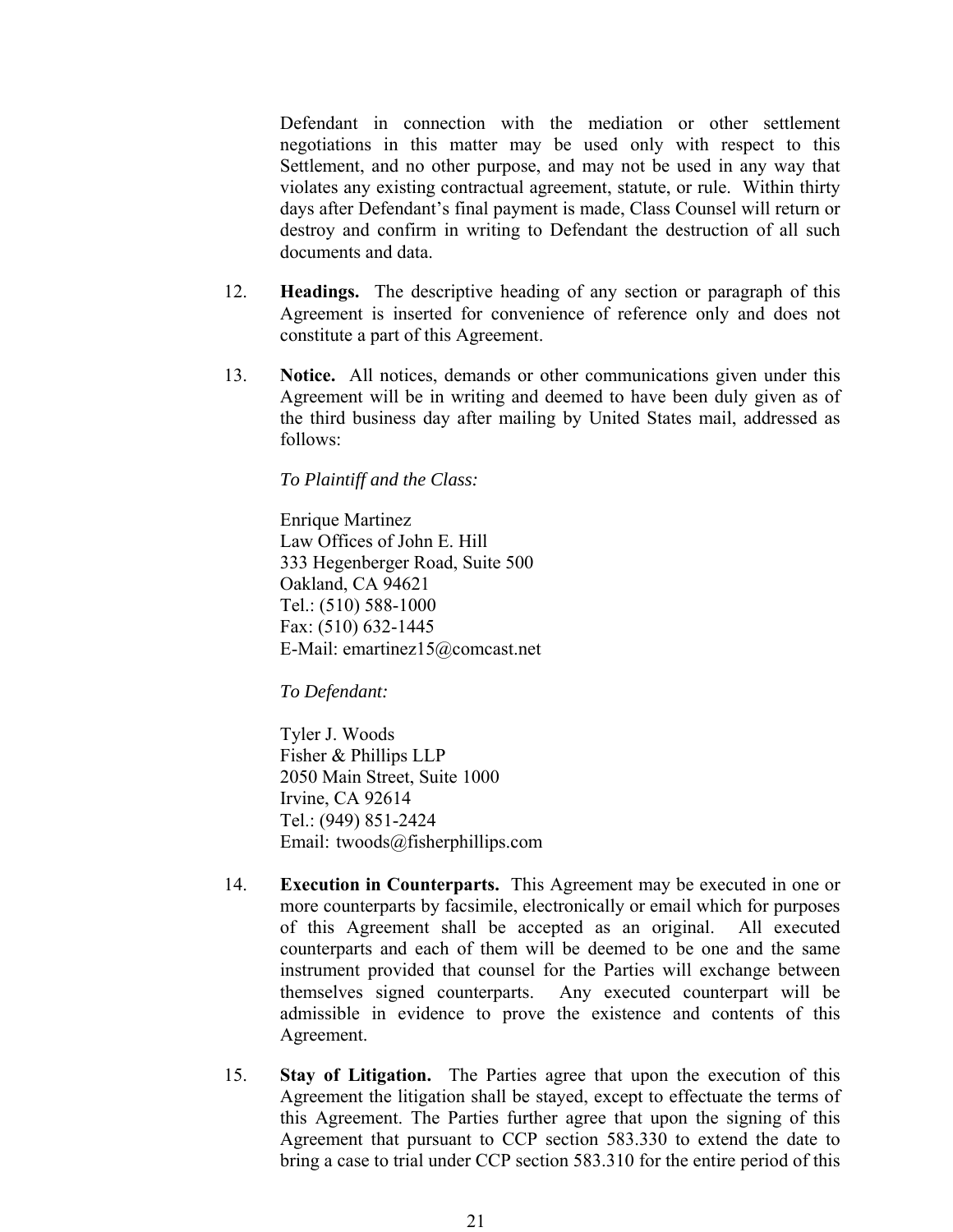settlement process from the mediation with David Perrault on June 1, 2021 until the earlier of the Effective Date or the date this Agreement shall not longer be of any force or effect.

Continuing Jurisdiction. The Court shall retain continuing jurisdiction 16. over the Action under CCP section 664.6 to ensure the continuing implementation of this Agreement and enforcement of the Settlement until performance in full of the terms of this Settlement.

#### IV. **EXECUTION BY PARTIES AND COUNSEL**

The Parties and their counsel hereby execute this Agreement.

Dated: 12/30/2021

Ryck Mu

Plaintiff Rigoberto Mares

Dated:

Dated:

Chad Melville For Defendant Melville Vineyards South, LLC

Enrique Martinez

Law Offices of John E. Hill **Attorney for Plaintiff** 

Dated:

Tyler J. Woods Fisher & Phillips LLP Attorney for Defendant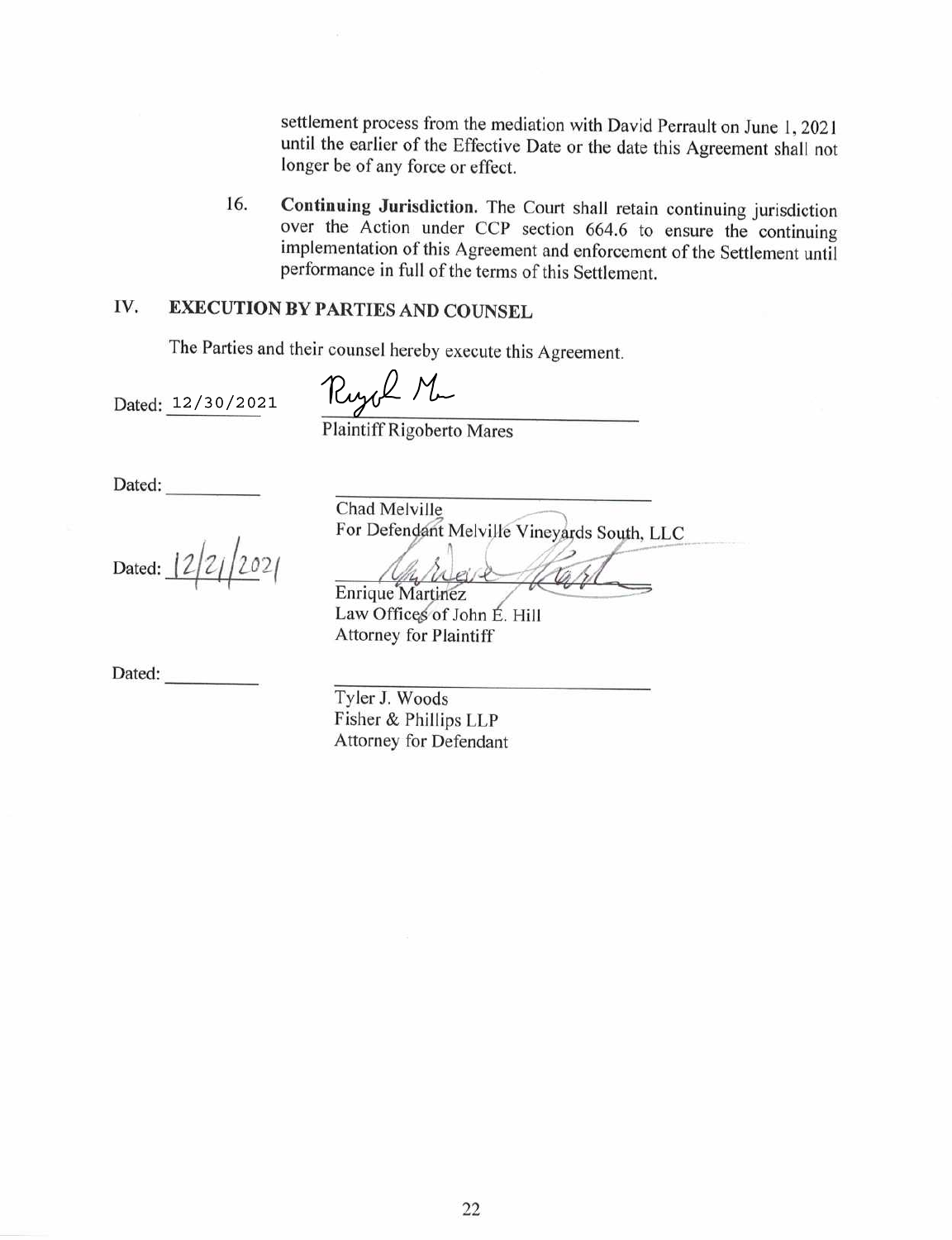settlement process from the mediation with David Perrault on June 1, 2021 until the earlier of the Effective Date or the date this Agreement shall not longer be of any force or effect.

Continuing Jurisdiction. The Court shall retain continuing jurisdiction 16. over the Action under CCP section 664.6 to ensure the continuing implementation of this Agreement and enforcement of the Settlement until performance in full of the terms of this Settlement.

#### IV. **EXECUTION BY PARTIES AND COUNSEL**

The Parties and their counsel hereby execute this Agreement.

Dated:

Plaintiff Rigoberto Mares

Dated: 12/23/2021

Chad Melville

For Defendant Melville Vineyards South, LLC

Dated:

**Enrique Martinez** Law Offices of John E. Hill **Attorney for Plaintiff** 

Dated: 12/23/2021

Tyler J. Woods Fisher & Phillips LLP **Attorney for Defendant**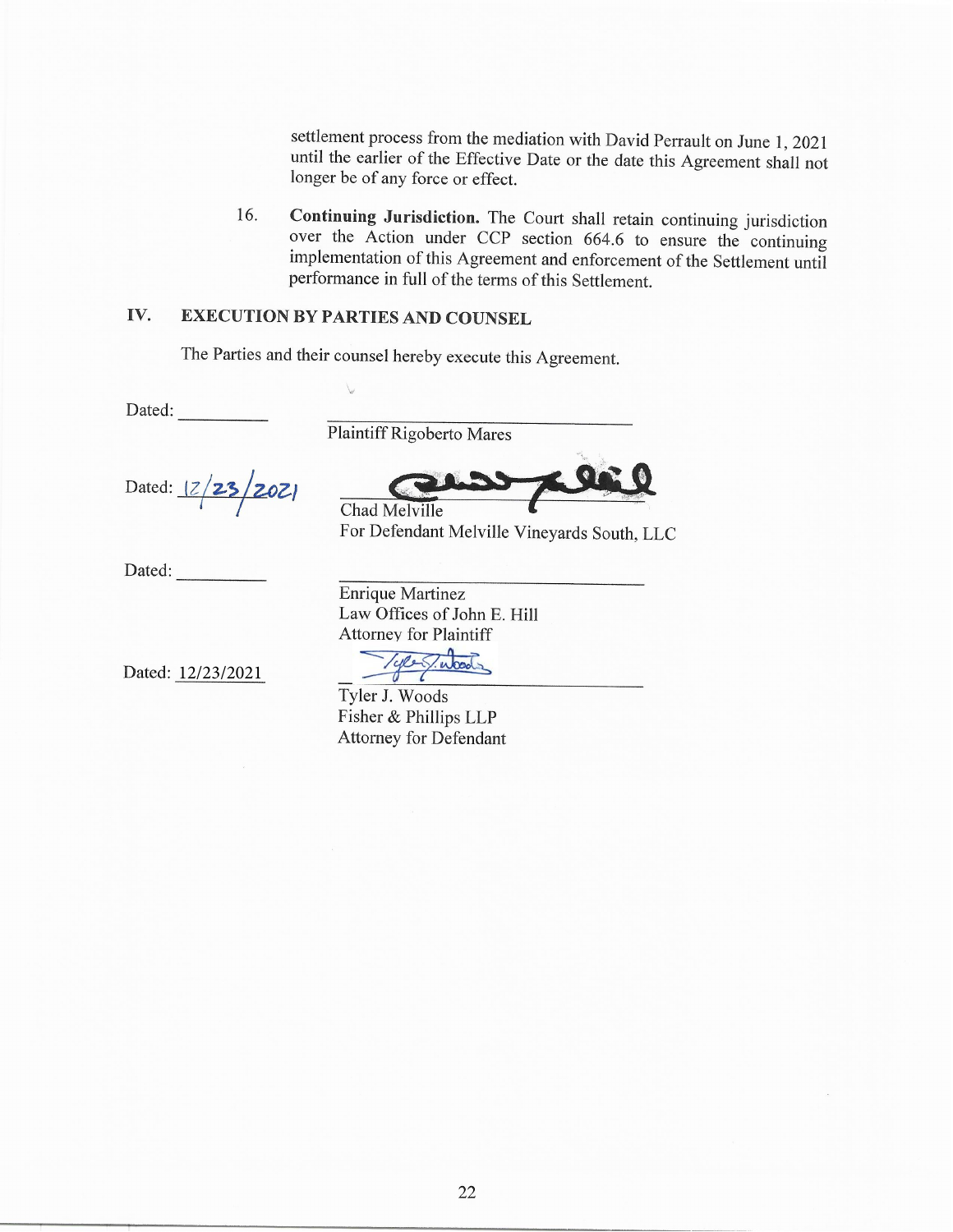# **EXHIBIT A**

# [NOTICE OF PROPOSED SETTLEMENT OF CLASS ACTION AND HEARING DATE FOR FINAL COURT APPROVAL]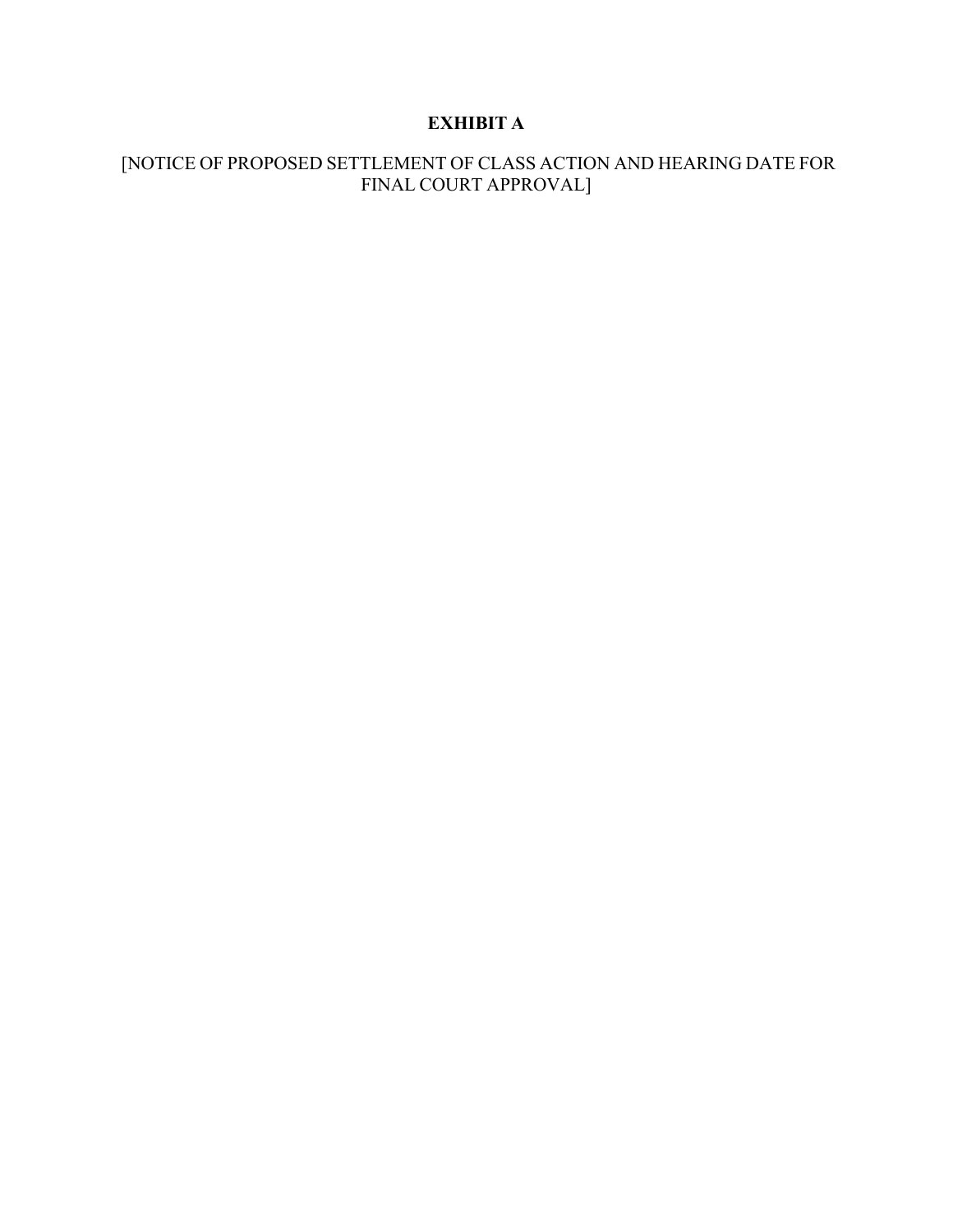#### SUPERIOR COURT OF THE STATE OF CALIFORNIA, COUNTY OF SANTA BARBARA *Mares, Rigoberto et al. v. Melville Vineyards South, LLC* – Case No. 20CV03208

### *The Court authorized this notice. This is not a solicitation from a lawyer.*

# **You may be entitled to money from a class action settlement if you were employed by Melville Vineyards South, LLC at any time from October 2, 2016 to December 31, 2020.**

There is a proposed class and PAGA action settlement ("Settlement") to resolve a lawsuit alleging that Melville Vineyards South, LLC ("Defendant") violated California employment laws. The Court has preliminarily approved the Settlement. Payments will only be issued, however, if the Court grants final approval of the Settlement.

### **THIS NOTICE IS TO INFORM YOU ABOUT:**

- A PROPOSED SETTLEMENT OF THIS CLASS ACTION LAWSUIT;
- YOUR RIGHT TO RECEIVE A SHARE OF THE SETTLEMENT FUNDS;
- YOUR RIGHT TO CHALLENGE THE DATES USED TO COMPUTE YOUR SHARE;
- YOUR RIGHT TO FILE WITH THE COURT ANY OBJECTIONS YOU MAY HAVE TO THE SETTLEMENT; AND,
- YOUR RIGHT TO OPT OUT OF THE SETTLEMENT.

1. If I decide to participate and want to receive money, what must I do?

**You do not have to do anything to receive a payment.** The settlement of class claims automatically includes participants unless they affirmatively exclude themselves from the settlement ("opt out").

#### 2. Why did I get this Class Notice?

**Defendant's records show that you were employed by Defendant at some time from October 2, 2016 to December 31, 2021, as a non-exempt worker.** The lawsuit is in state court and is known as *Mares, Rigoberto et al. v. Melville Vineyards South, LLC, et al.* and the case number is 20CV03208. The "Plaintiff" who filed the lawsuit is Rigoberto Mares. Plaintiff sued Melville Vineyards South, LLC.

The claims are brought as a class action. The Plaintiff named above is the "Class Representative" who filed this class action on behalf of himself and other employees who have similar claims. The Plaintiff and the other employees together are a "Class" and "Class Members." The Court will decide the issues for all Class Members, except for those who exclude themselves from the Class. Plaintiff and Defendant have entered into the Settlement to avoid the cost and risk of further litigation. The Defendant denies all of the legal claims in the case. The Class Representative and his lawyers think the Settlement is in the best interests of all Class Members. The Court has preliminarily approved the Settlement. The Court must also grant final approval for the Settlement to be valid.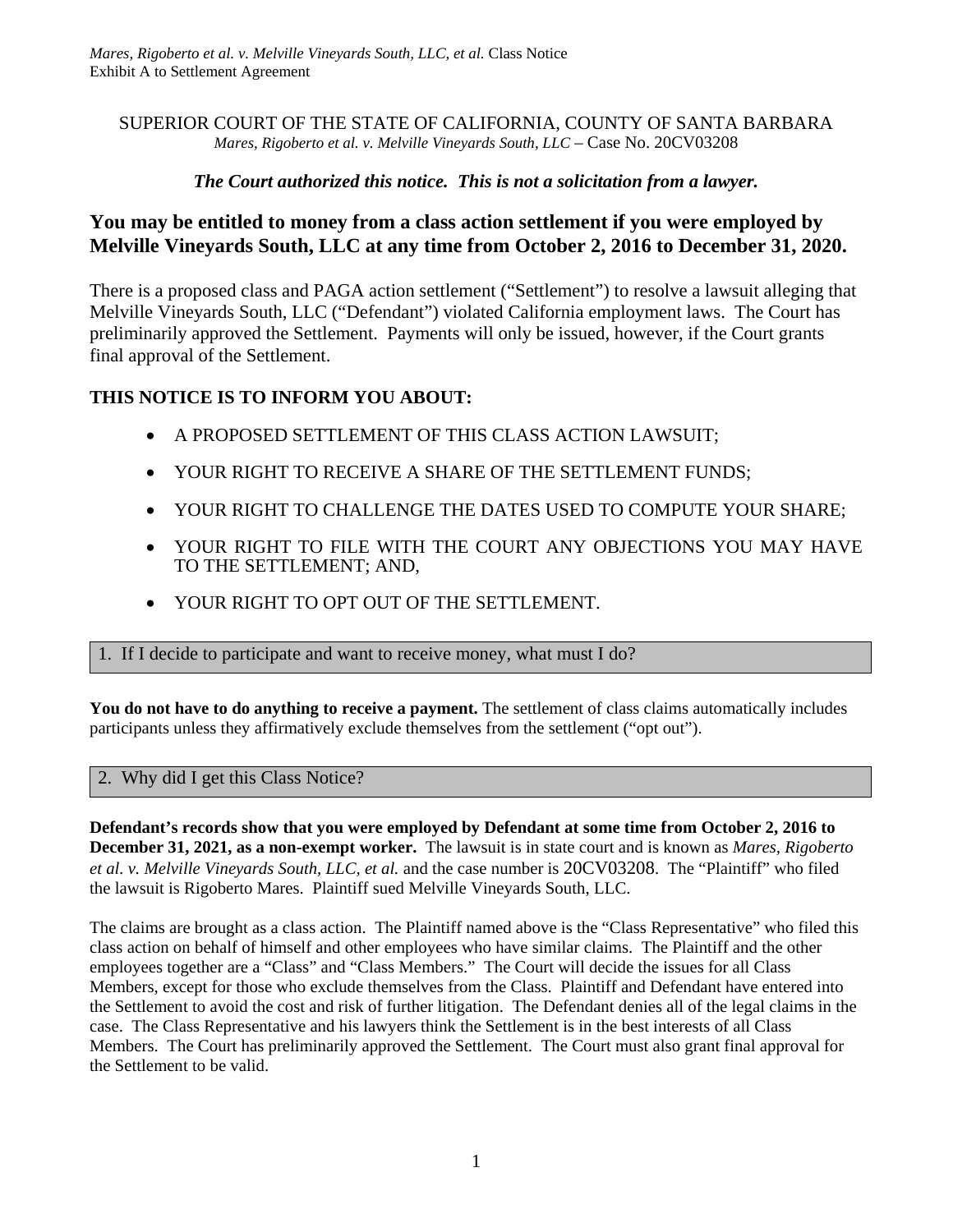#### 3. Who is in the Settlement Class?

The Settlement Class is defined as follows:

All non-exempt workers employed by Defendant any time between October 2, 2016 and December 31, 2020, who were sent a *Belaire-West* privacy notice, but not including the four employees who opted out from such notice.

#### 4. What are the claims in this lawsuit?

The claims allege that Defendant failed to pay overtime wages, failed to provide required lunch and rest breaks, and failed to reimburse for work expenses. Plaintiff also alleges that the Class is entitled to penalties. As noted above, Defendant denies all of these claims.

# **THE SETTLEMENT BENEFITS—WHAT YOU GET**

### 5. What does the Settlement provide?

Defendants agree to pay \$255,000 into the settlement fund. The following amounts will be deducted from this settlement fund if approved by the Court: (1) \$8,000 to CPT Group, Inc. for claims administration costs; (2) \$7,500 to the California Labor and Workforce Development Agency for its share of penalties under the Private Attorneys General Act; (3) \$7,500 to the named Plaintiff as incentive payments for his service and risks as the Class Representative; and (4) \$63,750 for Class Counsel's attorney fees and \$8,100 for costs.

Subtracting the Court-awarded deductions from the total settlement amount will result in a net settlement fund of approximately \$160,150, which will be used for payments to those employees who participate in the Settlement. Defendant will fund the Settlement in installment payments, to be completed by <<Insert Dates>>.

#### 6. How much money will I get if I participate in the Settlement?

If you do not exclude yourself from ("opt out" of) the Settlement, you will be entitled to a payment of approximately **\$<<estimated award>>** ("Settlement Payment"). This payment is based on the number of pay periods that you worked for Defendant between October 2, 2016 and December 31, 2020 in which you: (1) were eligible for overtime pay, but were not paid at an overtime rate; (2) were eligible for a meal period but were not provided with an adequate one; (3) were eligible for a rest break but were not provided with an adequate one; and/or (4) were not reimbursed for business related expenses. You may contact the Claims Administrator to dispute your Settlement Payment (see paragraph 8 below for contact information).

If you wish to remain in the Class, you will receive a Settlement Payment. 80% of your Settlement Payment will be treated as penalties and interest, and you will be provided with a "1099-Misc" tax form for that amount. The other 20% will be treated as wages subject to withholding of applicable taxes, and you will be provided with a "W-2" tax form.

# **HOW TO GET PAYMENT OR EXCLUDE YOURSELF FROM THIS LAWSUIT**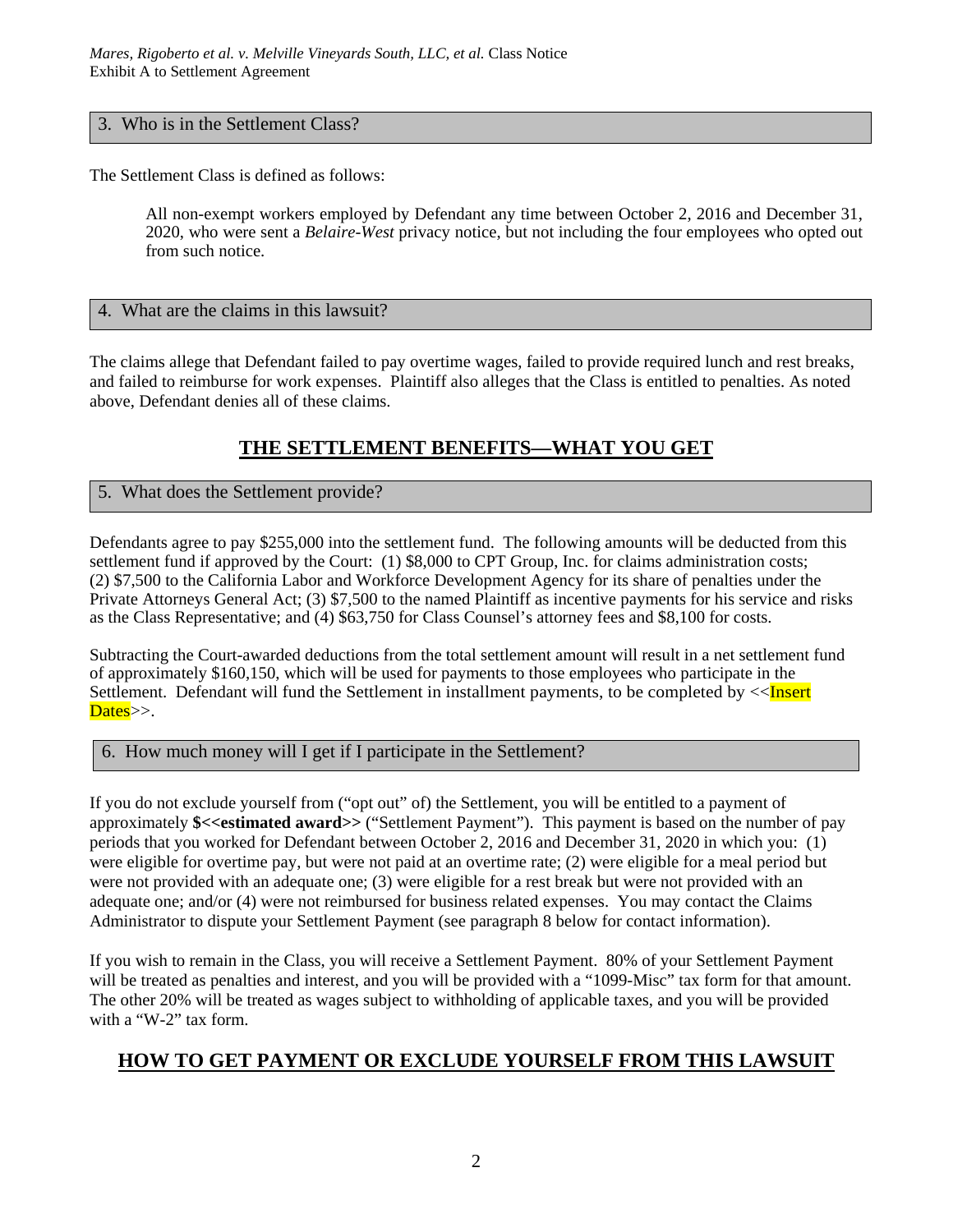#### 7. How do I get a payment for the claims?

**To receive a payment for the claims, you don't have to do anything.** You will give up your right to make claims against Defendant in another lawsuit regarding their alleged failure to pay overtime wages, failure to provide adequate meal periods and rest breaks, failure to reimburse work-related expenses, failure to furnish accurate wage statements, unlawful business practices and for related violations of the Unfair Competition Law and Private Attorney General Act (PAGA).

#### 8. When will I get a payment?

The Court will hold a final approval hearing on [**insert date**], and if the Settlement is approved by the Court, then the Settlement Payment will be sent to the address where you received this notice. If you would like to change the address where your Settlement Payment will be mailed, please contact the Claims Administrator at:

Mares v. Melville Vineyards South, LLC Claims Administrator, CPT Group Class Action Administrators, P.O. Box \*\*\*, Irvine, California, \*\*\*; Tel. 800-\*\*\*-\*\*\*\*

Checks will be mailed to participating settlement members if and after the Court grants "final approval" of the Settlement. If the Court approves the Settlement after the Final Approval Hearing, there may be appeals. If there are any appeals, resolving them could take some time, so please be patient. If there are no appeals and the Court grants "final approval" of the Settlement, your payment will be sent in one check. Defendant will make four installment payments over the course of two years, and your check will be sent out after the third installment, in \_\_\_\_\_. Any unclaimed funds shall be distributed to Centro de los Derechos del Migrante (CDM), a non-profit organization assisting migrant workers. If you have questions regarding when checks will be mailed, please

contact the Settlement Administrator (contact information above) or Class Counsel (see Question # 13).

#### 9. How do I exclude myself from the Settlement Class?

If you do not want to participate in the Settlement, you may be excluded ("opt out") by sending a timely letter in writing to the Claims Administrator. The letter must contain your name, address and telephone number, and state that you do not wish to participate in the Settlement in Mares v. Melville Vineyards South, LLC, case number 20CV03208 (called a "Request for Exclusion"). The Request for Exclusion must be signed, dated, mailed by First Class U.S. Mail, or the equivalent, and postmarked no later than **[+45 days from mailing]** to:

Mares v. Melville Vineyards South, Claims Administrator, CPT Group Class Action Administrators, P.O. Box \*\*\*, Irvine, California, \*\*\*; Tel. 800-\*\*\*-\*\*\*\*

The Court will exclude any settlement class member who sends a complete and timely Request for Exclusion as described in the paragraph above. Requests for Exclusion that do not include all the required information and/or that are not timely submitted will be deemed null, void, and ineffective. Any settlement class member who fails to submit a valid and timely Request for Exclusion on or before the above-specified deadline shall be bound by all terms of the Settlement, release and any Judgment entered in the Action if the Settlement receives final approval from the Court.

If you send a Request for Exclusion, you will not receive money for the claims.

#### 10. What happens if I exclude myself from the Settlement Class?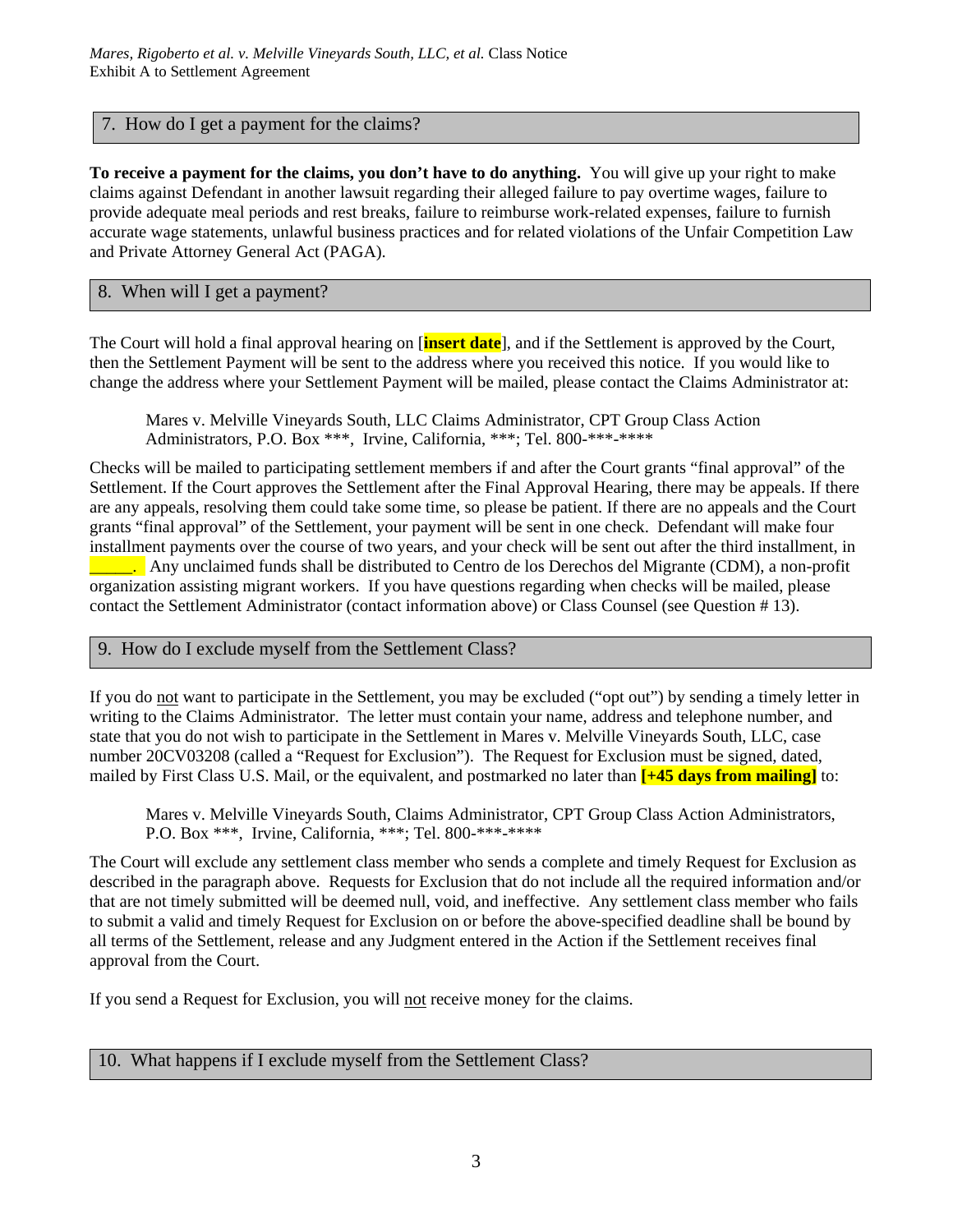If you exclude yourself from the Settlement Class, then (1) you will not receive money for the claims from the Settlement; (2) you will not be bound by any further order or judgment entered for or against the Settlement Class; (3) you will not have a right to object to the Settlement or be heard at any hearing scheduled for the Court's consideration of the Settlement; and (4) you may pursue any claims against Defendant that were included in this case. You must exclude yourself from the Settlement Class to start or continue your own lawsuit.

# **OBJECTING TO THE SETTLEMENT**

### 11. How do I object to the Settlement?

Any member of the Settlement Class may object to the proposed Settlement, or any portion of it, by a written objection and supporting papers, which must be mailed to the Claims Administrator no later than **[+45 days after mailing**]. The Claims Administrator will file any objections with the Court. The address of the Claims Administrator is:

Mares v. Melville Vineyards South, Claims Administrator, CPT Group Class Action Administrators, P.O. Box \*\*\*, Irvine, California, \*\*\*; Tel. 800-\*\*\*-\*\*\*\*

A member of the Settlement Class who wishes to object but who fails to comply with the objection procedure described above shall be deemed not to have objected. Any member who does not timely submit written objections shall not be permitted to present his or her objections at the Court's final approval hearing (see Question 15). Any member who submits an objection remains eligible to receive monetary compensation from the Settlement. Only Settlement Class members who do not send a Request for Exclusion may object.

#### 12. What is the difference between objecting and excluding yourself from the Settlement Class?

Objecting is telling the Court that you do not like something about the Settlement. You can object only if you stay in the Settlement Class.

Excluding yourself ("opting out") is telling the Court that you do not want to be part of the Settlement Class. If you exclude yourself from the Settlement Class, then you cannot object because the Settlement will no longer affect you, and you will not receive any money.

# **THE LAWYERS IN THIS CASE**

#### 13. Do I have a lawyer in this case?

The following lawyers are Class Counsel for the Settlement Class:

Enrique Martínez LAW OFFICES OF JOHN E. HILL 333 Hegenberger Road, Suite 500 Oakland, California 94621 Telephone: (510) 588-1000

#### 14. Who are the lawyers representing Melville Vineyards South, LLC?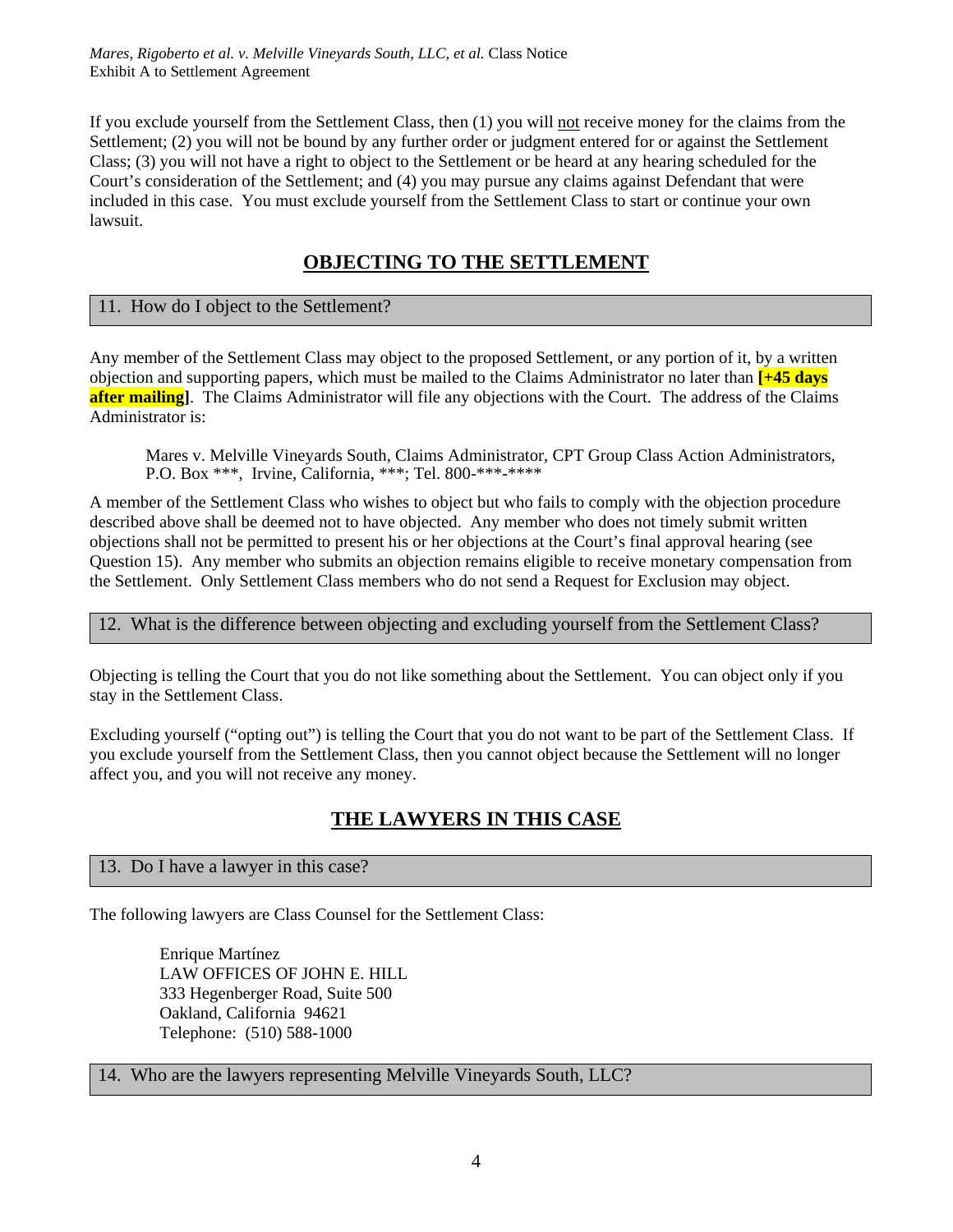*Mares, Rigoberto et al. v. Melville Vineyards South, LLC, et al.* Class Notice Exhibit A to Settlement Agreement

The following lawyer represents Melville Vineyards South, LLC in this case:

Tyler Woods Fisher & Phillips LLP. 444 South Flower St., Suite 1500 Los Angeles, CA 90071

# **THE COURT'S FINAL APPROVAL HEARING**

### 15. When and where will the Court decide whether to approve the Settlement?

The Court will hold a final approval hearing (also called a fairness hearing) to decide whether to finally approve the Settlement. The hearing will be on  $\Box$ , 2022, at  $\Box$  a.m. in Department 4 at the Superior Court of the State of California, County of Santa Barbara, Cook Division, which is located at 312-C East Cook Street, Santa Maria, CA 93456. The hearing may be moved to a different date and/or time without additional notice so please contact Class Counsel if you intend to appear and wish to confirm the date.

At the hearing, the Court will consider whether the settlement is fair, reasonable, and adequate. If you have filed a timely objection (see Question 11), the Court will consider it, and you may choose to speak at the hearing. The Court will only listen to people who have mailed a timely objection. The Court will also decide how much to pay (1) the Claims Administrator for claims administration costs; (2) the Plaintiff for serving as Class Representative; and (3) Class Counsel for attorney fees and costs.After the hearing, the Court will decide whether to approve the Settlement. We do not know how long the Court's decision will take.

#### 16. Do I have to go to the hearing?

No, you do not have to go to the hearing. Class Counsel and Defendant's lawyers will answer any questions the Court may have. But you are welcome to come at your own expense. If you send an objection, you don't have to go to Court to talk about it. As long as you have mailed your objection on time, the Court will consider it. If you have filed a timely objection, you may pay another lawyer at your own expense to attend the hearing and appear on your behalf, but it is not required.

#### 17. How do I get more information?

This Class Notice provides only a summary of the most important terms of the Settlement. The complete terms of the proposed settlement are stated in the actual Settlement that has been preliminarily approved by and filed with the Court. You can view important documents about this case, including the entire Settlement, at this website: www.cpt---.com. You may contact Class Counsel (Enrique Martínez at 510-588-1000) or the Claims Administrator (800<sup>-</sup><sub>call</sub>) for more information. You may also get copies of the documents from Class Counsel. Please say that you are calling about the Melville Vineyards case.

#### **PLEASE DO NOT CONTACT THE COURT, THE JUDGE, OR DEFENDANTS, WITH INQUIRIES**.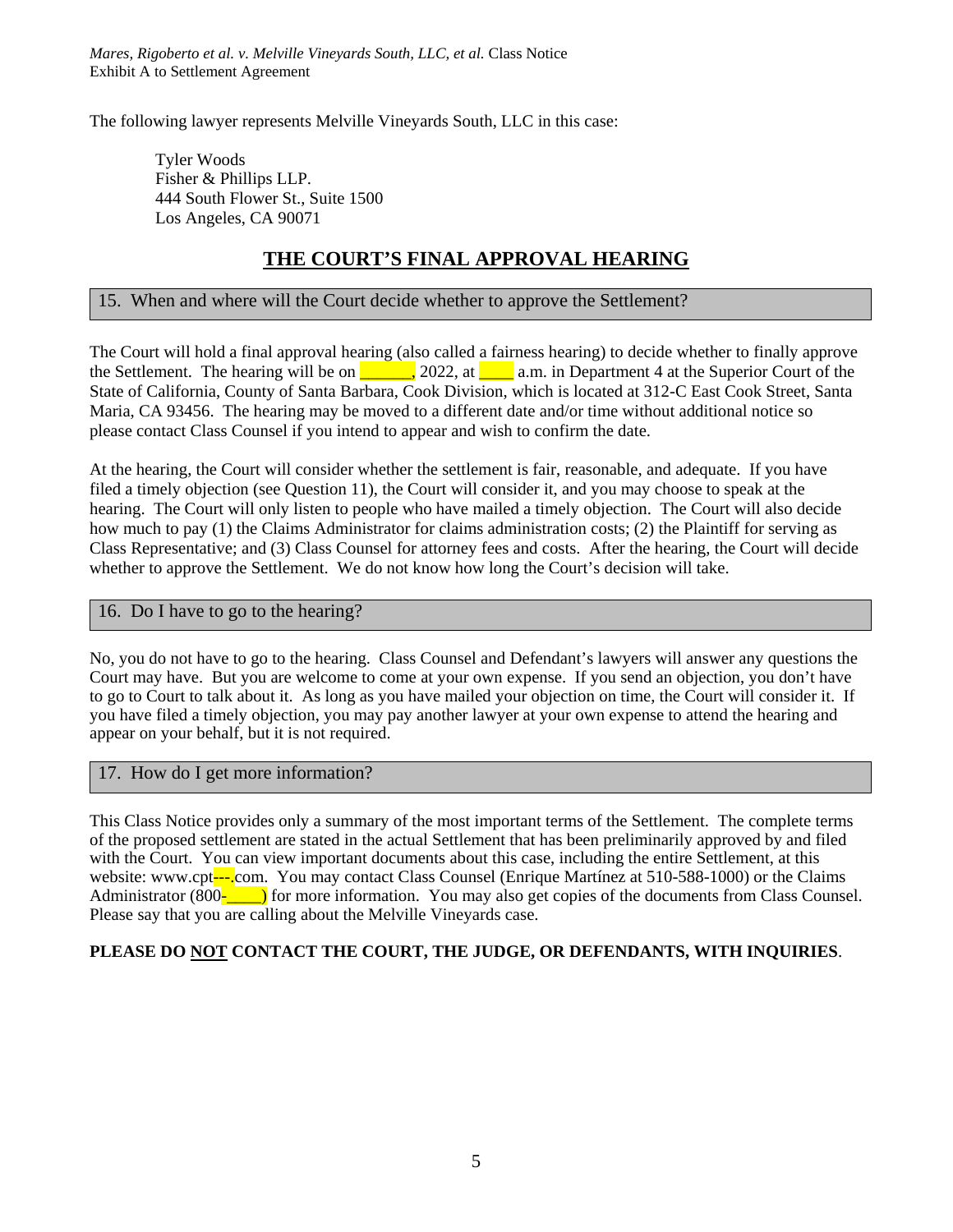# **EXHIBIT B**

# [ORDER GRANTING PRELIMINARY APPROVAL OF THE SETTLEMENT]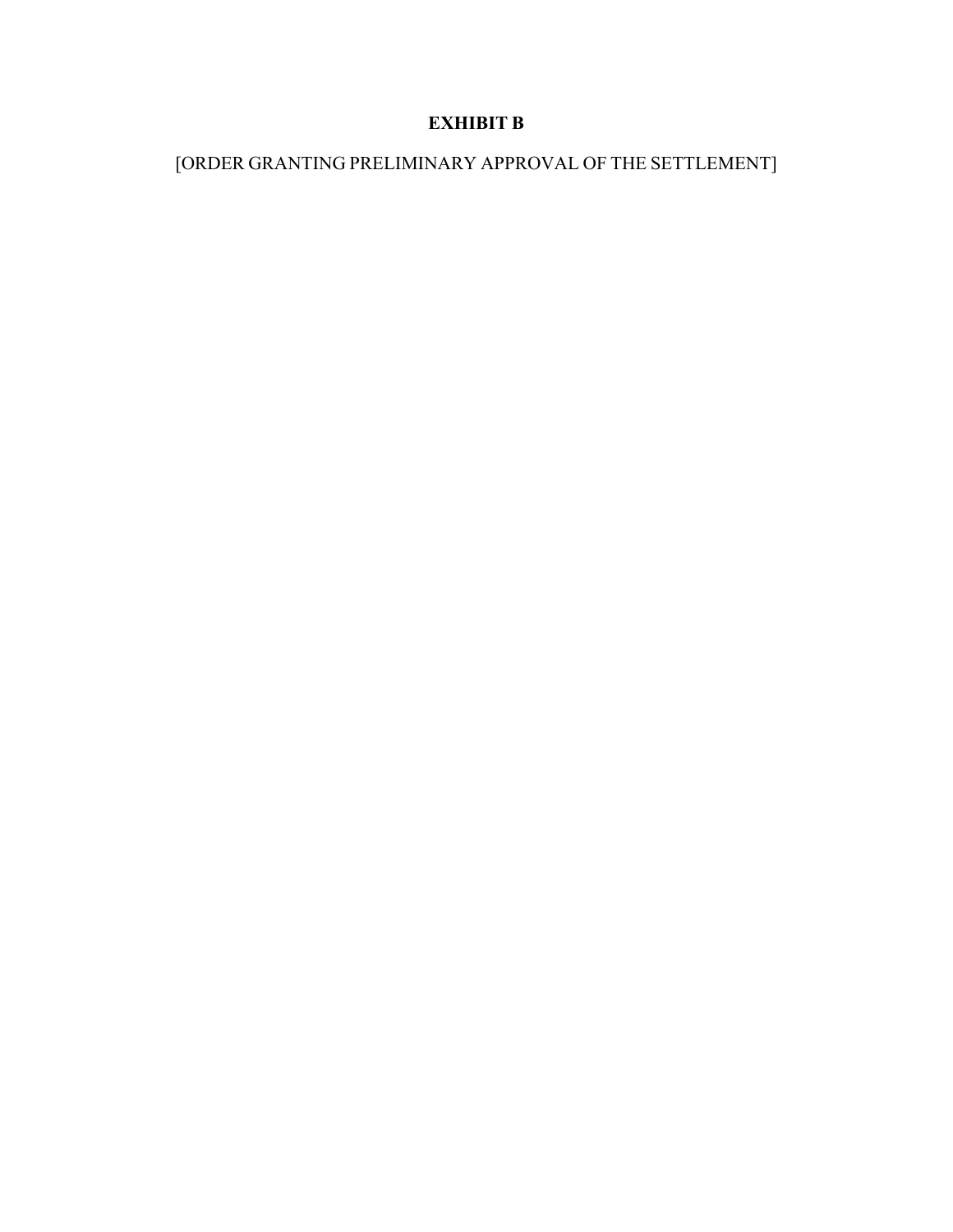| 1<br>$\overline{2}$<br>3<br>4<br>5<br>6<br>7                   | John E. Hill, State Bar No. 45338<br>Enrique Martínez, State Bar No. 206884<br>LAW OFFICES OF JOHN E. HILL<br>333 Hegenberger Road, Ste. 500<br>Oakland, CA 94621<br>Telephone: (510) 588-1000<br>Facsimile: (510) 632-1445<br>Attorneys for Plaintiffs & Putative Class |                                                                                                                                                                                                                                                                                                                                                                                                                                                                                                 |  |
|----------------------------------------------------------------|--------------------------------------------------------------------------------------------------------------------------------------------------------------------------------------------------------------------------------------------------------------------------|-------------------------------------------------------------------------------------------------------------------------------------------------------------------------------------------------------------------------------------------------------------------------------------------------------------------------------------------------------------------------------------------------------------------------------------------------------------------------------------------------|--|
| 8                                                              | <b>SUPERIOR COURT OF THE STATE OF CALIFORNIA</b>                                                                                                                                                                                                                         |                                                                                                                                                                                                                                                                                                                                                                                                                                                                                                 |  |
| 9                                                              |                                                                                                                                                                                                                                                                          | FOR THE COUNTY OF SANTA BARBARA                                                                                                                                                                                                                                                                                                                                                                                                                                                                 |  |
| 10                                                             |                                                                                                                                                                                                                                                                          | (UNLIMITED JURISDICTION)                                                                                                                                                                                                                                                                                                                                                                                                                                                                        |  |
| 11<br>12<br>13<br>14<br>15<br>16<br>17<br>18<br>19<br>20<br>21 | RIGOBERTO MARES, on behalf of himself<br>and others similarly situated,<br>Plaintiff,<br>v.<br>MELVILLE VINEYARDS SOUTH, LLC and<br>DOES 1 through 50, inclusive,<br>Defendants.                                                                                         | <b>Case No.: 20CV03208</b><br><b>CLASS ACTION</b><br>[PROPOSED] ORDER GRANTING<br><b>UNOPPOSED MOTION FOR</b><br>(1) PRELIMINARY APPROVAL OF<br><b>CLASS ACTION SETTLEMENT;</b><br>(2) PROVISIONAL CERTIFICATION OF<br><b>SETTLEMENT CLASS AND</b><br><b>APPOINTING CLASS COUNSEL;</b><br>(3) APPROVING FORM AND METHOD<br>OF CLASS NOTICE; AND (4)<br><b>SCHEDULING A FINAL FAIRNESS</b><br><b>HEARING</b><br>Date: January 27, 2022<br>Time: 8:30 a.m.<br><b>Hon.: Jed Beebe</b><br>Dept: SM4 |  |
| 22<br>23<br>24<br>25<br>26<br>27<br>28                         |                                                                                                                                                                                                                                                                          |                                                                                                                                                                                                                                                                                                                                                                                                                                                                                                 |  |
|                                                                |                                                                                                                                                                                                                                                                          | PROPOSED ORDER GRANTING UNOPPOSED MOTION FOR PRELIMINARY APPROVAL OF<br><b>CLASS ACTION SETTLEMENT</b>                                                                                                                                                                                                                                                                                                                                                                                          |  |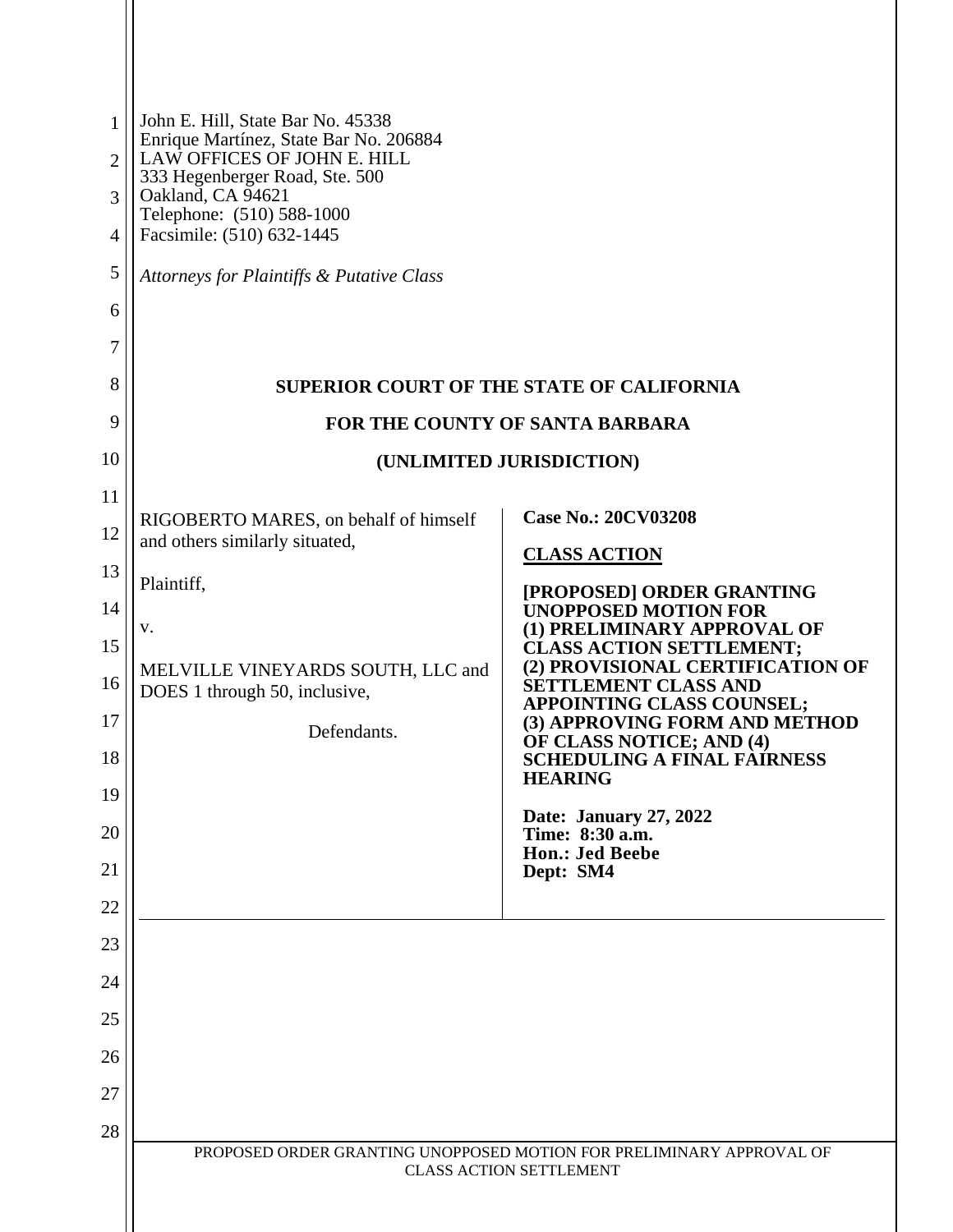1 2 3 4 5 6 7 The above-captioned matter came on for hearing before the Court on January 27, 2022 on Plaintiff's unopposed Motion for (1) Preliminary Approval of a Class Action Settlement, (2) Provisional Certification of a Proposed Settlement Class and Appointment of Class Counsel, (3) Approval of a Proposed Form and Method of Class Notice, and (4) the Scheduling of a Final Fairness Hearing. The Parties have entered into a class Settlement, attached as Exhibit 1 to the Declaration of Enrique Martinez ("the Settlement") which, if approved, would resolve this class action lawsuit (the "Action").

8 9 10 11 12 13 14 15 16 17 18 19 20 Upon review and consideration of the motion papers and the Settlement and the exhibits thereto, including the proposed form of notice to the Settlement Class ("Class Notice"), attached to the Settlement as Exhibit 1A, the Court finds that there is sufficient basis for (1) granting preliminary approval of the Settlement; (2) provisionally certifying the class for settlement purposes only; (3) appointing plaintiff's counsel as Class Counsel and appointing the named plaintiff to represent the Settlement Class; (4) approving the Parties' proposed form and method of notice to the Settlement Class; (5) approving the Parties' proposed Class Notice, and the procedures set forth in the Settlement for class members to exclude themselves from the Settlement Class or object to the Settlement, and directing that notice be disseminated to the Settlement Class pursuant to the terms of the Settlement; (6) staying all non-settlement related proceedings in the Action pending final approval of the Settlement; and (7) setting a final hearing (the "Fairness Hearing") at which time the Court will consider whether to grant (a) final approval of the Settlement and (b) Class Counsel's application for attorneys' fees and costs.

21

### IT IS HEREBY ORDERED, ADJUDGED, AND DECREED THAT:

22 23 1. This Action is provisionally certified as a class action, for the purposes of settlement only, pursuant to Code of Civil Procedure section 382.

24 25 26 2. The Settlement Class is defined as: "All non-exempt workers employed by Defendant any time between October 2, 2016 and December 31, 2020, who were sent a *Belaire-West* privacy notice, but not including the four employees who opted out from such notice."

27

 $28 \mid$  1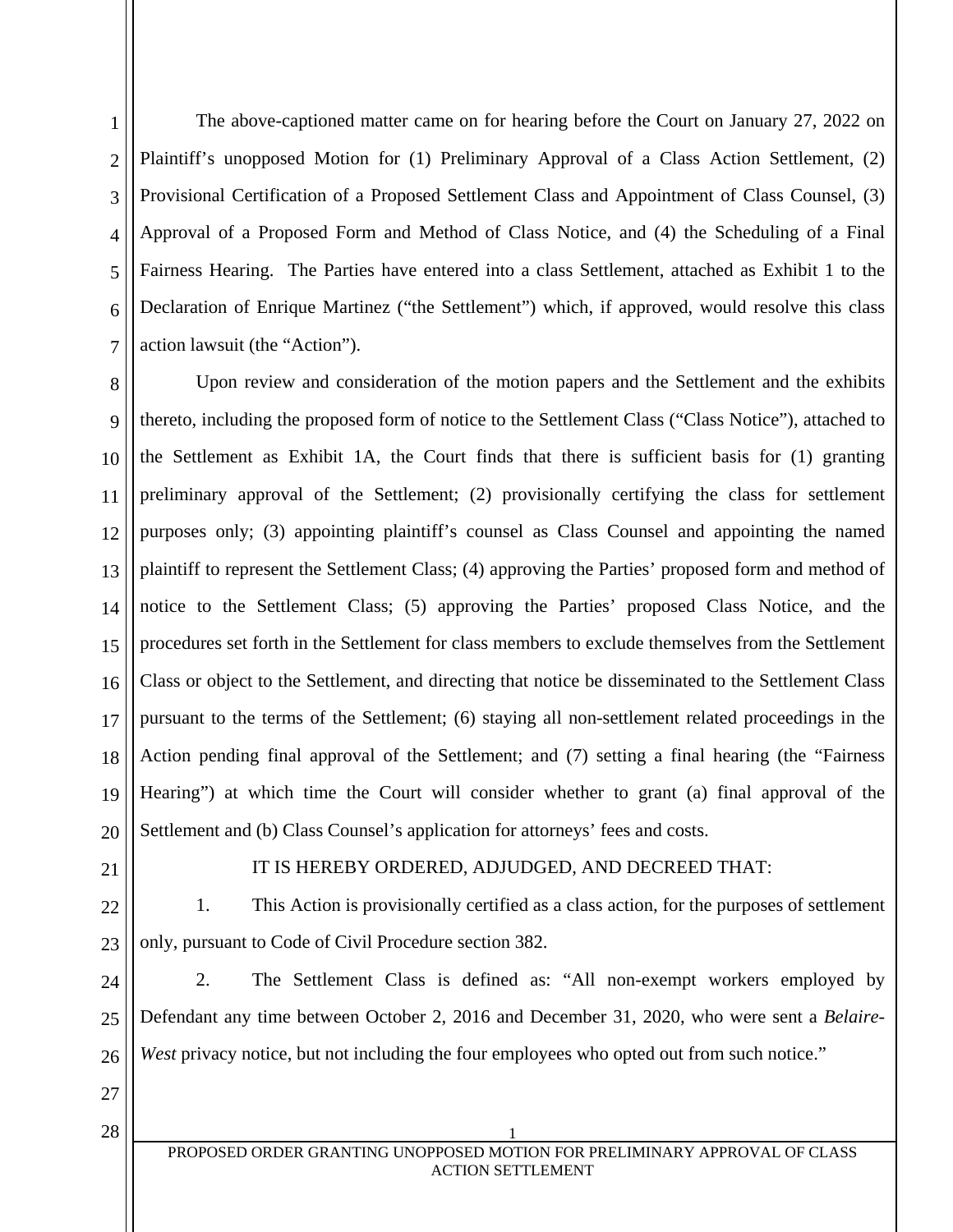| $\mathbf{1}$    | 3.<br>Certification of the Settlement Class shall be solely for the purposes of settlement                                                                                                                |                                                                                                        |
|-----------------|-----------------------------------------------------------------------------------------------------------------------------------------------------------------------------------------------------------|--------------------------------------------------------------------------------------------------------|
| $\overline{2}$  | and without prejudice to the Parties in the event the Settlement is not finally approved by this Court                                                                                                    |                                                                                                        |
| 3               | or otherwise does not take effect.                                                                                                                                                                        |                                                                                                        |
| $\overline{4}$  | 4.                                                                                                                                                                                                        | The Court preliminarily approves the Settlement as fair, reasonable, and adequate,                     |
| 5               | entered into in good faith, free of collusion, and within the range of possible judicial approval.                                                                                                        |                                                                                                        |
| 6               | 5.                                                                                                                                                                                                        | The Court appoints the following attorneys as Class Counsel:                                           |
| 7               | <b>Enrique Martinez</b><br>LAW OFFICES OF JOHN E. HILL<br>333 Hegenberger Road, Ste. 500<br>Oakland, CA 94621<br>Telephone: (510) 588-1000<br>Facsimile: (510) 632-1445<br>Email: emartinez15@comcast.net |                                                                                                        |
| 8               |                                                                                                                                                                                                           |                                                                                                        |
| 9               |                                                                                                                                                                                                           |                                                                                                        |
| 10              |                                                                                                                                                                                                           |                                                                                                        |
| 11              |                                                                                                                                                                                                           |                                                                                                        |
| 12              | 6.                                                                                                                                                                                                        | The Court appoints plaintiff Rigoberto Mares as class representative.                                  |
| 13              | 7.                                                                                                                                                                                                        | The Court appoints CPT Group, Inc. to serve as the settlement administrator and to                     |
| 14              | carry out all duties and responsibilities of the Claims Administrator as specified in the Settlement.                                                                                                     |                                                                                                        |
|                 |                                                                                                                                                                                                           |                                                                                                        |
| 15              | 8.                                                                                                                                                                                                        | The Court approves the method of disseminating notice to the Settlement Class in                       |
| 16              |                                                                                                                                                                                                           | Spanish and English, as set forth in the Settlement. The Court approves the form and content of the    |
| 17              |                                                                                                                                                                                                           | Class Notice attached hereto and to the Settlement as Exhibits 1A. The Court finds that the            |
| 18              |                                                                                                                                                                                                           | proposed notice is reasonably clear and should be reasonably understandable to Settlement Class        |
| 19 <sup>1</sup> |                                                                                                                                                                                                           | members. The Court finds that the proposed form and method of notice provided in the Settlement        |
| 20              |                                                                                                                                                                                                           | constitutes the best notice practicable under the circumstances, and will provide valid, due, and      |
| 21              |                                                                                                                                                                                                           | sufficient notice to the Settlement Class in full compliance with the requirements of applicable law,  |
| 22              |                                                                                                                                                                                                           | including Code of Civil Procedure section 382 and the Due Process Clause of the United States          |
| 23              |                                                                                                                                                                                                           | Constitution, and is the only notice to the Settlement Class of the Settlement that is required.       |
| 24              | 9.                                                                                                                                                                                                        | Not later than five (5) days from the date of this Order, Defendant's counsel shall                    |
| 25              |                                                                                                                                                                                                           | provide to the Claims Administrator with a list of all members of the Settlement Class, their last     |
| 26              |                                                                                                                                                                                                           | known addresses, telephone numbers, and social security or individual taxpayer identification          |
| 27              |                                                                                                                                                                                                           | numbers, current or final pay rate, and whether they are former employees. Class Counsel shall         |
| 28              |                                                                                                                                                                                                           | supplement this information with any more recent contact information available for members of the<br>2 |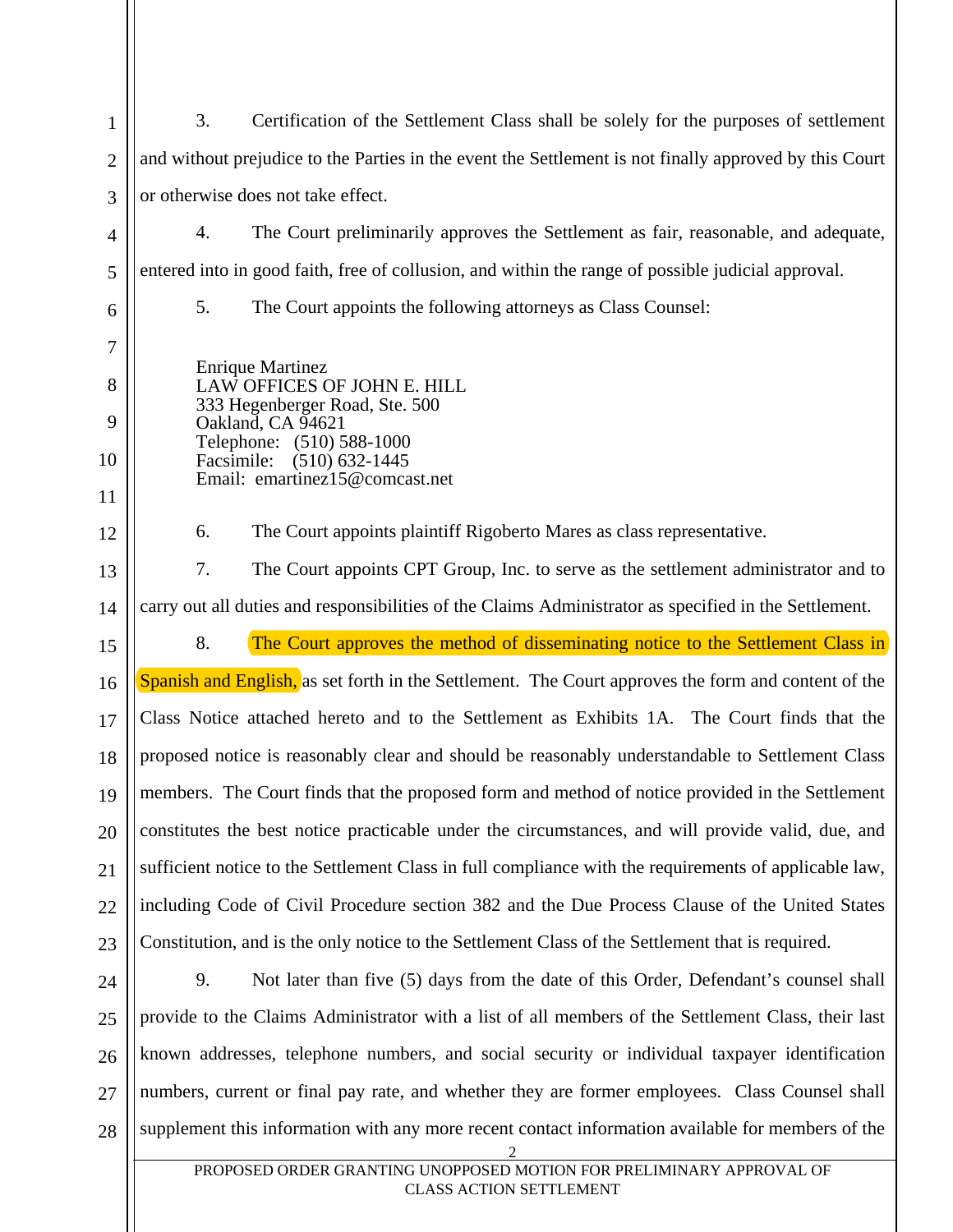1 2 3 4 5 Settlement Class and the Claims Administrator will request more recent address information from the U.S. Postal Service. The Claims Administrator shall be responsible for preparing, printing, and mailing to members of the Settlement Class the Class. A Spanish language translation (prepared by the Claims Administrator) of all materials mailed to members of the Settlement Class shall be included as a part of the same mailing.

6 7 8 9 10 11 12 13 14 15 16 17 18 19 20 21 22 10. No later than fourteen (14) days from the date of this Order, the Claims Administrator shall send a copy of the Class Notice to members of the Settlement Class via First Class regular U.S. mail, postage prepaid, using the most current mailing address information available. The date of the original mailing will be the Notice Date. For any Class Notice returned to the Claims Administrator as non-deliverable within forty-five (45) days of the Notice Date, the Claims Administrator shall make prompt and reasonable efforts to locate the person involved, using appropriate search methods. If new address information is obtained, the Claims Administrator shall promptly re-mail the Class Notice to the addressee via First Class regular U.S. mail, postage prepaid, using the new address. If the Claims Administrator is unable to obtain new address information with regard to any Class Notice returned as non-deliverable within thirty (30) days following the Notice Date, or if a Class Notice is returned as non-deliverable more than fortyfive days (45) days following the original mailing date, the Claims Administrator shall be deemed to have satisfied its obligation to provide the Class Notice to the affected member of the Settlement Class through the original mailing. In the event the procedures in this paragraph are followed and the intended recipient of the Class Notice does not receive the Class Notice, the intended recipient shall nevertheless remain a member of the Settlement Class and shall be bound by all the terms of this Settlement and the Order and Final Judgment.

23 24 25 26 11. Those members of the Settlement Class who wish to opt out of the settlement must serve on the Claims Administrator a written statement opting out of the Settlement. Such written statement must be served on the Claims Administrator no later than forty five (45) days from the Notice Date.

27 28 12. If the Settlement is finally approved and becomes effective, any Settlement Class member who does not send a timely and valid written statement opting out of the Settlement shall

3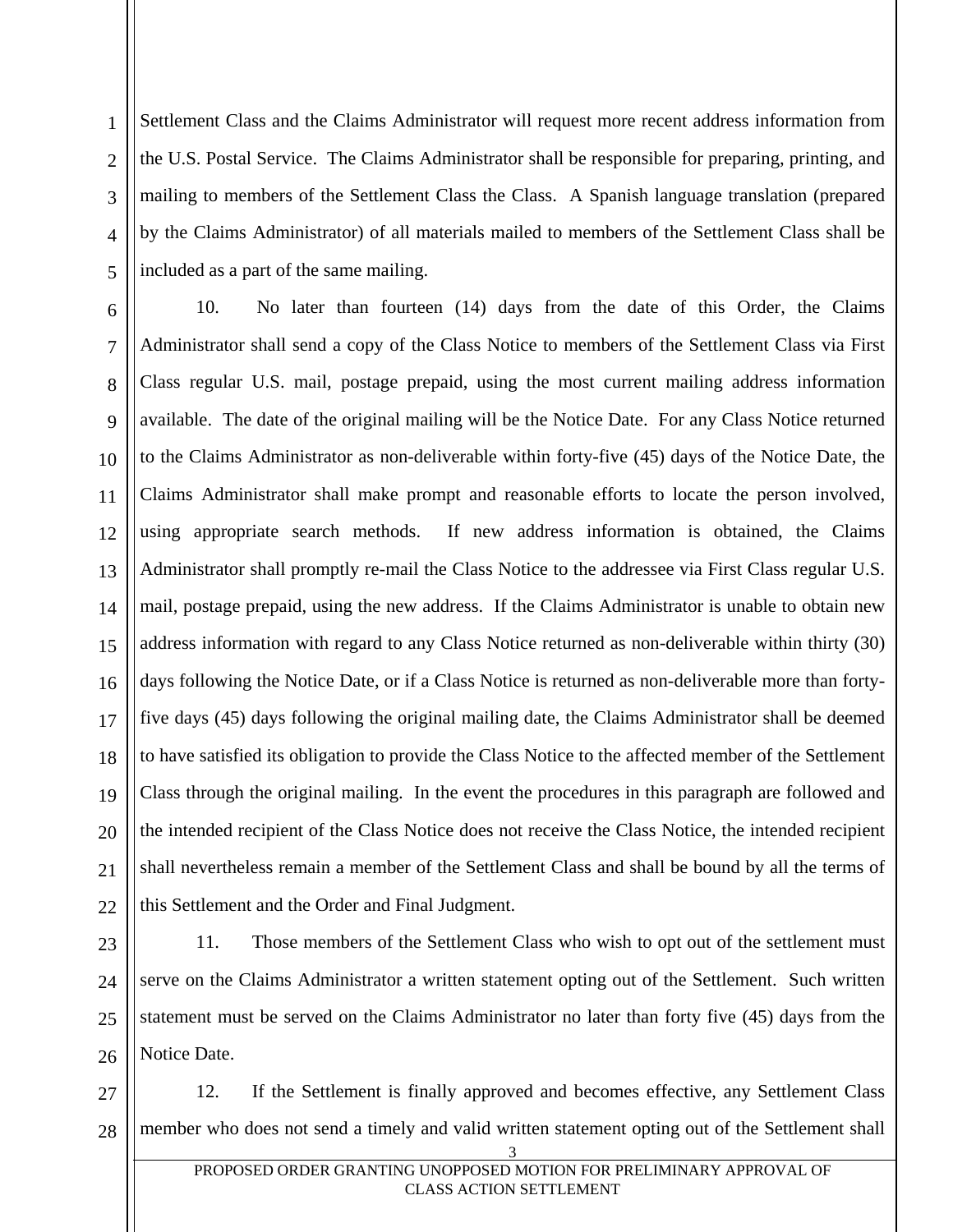2 3 4 5 be a Settlement Class Member and shall be bound by all subsequent proceedings, orders, and judgments in this Action, including, but not limited to, the release of claims as provided in the Settlement. All Private Attorney General Act (PAGA) aggrieved employees shall be bound by all subsequent proceedings, orders, and judgments in this Action even if they opted-out of the class settlement.

1

6 7 8 9 10 11 12 13 14 15 16 17 18 19 13. Those members of the Settlement Class who wish to object to the Settlement must serve on the Claims Administrator a written statement objecting to the Settlement. Such written statement must be served on the Claims Administrator no later than forty five (45) days from the Notice Date. The Claims Administrator will file with this Court any objections received no later than three (3) court days from the deadline. No member of the Settlement Class shall be entitled to be heard at the Settlement Fairness Hearing (whether individually or through separate counsel) or to object to this Settlement, and no written objections or briefs submitted by any member of the Settlement Class shall be received or considered by the Court at the Settlement Fairness Hearing, unless written notice of the class member's intention to appear at the Settlement Fairness Hearing, and copies of any written objections or briefs, shall have been served on the Claims Administrator no later than forty five (45) days from the Notice Date. Members of the Settlement Class who fail to serve timely written objections in the manner specified above shall be deemed to have waived any objections and shall be foreclosed from making any objection (whether by appeal or otherwise) to the Settlement.

20 21 22 23 24 25 14. Any Settlement Class member who submits a timely and valid written objection ("Objector") may appear at the Fairness Hearing, either in person or through personal counsel hired at the Objector's own expense. Any Settlement Class member who does not submit a timely and valid objection shall be deemed to have waived all objections to the Settlement and shall forever be foreclosed from making any objection to the fairness, adequacy, or reasonableness of the Settlement and any Final order and Final Judgment entered approving it.

26 27 28 4 15. The Court will hold a final Fairness Hearing on \_\_\_\_\_\_\_\_\_\_\_\_\_\_\_\_\_\_, 2022 at \_\_\_\_:00 am to determine whether the Settlement should be finally approved as fair, reasonable and adequate to the Settlement Class, whether Final Judgment should be entered dismissing the Action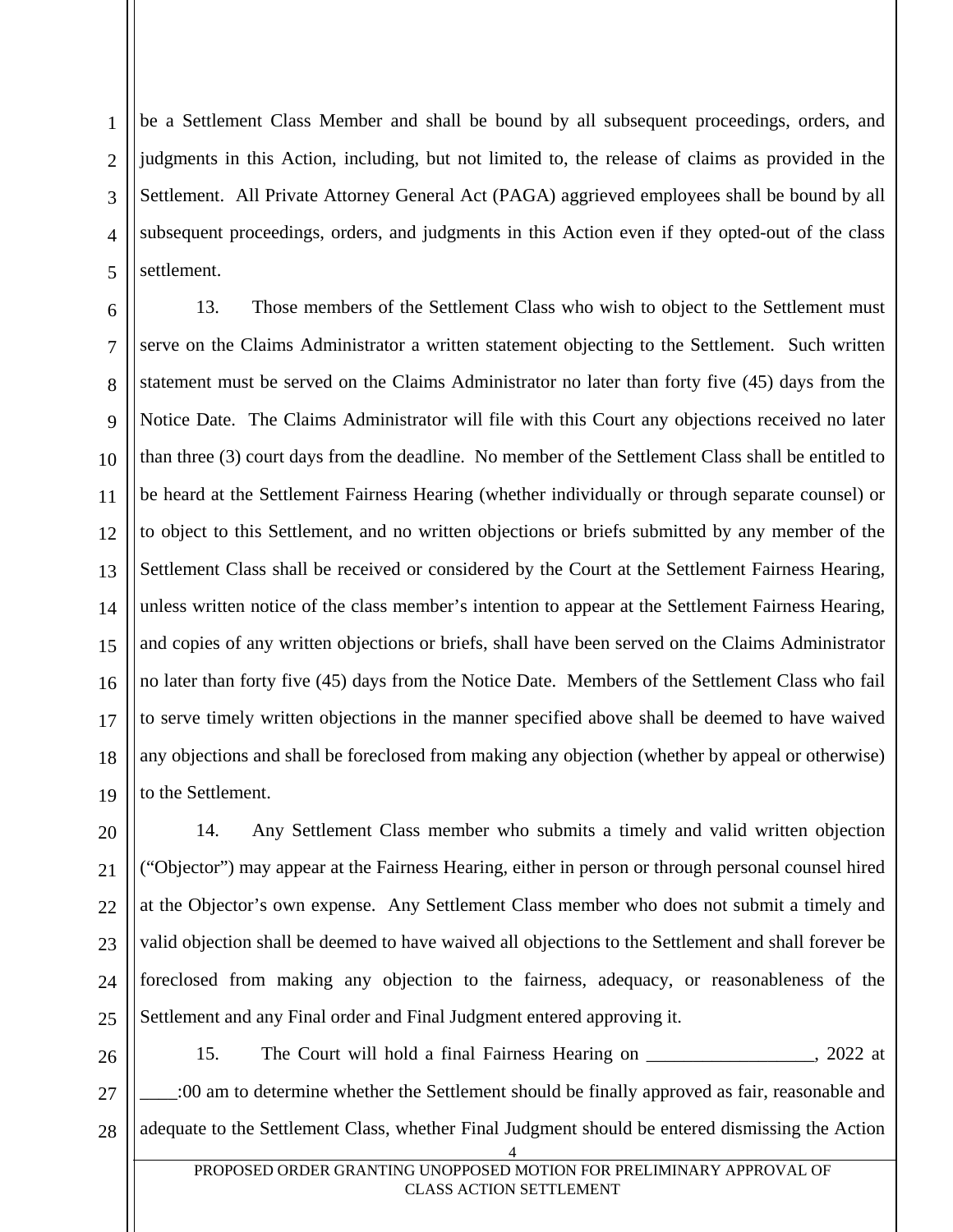2 with prejudice, and whether Class Counsel's application for an award of attorneys' fees and costs pursuant to the Settlement should be approved.

16. The Parties shall file any motions in support of final approval of the Settlement and Class Counsel shall file their fee application no later than \_\_\_\_\_\_\_\_\_\_\_\_\_\_\_\_\_\_\_\_\_\_\_, 2022.

5 6 7 17. The Parties shall file any responses to any Objectors, and any reply papers in support of final approval or Class Counsel's fee application by no later than \_\_\_\_\_\_\_\_\_\_\_\_\_\_\_ 2022.

10 18. At no time shall any of the Parties or their counsel seek, solicit or otherwise encourage, directly or indirectly, members of the Settlement Class to submit written objections to the settlement, to opt out, or to appeal from the Order and Final Judgment.

11 12 19. The date of the Fairness Hearing as provided in this Order and related deadlines may be rescheduled by the Court upon notice to the Parties.

13 14 15 16 17 20. This Order shall become null and void and shall be without prejudice to the rights of the Parties, all of whom shall be restored to their respective positions existing immediately before the Court entered this Order, if: (a) the Settlement is not finally approved by the Court, or does not become final, pursuant to the terms of the Settlement; or (b) the Settlement does not become effective pursuant to the terms of the Settlement for any other reason.

18 19 20 21. Pending the final determination of whether the Settlement should be approved, all proceedings in this Action, except as may be necessary to implement the Settlement or to comply with the terms of the Settlement, are hereby stayed.

IT IS SO ORDERED.

DATED:

1

3

4

8

9

21

22

23

24

25

26

27

28

JUDGE OF SUPERIOR COURT

5 PROPOSED ORDER GRANTING UNOPPOSED MOTION FOR PRELIMINARY APPROVAL OF CLASS ACTION SETTLEMENT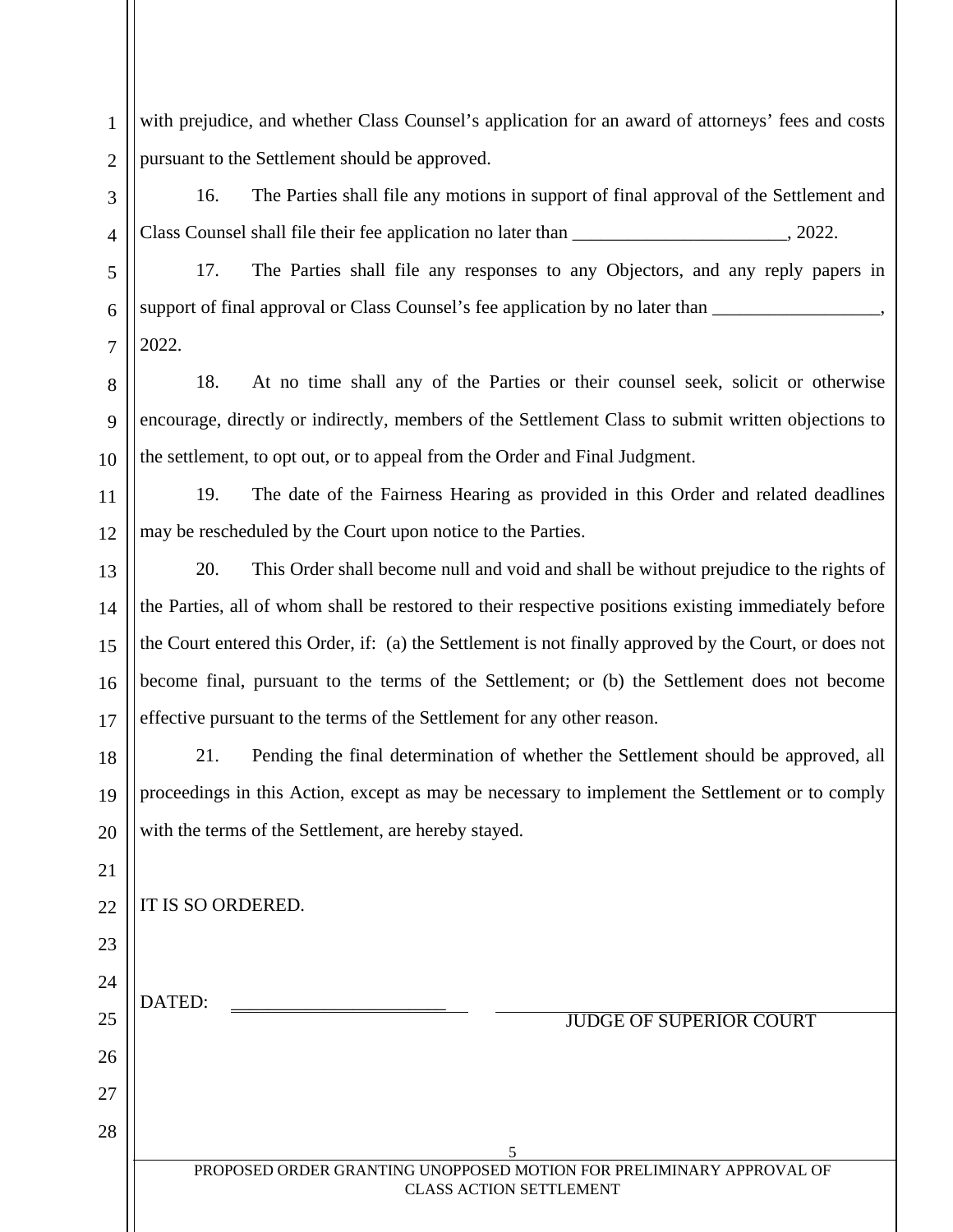# **EXHIBIT C**

[FINAL APPROVAL ORDER AND JUDGMENT]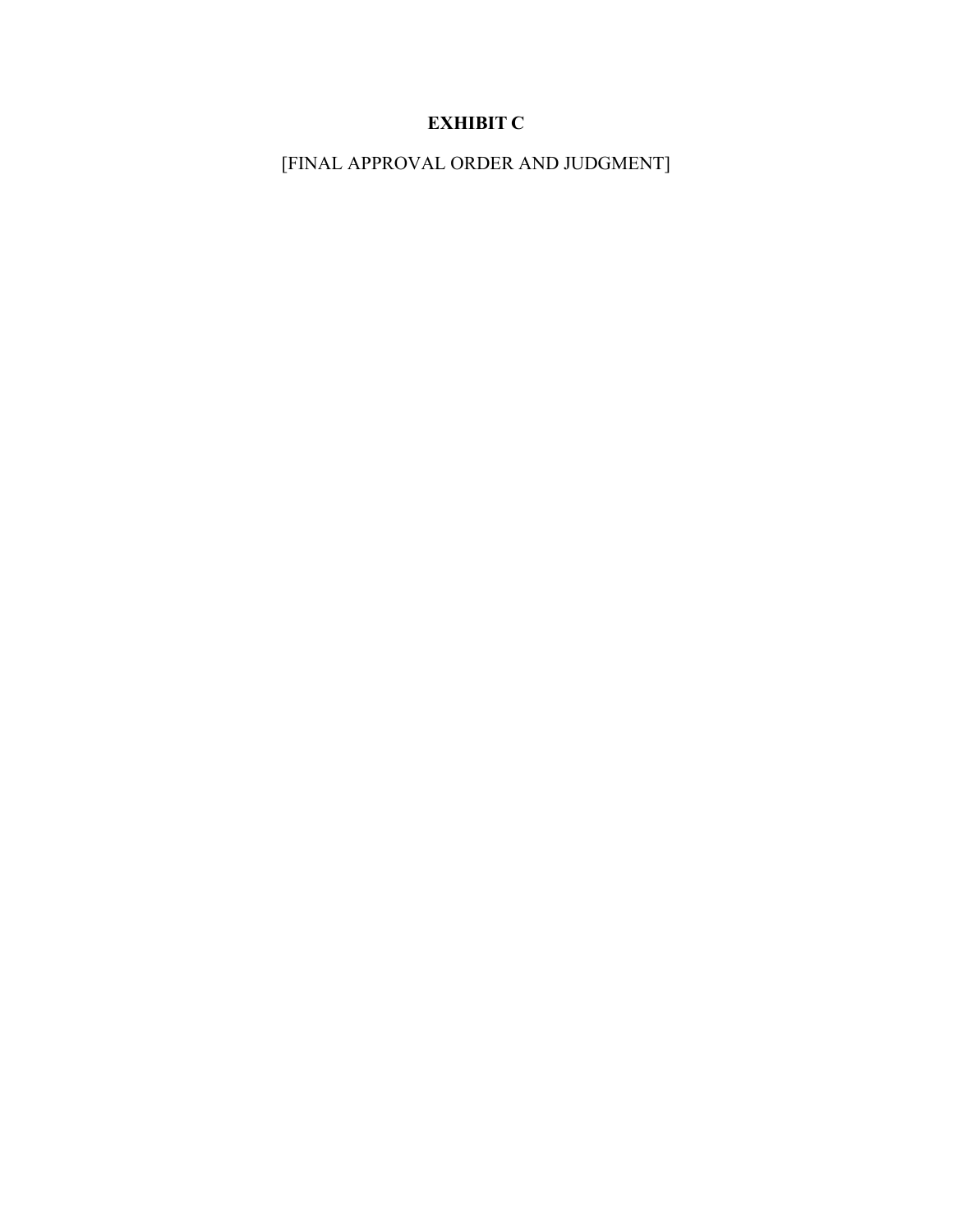| $\mathbf{1}$   | John E. Hill, State Bar No. 45338<br>Enrique Martínez, State Bar No. 206884 |                                                                                                                                                                  |  |  |
|----------------|-----------------------------------------------------------------------------|------------------------------------------------------------------------------------------------------------------------------------------------------------------|--|--|
| $\overline{2}$ | LAW OFFICES OF JOHN E. HILL<br>333 Hegenberger Road, Ste. 500               |                                                                                                                                                                  |  |  |
| 3<br>4         | Oakland, CA 94621<br>Telephone: (510) 588-1000<br>Facsimile: (510) 632-1445 |                                                                                                                                                                  |  |  |
| 5              | Attorneys for Plaintiffs & Putative Class                                   |                                                                                                                                                                  |  |  |
| 6              |                                                                             |                                                                                                                                                                  |  |  |
| 7              |                                                                             |                                                                                                                                                                  |  |  |
| 8              | <b>SUPERIOR COURT OF THE STATE OF CALIFORNIA</b>                            |                                                                                                                                                                  |  |  |
| 9              |                                                                             | FOR THE COUNTY OF SANTA BARBARA                                                                                                                                  |  |  |
| 10             |                                                                             | (UNLIMITED JURISDICTION)                                                                                                                                         |  |  |
| 11             | RIGOBERTO MARES, on behalf of himself                                       | <b>Case No.: 20CV03208</b>                                                                                                                                       |  |  |
| 12             | and others similarly situated,                                              | <b>CLASS ACTION</b>                                                                                                                                              |  |  |
| 13             | Plaintiff,                                                                  | [PROPOSED] ORDER GRANTING                                                                                                                                        |  |  |
| 14             | V.                                                                          | PLAINTIFF'S MOTION FOR FINAL<br><b>APPROVAL OF CLASS ACTION</b>                                                                                                  |  |  |
| 15<br>16       | MELVILLE VINEYARDS SOUTH, LLC and<br>DOES 1 through 50, inclusive,          | SETTLEMENT, ATTORNEYS' FEES,<br>COSTS, SERVICE AWARDS, AND<br><b>CLAIMS ADMINISTRATION</b>                                                                       |  |  |
| 17             | Defendants.                                                                 | Date: January 27, 2022                                                                                                                                           |  |  |
| 18             |                                                                             | Time: 8:30 a.m.<br><b>Hon.: Jed Beebe</b><br>Dept: SM4                                                                                                           |  |  |
| 19             |                                                                             |                                                                                                                                                                  |  |  |
| 20             |                                                                             |                                                                                                                                                                  |  |  |
| 21             |                                                                             |                                                                                                                                                                  |  |  |
| 22             |                                                                             |                                                                                                                                                                  |  |  |
| 23             |                                                                             |                                                                                                                                                                  |  |  |
| 24             |                                                                             |                                                                                                                                                                  |  |  |
| 25             |                                                                             |                                                                                                                                                                  |  |  |
| 26<br>27       |                                                                             |                                                                                                                                                                  |  |  |
| 28             |                                                                             |                                                                                                                                                                  |  |  |
|                |                                                                             | [PROPOSED] ORDER GRANTING PLAINTIFF'S MOTION FOR FINAL APPROVAL OF CLASS ACTION<br>SETTLEMENT, ATTORNEYS' FEES, COSTS, SERVICE AWARDS, AND CLAIMS ADMINISTRATION |  |  |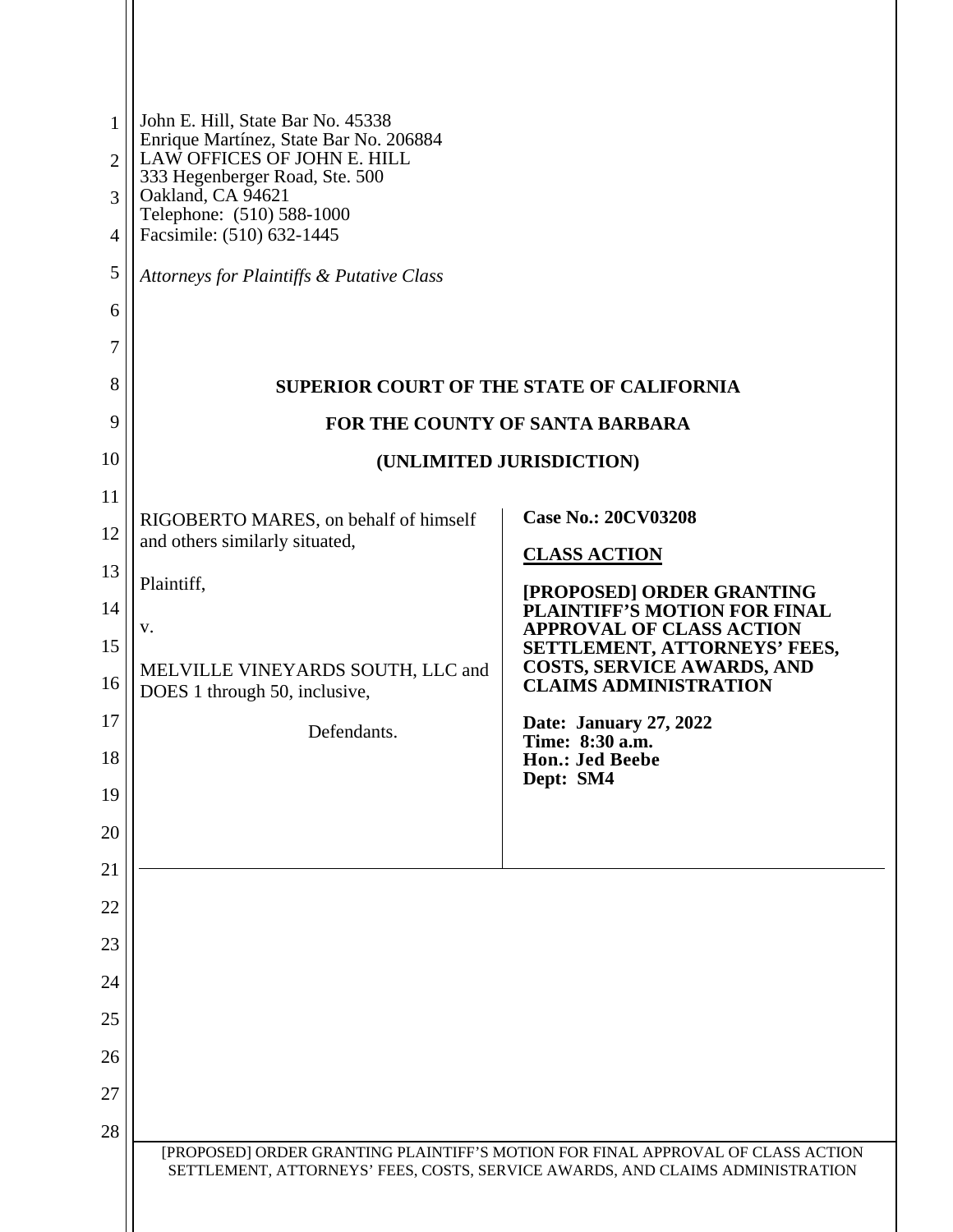This matter came on for hearing on . 2022 in Department SM4 of this Court on Plaintiff Rigoberto Mares's unopposed Motion for Final Approval of Class Action Settlement, Attorneys' Fees, Costs, Service Awards, Claims Administration ("Motion") pursuant to California Rule of Court  $3.769(g)$ .

Having received and considered the proposed class action Settlement Agreement ("Settlement Agreement") between Plaintiff Rigoberto Mares ("Plaintiff") and Defendants Melville Vineyards South, LLC ("Defendant"), preliminarily approved by the Court in its \_\_\_\_\_, 2022 Order, and having received and considered the supporting papers and evidence filed by the Parties, and the argument in support of the Motion, the Court hereby GRANTS final approval of the Settlement and **HEREBY** 

### **ORDERS AND MAKES THE FOLLOWING DETERMINATIONS**:

11 12 13 14 The Court previously reviewed the Settlement Agreement and the exhibits thereto and preliminarily approved that this litigation could be maintained as a class action for settlement purposes and, therefore, it conditionally certified the following Settlement Class (the "Settlement Class") for settlement purposes:

All non-exempt workers employed by Defendant any time between October 2, 2016 and December 31, 2020, who were sent a *Belaire-West* privacy notice, but not including the four employees who opted out from such notice.

18 19 20 The Court appointed, for settlement purposes, the Law Offices of John E. Hill as Class Counsel, Plaintiff as representative for the Settlement Class, and CPT Group, Inc. as the Settlement Administrator.

21 22 23 24 25 26 Pursuant to the Preliminary Approval Order issued on \_\_\_\_\_ 2022, a Notice of Class Action Settlement ("Notice") was mailed to all members of the Settlement Class by first-class U.S. mail. The Notice informed the Settlement Class of the terms of the Settlement, of their right to receive their proportional share of the Settlement Fund, of their right to comment upon or object to the Settlement, and of their right to appear in person or by counsel at the Final Approval hearing. Adequate periods of time were provided by each of these procedures.

27

1

2

3

4

5

6

7

8

9

10

15

16

17

Eligible Class Member objected to the Settlement.

 $28 \mid$  1

[PROPOSED] ORDER GRANTING PLAINTIFF'S MOTION FOR FINAL APPROVAL OF CLASS ACTION SETTLEMENT, ATTORNEYS' FEES, COSTS, SERVICE AWARDS, AND CLAIMS ADMINISTRATION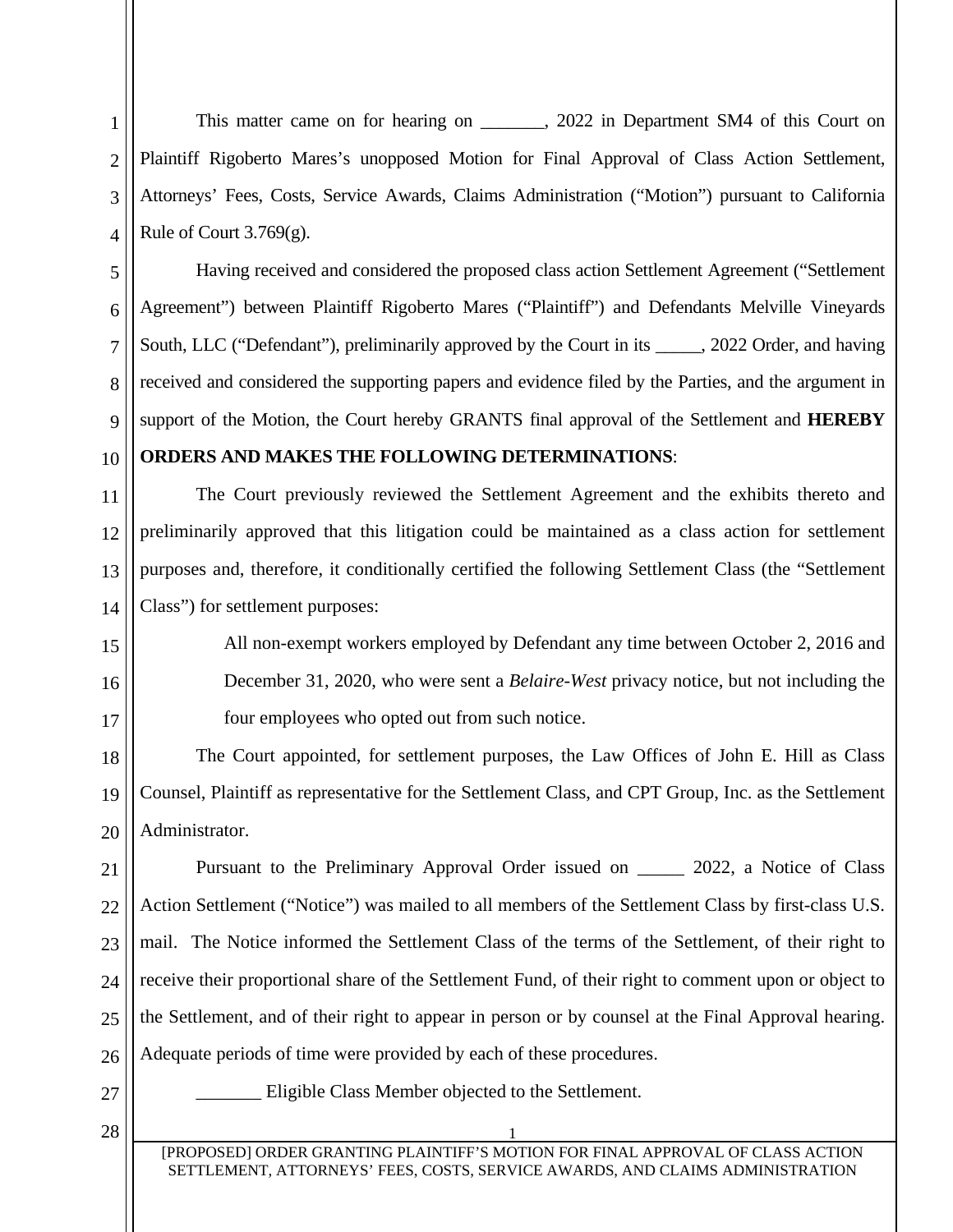The Court hereby finds and determines that this Notice procedure afforded adequate protections to Eligible Class Members and complied fully with Rule of Court 3.769, due process, and all other applicable laws.

The Court further finds and determines that the terms of the Settlement are adequate, fair and reasonable to Eligible Class Members and that the Settlement is ordered finally approved, and that all terms and provisions of the Settlement Agreement should be and hereby are ordered to be consummated.

The Court hereby confirms the Law Offices of John E. Hill as Class Counsel.

10 The Court hereby confirms Plaintiff Rigoberto Mares as the Class Representative in this action.

11 12 13 14 The Court finds and determines that the individual Settlement Awards provided for by the terms of the Settlement to be paid to each Eligible Class Member are fair and reasonable, and thus, the Court gives final approval to and orders the payments of those amounts to be made in accordance with the terms of the Settlement.

15 16 17 18 The Court finds that the Class Representative service award payment in the sum of \$7,500 to the Plaintiff is fair and reasonable. The Court hereby orders the Claims Administrator to make this payment to the Class Representatives in accordance with the terms of the Settlement Agreement.

19 20 21 22 The Court finds that the payment to be paid to the Claims Administrator in the sum of \$8,000 for its fees and expenses incurred is fair and reasonable. The Court hereby orders the Claims Administrator to make this payment to itself in accordance with the terms of the Settlement Agreement.

23 24 25 26 27 Pursuant to the terms of the Settlement, and the authorities, evidence and argument submitted by Class Counsel, the Court hereby awards Class Counsel attorneys' fees in the sum of \$63,750 and litigation costs of \$8,100. The Court finds such amounts to be fair and reasonable. The Court hereby orders the Claims Administrator to make these payments in accordance with the terms of the Settlement Agreement.

28

1

2

3

4

5

6

7

8

9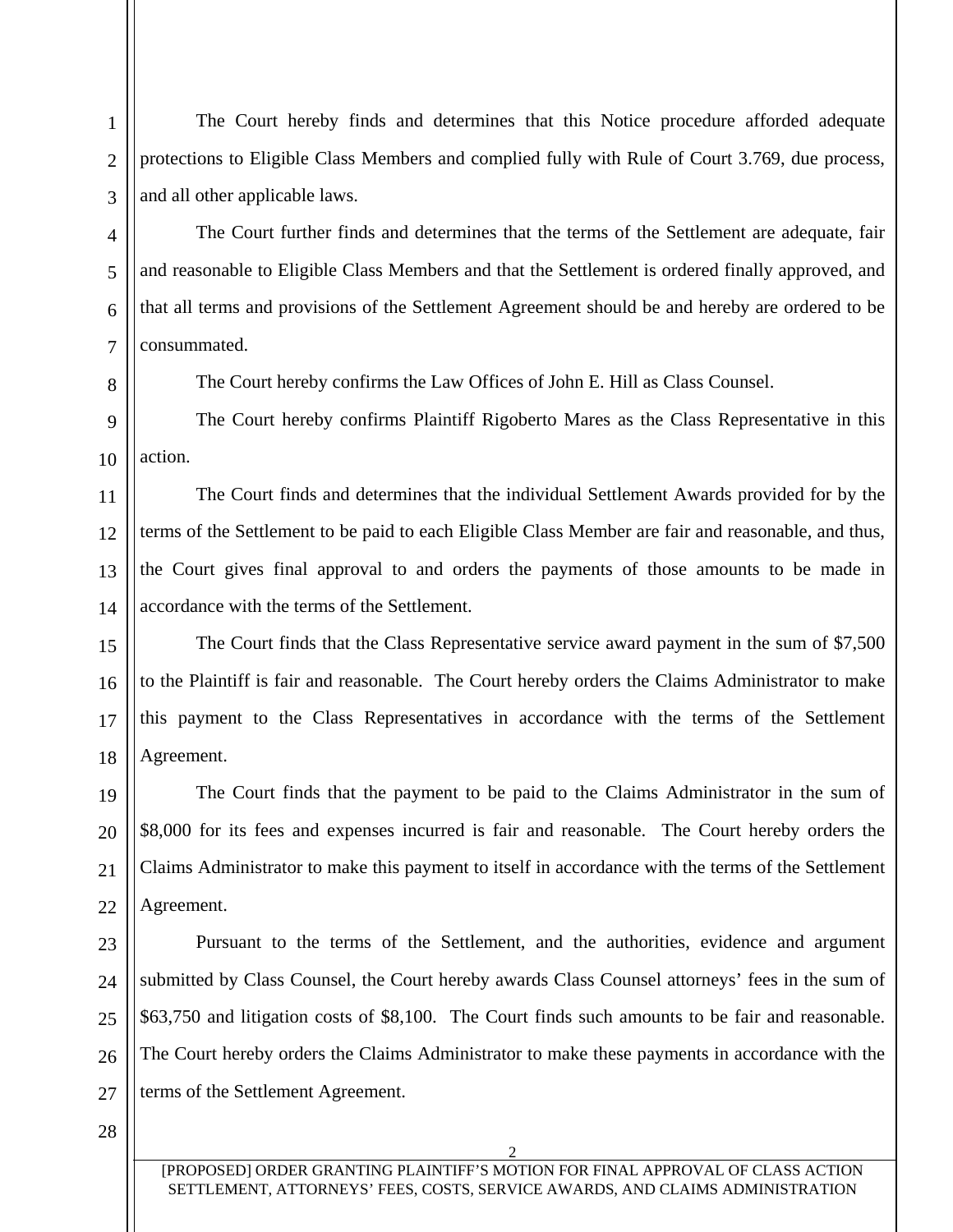| $\mathbf{1}$   | Nothing in this Order shall preclude any action to enforce the Parties' obligations pursuant                                                                     |  |
|----------------|------------------------------------------------------------------------------------------------------------------------------------------------------------------|--|
| $\overline{2}$ | to the Settlement Agreement or pursuant to this Order, including the requirement that Defendant                                                                  |  |
| 3              | make payments to Eligible Class Members, in accordance with the Settlement Agreement.                                                                            |  |
| $\overline{4}$ | This final Order shall have res judicata effect and bar Plaintiff and each Eligible Class Member                                                                 |  |
| 5              | from bringing any action asserting Class Member Released Claims.                                                                                                 |  |
| 6              | The Parties shall bear their own costs and attorneys' fees except as otherwise provided for                                                                      |  |
| 7              | by the Settlement Agreement and this Court's Order Granting Final Approval.                                                                                      |  |
| 8              | Without affecting the finality of this Order, pursuant to Rule 3.769(h), the Court retains                                                                       |  |
| 9              | jurisdiction over the parties and the action of all matters relating to the interpretation,                                                                      |  |
| 10             | administration, implementation, effectuation and enforcement of this Order and the Settlement                                                                    |  |
| 11             |                                                                                                                                                                  |  |
| 12             | IT IS SO ORDERED.                                                                                                                                                |  |
| 13             |                                                                                                                                                                  |  |
| 14             | DATED:                                                                                                                                                           |  |
| 15             | <b>JUDGE OF SUPERIOR COURT</b>                                                                                                                                   |  |
| 16             |                                                                                                                                                                  |  |
| 17             |                                                                                                                                                                  |  |
| 18             |                                                                                                                                                                  |  |
| 19             |                                                                                                                                                                  |  |
| 20             |                                                                                                                                                                  |  |
| 21             |                                                                                                                                                                  |  |
| 22             |                                                                                                                                                                  |  |
| 23             |                                                                                                                                                                  |  |
| 24             |                                                                                                                                                                  |  |
| 25             |                                                                                                                                                                  |  |
| 26             |                                                                                                                                                                  |  |
| 27             |                                                                                                                                                                  |  |
| 28             | 3                                                                                                                                                                |  |
|                | [PROPOSED] ORDER GRANTING PLAINTIFF'S MOTION FOR FINAL APPROVAL OF CLASS ACTION<br>SETTLEMENT, ATTORNEYS' FEES, COSTS, SERVICE AWARDS, AND CLAIMS ADMINISTRATION |  |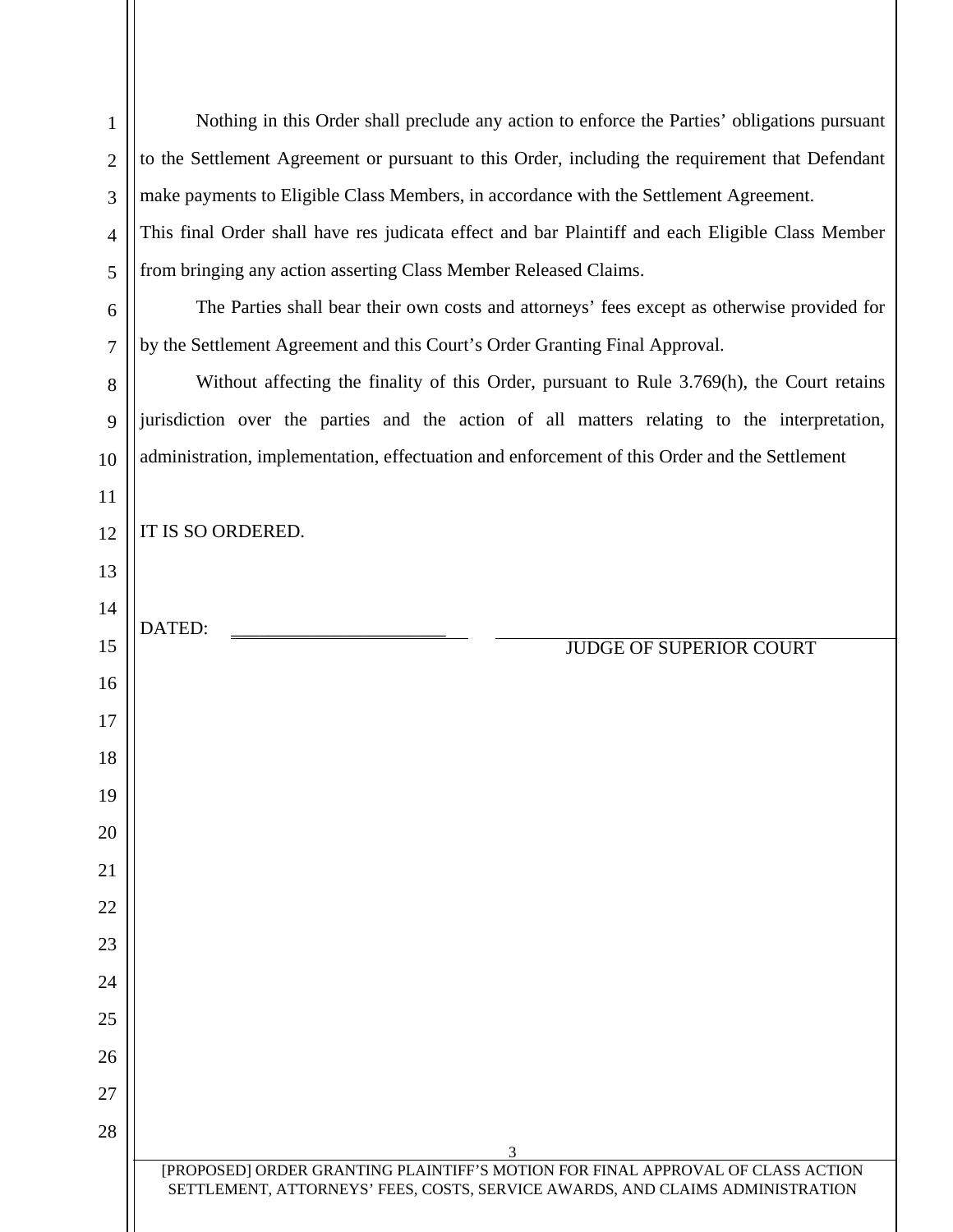# **EXHIBIT D**

[STIPULATED JUDGMENT]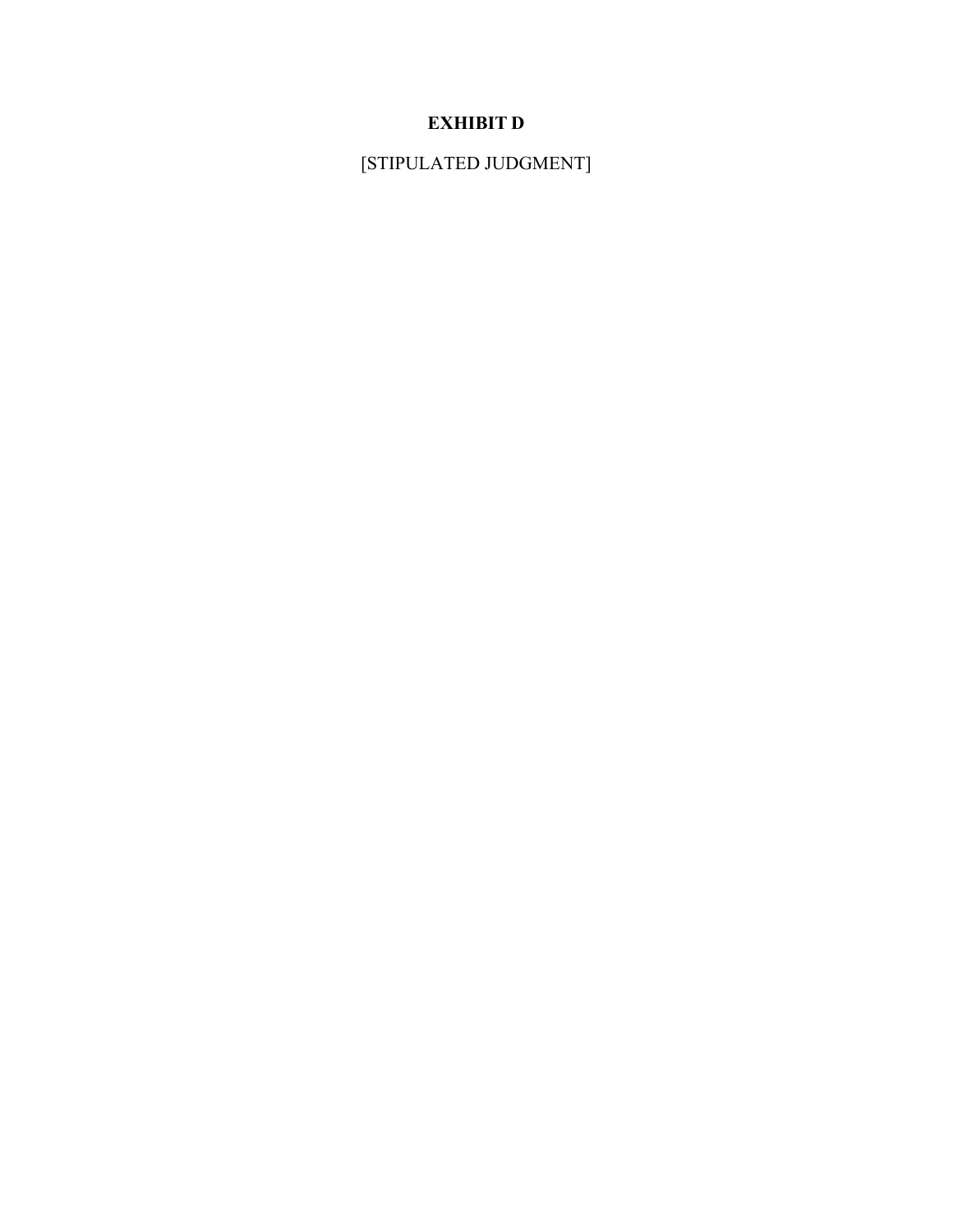| 1              | John E. Hill, State Bar #45338                                                                                            |                                                                    |  |  |  |
|----------------|---------------------------------------------------------------------------------------------------------------------------|--------------------------------------------------------------------|--|--|--|
| $\overline{2}$ | Enrique Martínez, State Bar #206884<br>LAW OFFICES OF JOHN E. HILL<br>333 Hegenberger Road, Ste. 500<br>Oakland, CA 94621 |                                                                    |  |  |  |
| 3              |                                                                                                                           |                                                                    |  |  |  |
| 4              | Telephone: (510) 588-1000<br>Facsimile: (510) 633-2504                                                                    |                                                                    |  |  |  |
| 5              | <b>Attorneys for Plaintiffs</b>                                                                                           |                                                                    |  |  |  |
| 6              | and the Plaintiff Class                                                                                                   |                                                                    |  |  |  |
| 7              |                                                                                                                           |                                                                    |  |  |  |
| 8              |                                                                                                                           |                                                                    |  |  |  |
| 9              | IN THE SUPERIOR COURT OF THE STATE OF CALIFORNIA<br>FOR THE COUNTY OF SANTA BARBARA                                       |                                                                    |  |  |  |
| 10             | (UNLIMITED JURISDICTION)                                                                                                  |                                                                    |  |  |  |
| 11             |                                                                                                                           |                                                                    |  |  |  |
| 12             |                                                                                                                           |                                                                    |  |  |  |
| 13             | RIGOBERTO MARES, on behalf of himself                                                                                     | Case No. 20CV03208                                                 |  |  |  |
| 14             | and others similarly situated,                                                                                            | <b>STIPULATION FOR ENTRY OF</b><br><b>JUDGMENT UPON DEFAULT IN</b> |  |  |  |
| 15             | Plaintiff,                                                                                                                | PERFORMANCE OF TERMS OF CLASS<br><b>ACTION SETTLEMENT</b>          |  |  |  |
| 16             | V.                                                                                                                        |                                                                    |  |  |  |
| 17             | MELVILLE VINEYARDS SOUTH, LLC and<br>DOES 1 through 50, inclusive                                                         |                                                                    |  |  |  |
| 18             |                                                                                                                           |                                                                    |  |  |  |
| 19             | Defendants.                                                                                                               |                                                                    |  |  |  |
| 20             |                                                                                                                           |                                                                    |  |  |  |
| 21             |                                                                                                                           |                                                                    |  |  |  |
| 22             |                                                                                                                           |                                                                    |  |  |  |
| 23             |                                                                                                                           |                                                                    |  |  |  |
| 24             | Plaintiff RIGOBERTO MARES, on behalf of himself and the Settlement Class, and                                             |                                                                    |  |  |  |
| 25             | MELVILLE VINEYARDS SOUTH, LLC and its attorneys have reached a settlement of all claims                                   |                                                                    |  |  |  |
| 26<br>27       | alleged in the lawsuit filed in this Court (hereinafter "Settlement Agreement"), and desire to create                     |                                                                    |  |  |  |
| 28             | a stipulation for entry of judgment to secure the performance of the parties under this settlement.                       |                                                                    |  |  |  |
|                |                                                                                                                           |                                                                    |  |  |  |
|                | STIPULATION FOR ENTRY OF JUDGMENT UPON DEFAULT                                                                            | Case No. 20CV03208                                                 |  |  |  |
|                |                                                                                                                           |                                                                    |  |  |  |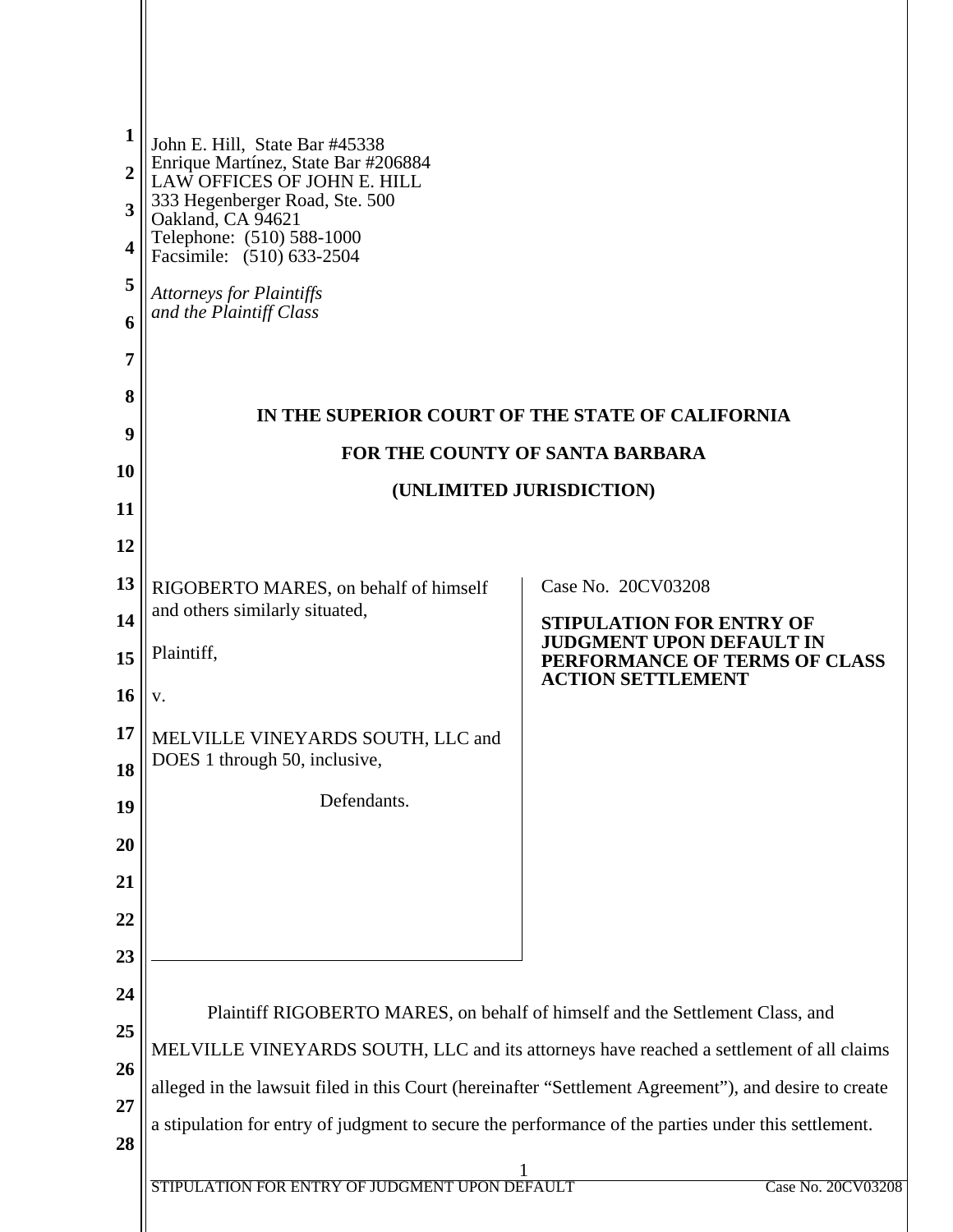**1 2 3 4 The Parties understand and agree that this Stipulation for Entry of Judgment will not be filed with this Court unless there is a default** with regard to the settlement payments to be made pursuant to the Settlement Agreement, and said default is not cured as provided in the Settlement Agreement.

**5 6**

**7**

**8**

**9**

## **NOW, THEREFORE, IT IS AGREED AND STIPULATED AS FOLLOWS:**

A. **The parties to this Stipulation are:**

Plaintiff RIGOBERTO MARES, on behalf of himself and the Settlement Class ("Plaintiffs") and MELVILLE VINEYARDS SOUTH, LLC, MELVILLE WINERY, LLC, and CHAD MELVILLE, an individual, ("Defendants"), collectively "the Parties."

**10 11**

## B. **The essential terms of this Stipulation are:**

**12 13 14 15 16 17 18 19 20 21 22 23 24 25 26 27 28** Pursuant to the Settlement Agreement, the Two Hundred and Fifty-Five Thousand Dollars (\$255,000) common fund settlement to be paid by Defendants shall be funded as follows: The first payment of \$63,750 will occur within thirty (30) days of Final Approval. The second payment of \$63,750 will be due one hundred and eighty (180) days from the date of the first payment. The third payment of \$63,750 will be due one hundred and eighty (180) days from the date of the second payment. The final installment of \$63,750 will be due one hundred and eighty (180) from the date of the third payment. In the event Defendants fail to make any of the installment payments, Plaintiff must provide Defendants' counsel written notice via email to of such failure. Defendants shall have ten (10) business days from the date of notice to cure said breach. In the event such breach is not cured within ten (10) days after the date of notice, Plaintiff's Counsel shall be authorized to file the executed Stipulation of Judgment with the Court. Upon payment in full, this Stipulated Judgment becomes null and void. // // //